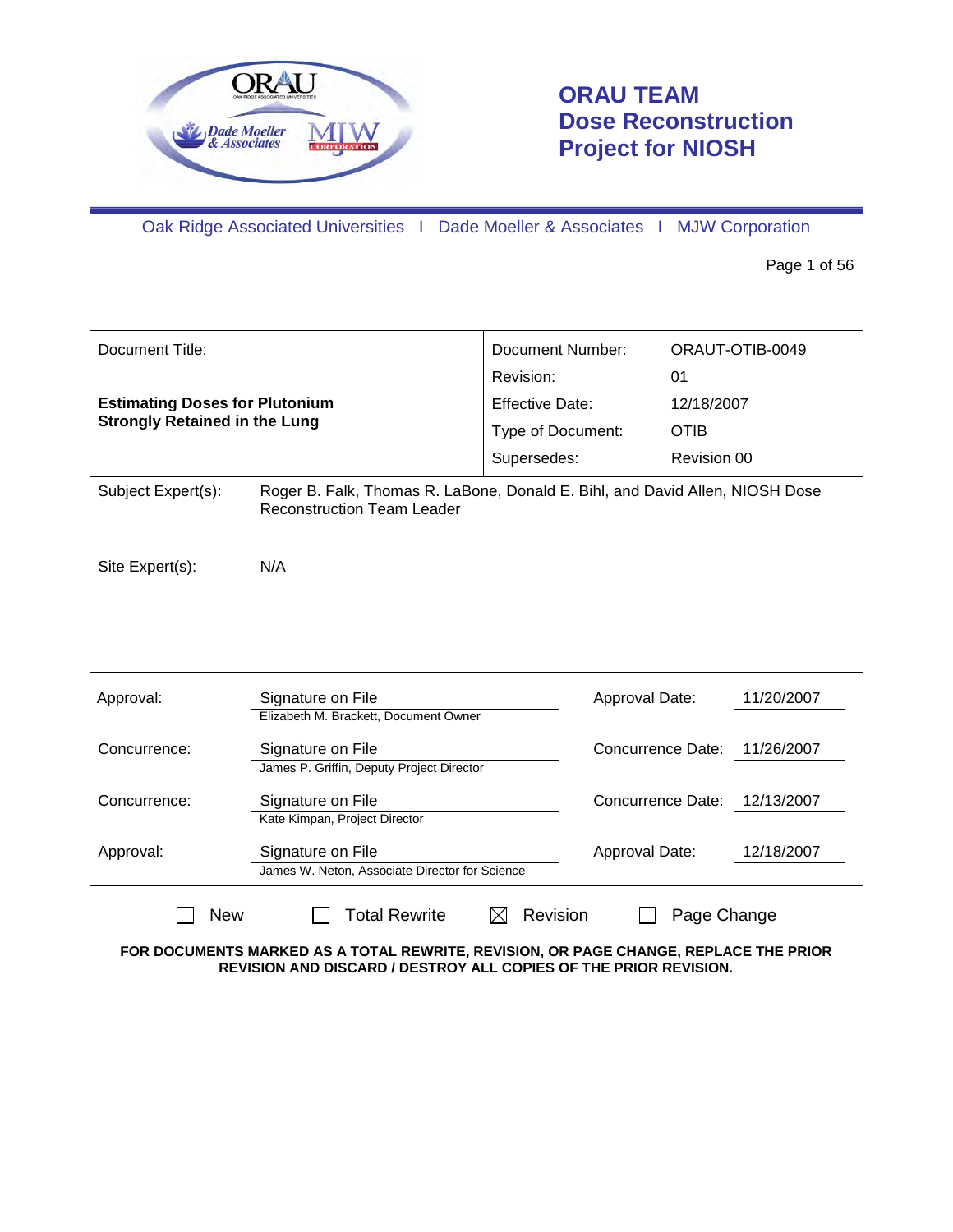| ORAUT-OTIB-0049<br>Document No. | No.<br>Revision | Effective Date:<br>12/18/2007 | -56<br>Page<br>0t |
|---------------------------------|-----------------|-------------------------------|-------------------|

# **PUBLICATION RECORD**

| <b>EFFECTIVE</b><br><b>DATE</b> | <b>REVISION</b><br><b>NUMBER</b> | <b>DESCRIPTION</b>                                                                                                                                                                                                                                                                                                                                                                                            |
|---------------------------------|----------------------------------|---------------------------------------------------------------------------------------------------------------------------------------------------------------------------------------------------------------------------------------------------------------------------------------------------------------------------------------------------------------------------------------------------------------|
| 02/06/2007                      | 00                               | Approved new technical information bulletin to provide information for<br>a model for estimating doses for highly insoluble plutonium.<br>Incorporates internal and NIOSH formal review comments.<br>Incorporates Attributions and Annotations section. There is an<br>increase in assigned dose and a PER is required. Training required:<br>As determined by the Task Manager. Initiated by Donald E. Bihl. |
| 12/18/2007                      | 01                               | Approved revision which incorporates guidance on the application of<br>Super S adjustment factors to coworker-derived intakes. No further<br>changes occurred as a result of formal internal review. Incorporates<br>NIOSH formal review comments. Training required: As determined<br>by the Task Manager. Initiated by Elizabeth M. Brackett.                                                               |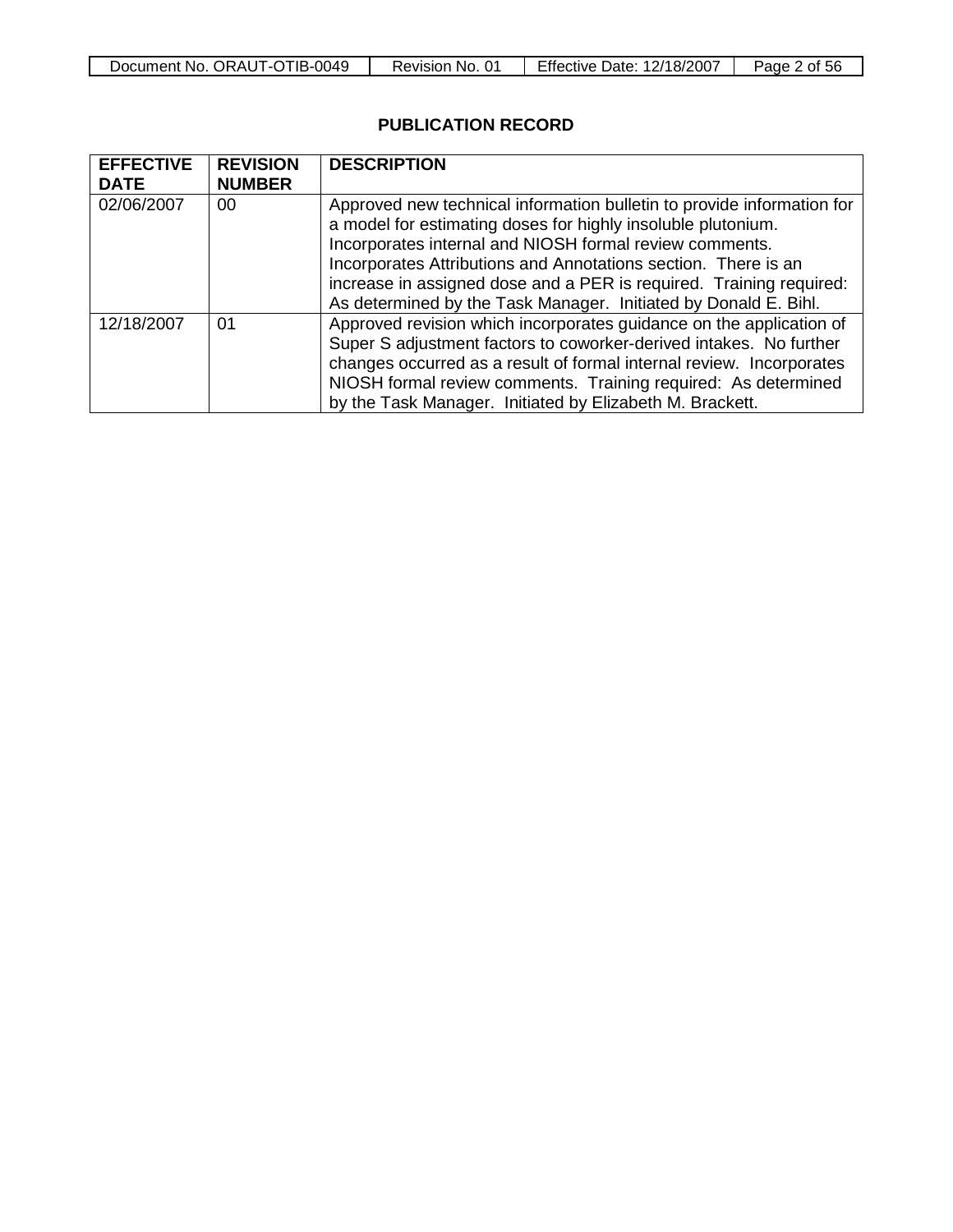# **TABLE OF CONTENTS**

| <b>SECTION</b> |            |                         |                                                                                                                                  | <b>TITLE</b>                                                          | <b>PAGE</b> |
|----------------|------------|-------------------------|----------------------------------------------------------------------------------------------------------------------------------|-----------------------------------------------------------------------|-------------|
|                |            |                         |                                                                                                                                  |                                                                       |             |
| 1.0            |            |                         |                                                                                                                                  |                                                                       |             |
| 2.0            |            |                         |                                                                                                                                  |                                                                       |             |
| 3.0            |            |                         |                                                                                                                                  |                                                                       |             |
| 4.0            |            |                         |                                                                                                                                  |                                                                       |             |
|                | 4.1        | 4.1.1<br>4.1.2<br>4.1.3 | 4.1.1.1<br>4.1.1.2<br>4.1.1.3<br>4.1.1.4<br>4.1.2.1<br>4.1.2.2<br>4.1.2.3<br>4.1.2.4<br>4.1.3.1<br>4.1.3.2<br>4.1.3.3<br>4.1.3.4 | 4.1.2.1.1<br>4.1.2.1.2 Unmonitored Individual (Coworker Data) 10      |             |
|                | 4.2<br>4.3 |                         |                                                                                                                                  | Unmonitored Individual (Coworker Data) 14<br>4.1.3.4.2                |             |
| 5.0            |            |                         |                                                                                                                                  |                                                                       |             |
| 6.0            |            |                         |                                                                                                                                  |                                                                       |             |
|                |            |                         |                                                                                                                                  |                                                                       |             |
|                |            |                         |                                                                                                                                  | ATTACHMENT A, CASES DEMONSTRATING LONG-TERM RETENTION OF PLUTONIUM IN |             |
|                |            |                         |                                                                                                                                  | ATTACHMENT B, DERIVATION AND USE OF DOSE ADJUSTMENT FACTORS  33       |             |
|                |            |                         |                                                                                                                                  | ATTACHMENT C, DERIVATION OF THE URINALYSIS ADJUSTMENT FACTOR  40      |             |
|                |            |                         |                                                                                                                                  |                                                                       |             |
|                |            |                         |                                                                                                                                  |                                                                       |             |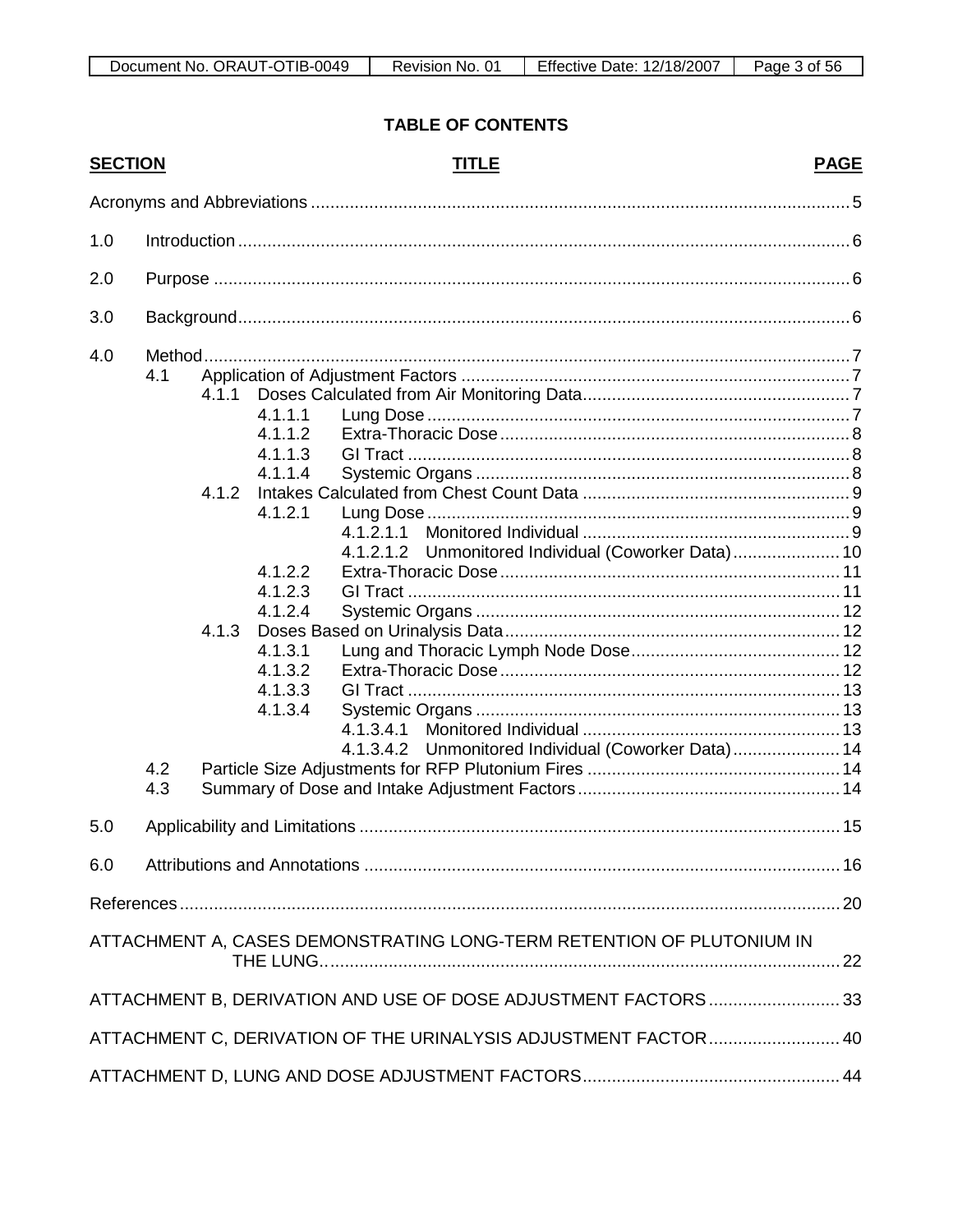#### **LIST OF TABLES**

#### **TABLE TITLE**

| $4 - 1$ |                                                                                                    |  |
|---------|----------------------------------------------------------------------------------------------------|--|
| 4-2     | Type S and Type SS lung doses after a 5-year chronic intake of <sup>239</sup> Pu calculated from a |  |
|         |                                                                                                    |  |

| chest count                                                                                       |                                                                                                                                                                                                      |
|---------------------------------------------------------------------------------------------------|------------------------------------------------------------------------------------------------------------------------------------------------------------------------------------------------------|
| Type SS lung doses after a 5-year chronic intake of <sup>239</sup> Pu calculated from a           |                                                                                                                                                                                                      |
|                                                                                                   |                                                                                                                                                                                                      |
|                                                                                                   | 11                                                                                                                                                                                                   |
|                                                                                                   |                                                                                                                                                                                                      |
|                                                                                                   | 12                                                                                                                                                                                                   |
| Type S and Type SS liver doses after a 5-year chronic intake of <sup>239</sup> Pu calculated from |                                                                                                                                                                                                      |
|                                                                                                   |                                                                                                                                                                                                      |
| Type S and Type SS liver doses after a 5-year chronic intake of <sup>239</sup> Pu calculated from |                                                                                                                                                                                                      |
|                                                                                                   |                                                                                                                                                                                                      |
|                                                                                                   |                                                                                                                                                                                                      |
|                                                                                                   |                                                                                                                                                                                                      |
|                                                                                                   |                                                                                                                                                                                                      |
| Lung dose adjustment factors, acute intake and chronic intakes, 1–7 years  45                     |                                                                                                                                                                                                      |
|                                                                                                   |                                                                                                                                                                                                      |
|                                                                                                   |                                                                                                                                                                                                      |
|                                                                                                   |                                                                                                                                                                                                      |
|                                                                                                   |                                                                                                                                                                                                      |
|                                                                                                   | Type SS lung doses after a 5-year chronic intake of <sup>239</sup> Pu calculated from 7 years of<br>Type S and Type SS lung doses after a 5-year chronic intake of <sup>239</sup> Pu calculated from |

## **LIST OF FIGURES**

D-6 Lung dose adjustment factors, chronic intakes, 40–45 years ................................................. 55

#### **FIGURE TITLE**

#### A-1 Comparison of Type S and custom models for Case RFP 101............................................... 23 A-2 Comparison of Type S and custom models for Case RFP 207............................................... 24 A-3 Comparison of Type S and custom models for Case RFP 825............................................... 25 A-4 Comparison of Type S and custom models for Case RFP 872............................................... 26 A-5 Comparison of Type S and custom models for Case RFP 934............................................... 26 A-6 Comparison of Type S and custom models for Case RFP 1400............................................. 27 A-7 Comparison of Type S and custom models for Case RFP 700............................................... 28 A-8 Comparison of Type S and custom models for Case RFP 725............................................... 29 A-9 Comparison of Type S and custom models for Case RFP 1228............................................. 30 A-10 Comparison of Type S and custom models for Case HAN-1 .................................................. 31 B-1 Comparison of projected plutonium lung content for 10 design cases and standard Type S plutonium for acute intake of 1 Bq and particle size of 5 µm AMAD........................................ 36 B-2 Lung dose adjustment factors for design cases for acute intake............................................. 37 B-3 Lung dose adjustment factors for design cases for 30-yr chronic intake................................. 38 C-1 Comparison of urinary excretion for a 50-year chronic intake................................................. 41 C-2 Comparison of urinary excretion following an acute intake..................................................... 41 C-3 Comparison of urinary excretion following a chronic intake .................................................... 42

#### **PAGE**

## **PAGE**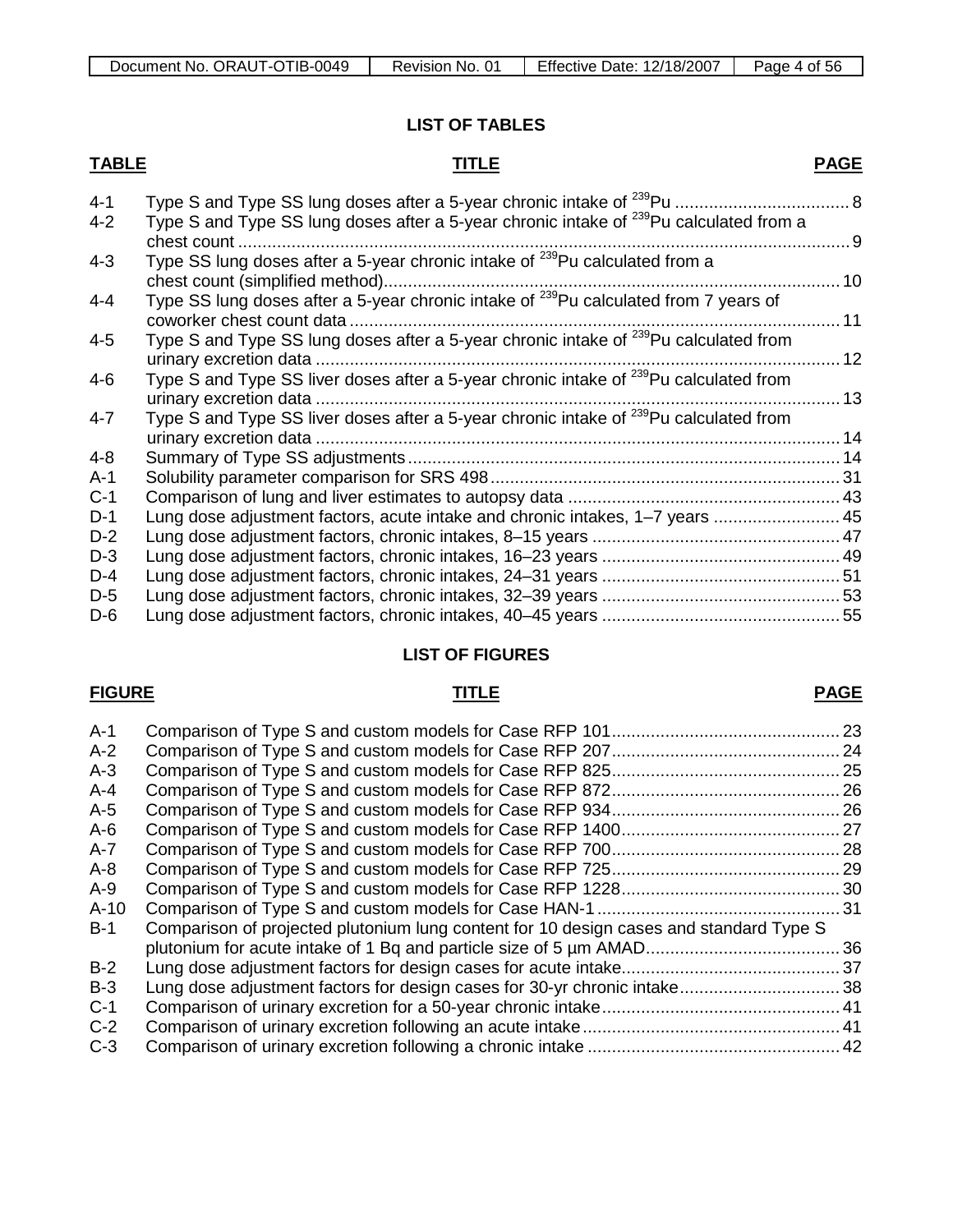# **ACRONYMS AND ABBREVIATIONS**

| Al<br><b>AMAD</b>               | alveolar interstitial<br>activity median aerodynamic diameter                                                        |
|---------------------------------|----------------------------------------------------------------------------------------------------------------------|
| Bq                              | becquerel                                                                                                            |
| d                               | day                                                                                                                  |
| <b>DOE</b><br><b>DTPA</b>       | U.S. Department of Energy<br>diethylene triamine pentaacetic acid                                                    |
| g<br>Gl                         | gram<br>gastrointestinal                                                                                             |
| <b>HRTM</b>                     | <b>Human Respiratory Tract Model</b>                                                                                 |
| <b>ICRP</b><br><b>IMBA</b>      | International Commission on Radiological Protection<br>Integrated Modules for Bioassay Assessment (computer program) |
| <b>LANL</b><br>LN <sub>TH</sub> | Los Alamos National Laboratory<br>lymph nodes, thoracic                                                              |
| min<br>mL                       | minute<br>milliliter                                                                                                 |
| <b>NIOSH</b>                    | National Institute for Occupational Safety and Health                                                                |
| ppm                             | parts per million                                                                                                    |
| <b>RFP</b>                      | <b>Rocky Flats Plant</b>                                                                                             |
| <b>SRS</b><br>Sv                | Savannah River Site<br>sievert                                                                                       |
| TIB<br><b>Type SS</b>           | technical information bulletin<br>Super S absorption type                                                            |
| <b>U.S.C.</b><br><b>USTUR</b>   | <b>United States Code</b><br>United States Transuranium and Uranium Registry                                         |
| yr                              | year                                                                                                                 |
| μm                              | micrometer                                                                                                           |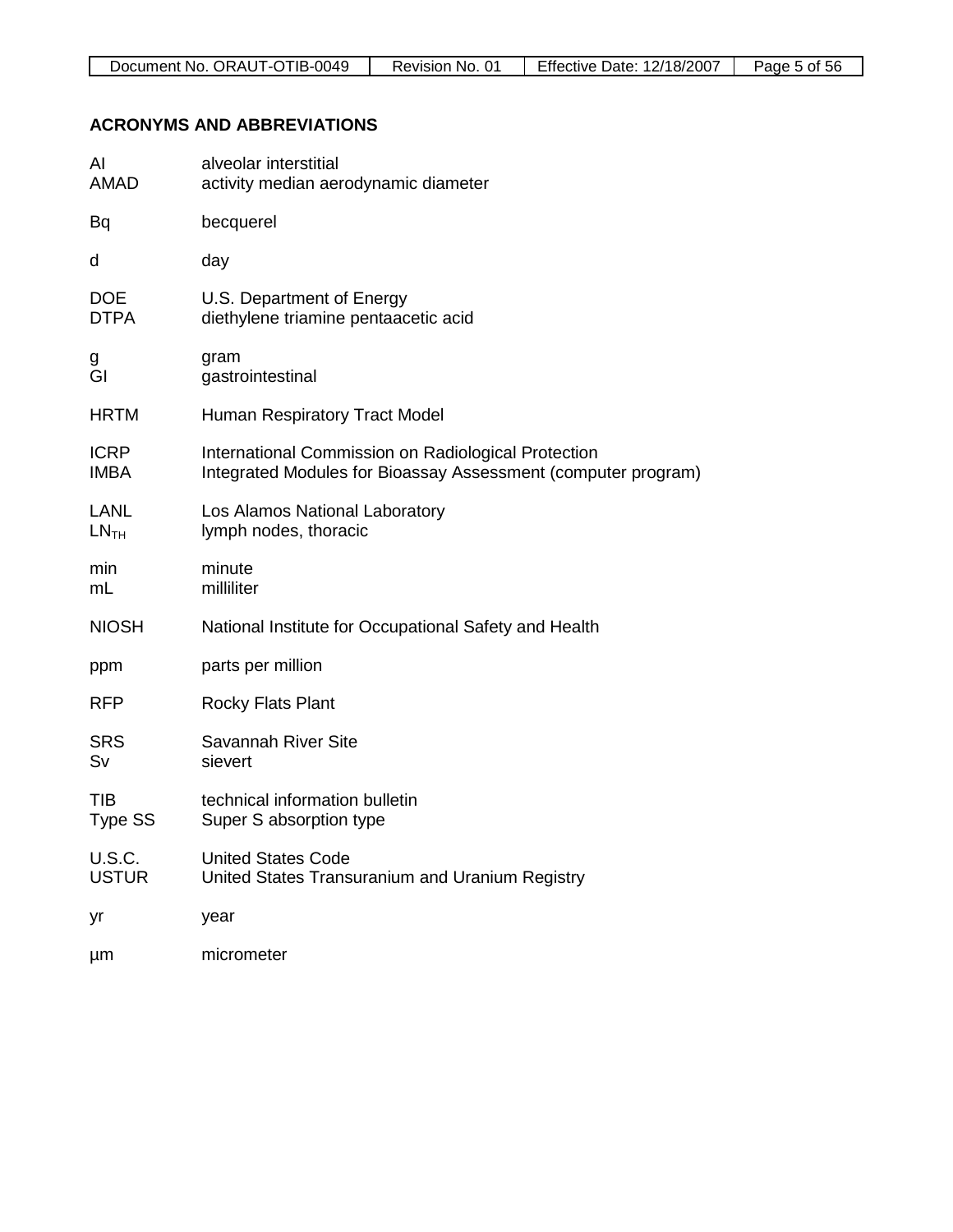| Document No. ORAUT-OTIB-0049 | Revision No. 01 | <b>Effective Date: 12/18/2007</b> | Page 6 of 56 |
|------------------------------|-----------------|-----------------------------------|--------------|

#### **1.0 INTRODUCTION**

Technical information bulletins (TIBs) are not official determinations made by the National Institute for Occupational Safety and Health (NIOSH) but are rather general working documents that provide historic background information and guidance to assist in the preparation of dose reconstructions at particular sites or categories of sites. They will be revised in the event that additional relevant information is obtained. TIBs may be used to assist NIOSH staff in the completion of individual dose reconstructions.

In this document, the word "facility" is used as a general term for an area, building, or group of buildings that served a specific purpose at a site. It does not necessarily connote an "atomic weapons employer facility" or a "Department of Energy [DOE] facility" as defined in the Energy Employees Occupational Illness Compensation Program Act of 2000 (42 U.S.C. § 7384l (5) and (12)).

#### **2.0 PURPOSE**

The purpose of this TIB is to provide a method for calculating a best estimate (for the purposes of this project) of the annual organ doses for intakes of plutonium that are retained in the lung longer than predicted by the normal absorption Type S model and to describe the conditions for applicability of this method.

Attributions and annotations, indicated by bracketed callouts and used to identify the source, justification, or clarification of the associated information, are presented in Section 6.0.

#### **3.0 BACKGROUND**

A body of evidence from animal studies and accidental human intakes has come forth in, approximately, the last 30 years indicating that the lung can retain inhaled plutonium oxides for a very long time. In recognition of this, in 1994 the International Commission on Radiological Protection (ICRP) increased the retention time of insoluble (Type S) plutonium in the ICRP 66 Human Respiratory Tract Model (HRTM) in relation to the retention predicted by the ICRP 30 respiratory tract model (ICRP 1979, 1994, 1997). Nevertheless, a handful of accidental intakes of plutonium oxides at the DOE Rocky Flats Plant (RFP) (Mann 1967), Hanford Site (Carbaugh 1991,2001, Bihl et al 1988), Los Alamos National Laboratory (LANL) (Filipy 2004, James 2005), and Savannah River Site (SRS) (Carbaugh 2001) have exhibited long-term retention of plutonium in the lung exceeding that predicted by the standard Type S model. Recent autopsies on workers exposed to plutonium at the Mayak Production Association (Mayak) in Russia revealed a similar effect. These cases are discussed in Attachment A.

Because the cases discussed in Attachment A are from occupational human intakes rather than controlled animal experiments, information needed to define the circumstances that lead to retention of plutonium in the lung exceeding the Type S model is insufficient [1]. Indeed, the scientific community lacks consensus about whether this phenomenon truly represents another type of material with different lung absorption parameters, a degradation of the anatomical or physiological processes that remove particles from the lung because of damage from smoking or other toxic materials or from the plutonium alpha radiation itself, or is a demonstration of extreme but natural individual human variability in these processes in a few workers [2]. However, it is clear that, with the depletion of the fast-removal components, the rate of removal of plutonium from the lung is slower than that predicted by Type S material for some people under some conditions; as a consequence, the total dose to an organ accumulated over many years is greater. This phenomenon has been popularly referred to as "Type Super S" (or "Type SS" for short), although it is not established that it necessarily is caused only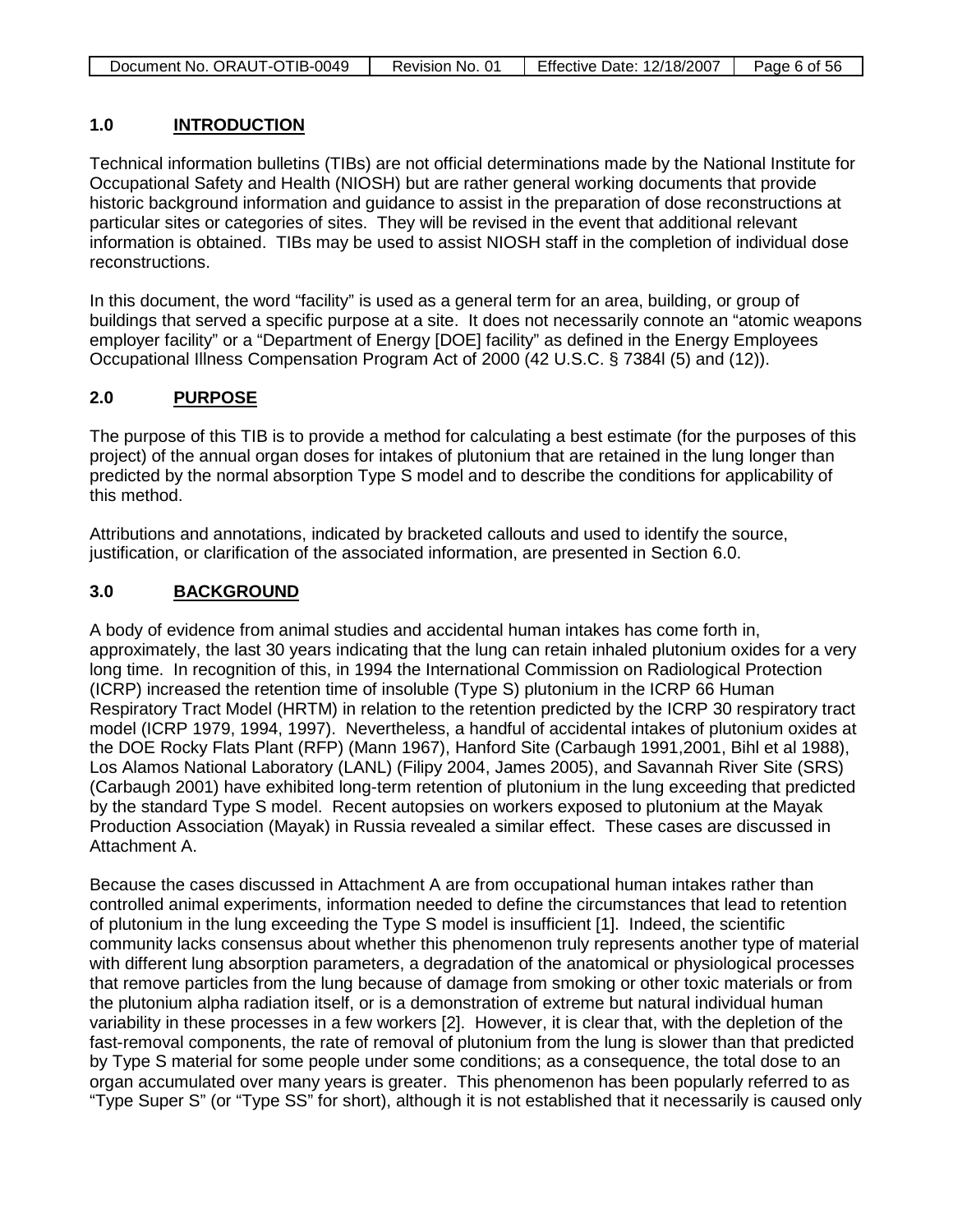| Document No. ORAUT-OTIB-0049 | Revision No. 01 | Effective Date: 12/18/2007 | Page 7 of $56$ |
|------------------------------|-----------------|----------------------------|----------------|
|                              |                 |                            |                |

by slower absorption of the plutonium into the blood (Carbaugh 2003). ICRP publication 66 does allow for the development of material-specific absorption parameters if sufficient information exists. While the absorption parameters in ICRP 66 are controlled by chemical solubility and are thus dependent on chemical form, mechanical clearance from the lungs is considered to be independent of chemical form. In the course of evaluating design cases, it was observed that even when the absorption parameters were set to very long clearance times, the mechanical clearance from the lungs alone was too fast to account for the slow lung clearance observed in the design cases.

As discussed in Attachments A and B, the correction factors in this TIB were developed using nine cases from Rocky Flats and one case from Hanford that had well-defined intakes and exhibited long lung retention times. Individual lung clearance parameters, as well as absorption parameters, were modified for each case in order to match lung counts and urinalyses performed on these individuals. These individual adjustments in themselves are not considered to be appropriate (either as averages or as a distribution of ranges) for application to the general population. By choosing the worst case clearances (i.e., the ones with the largest deviation from Type S), a bounding absorption type can be defined, which is applied to all cases where the default inhalation exposure is to Type SS plutonium.

Therefore, this TIB does not propose a new class of material for general modeling purposes or propose a new variation of the lung model. Rather, to account for the increased organ doses, the TIB analysis developed empirical "dose adjustment factors" from selected cases from RFP and Hanford that exhibited Type SS behavior following intakes of <sup>239</sup>Pu mixtures. For intakes calculated from urinary excretion data, a bounding analysis is implemented as an intake adjustment factor rather than a defined change in ICRP model parameters. The basis for this intake adjustment factor is given in Attachment C.

#### **4.0 METHOD**

## **4.1 APPLICATION OF ADJUSTMENT FACTORS**

The standard approach adopted in this TIB is to first calculate doses to the organs of interest by applying the standard Type S model to the available bioassay data or air monitoring data. Then, one or more adjustment factors are applied to this dose in order to account for the longer retention of Type SS material in the lungs and, in the case of urine bioassay data, the lower urinary excretion per unit intake of Type SS material compared to Type S material.

Adjustments to both monitored individuals and to coworker data sets are addressed. In general, adjustments made to the *intake* activity are based on dates associated with the bioassay data used to determine the intake rates while adjustments to *doses*, applied to account for the longer retention in the lung of Type SS, are based on the intake periods. In the case of coworker data, adjustment factors are applied independently to each intake period. For example, if four different intake rates are applied throughout an individual's employment period, four separate sets of intake and dose adjustments would be made.

#### **4.1.1 Doses Calculated from Air Monitoring Data**

## **4.1.1.1 Lung Dose**

In cases where the intake is derived from air monitoring, the intake is based on direct measurements. For Type SS material, the annual dose to the lung (including the thoracic lymph nodes) will be underestimated if one assumes a Type S model because of the longer retention time. Therefore, annual lung doses calculated with the Type S model are multiplied by dose adjustment factors. These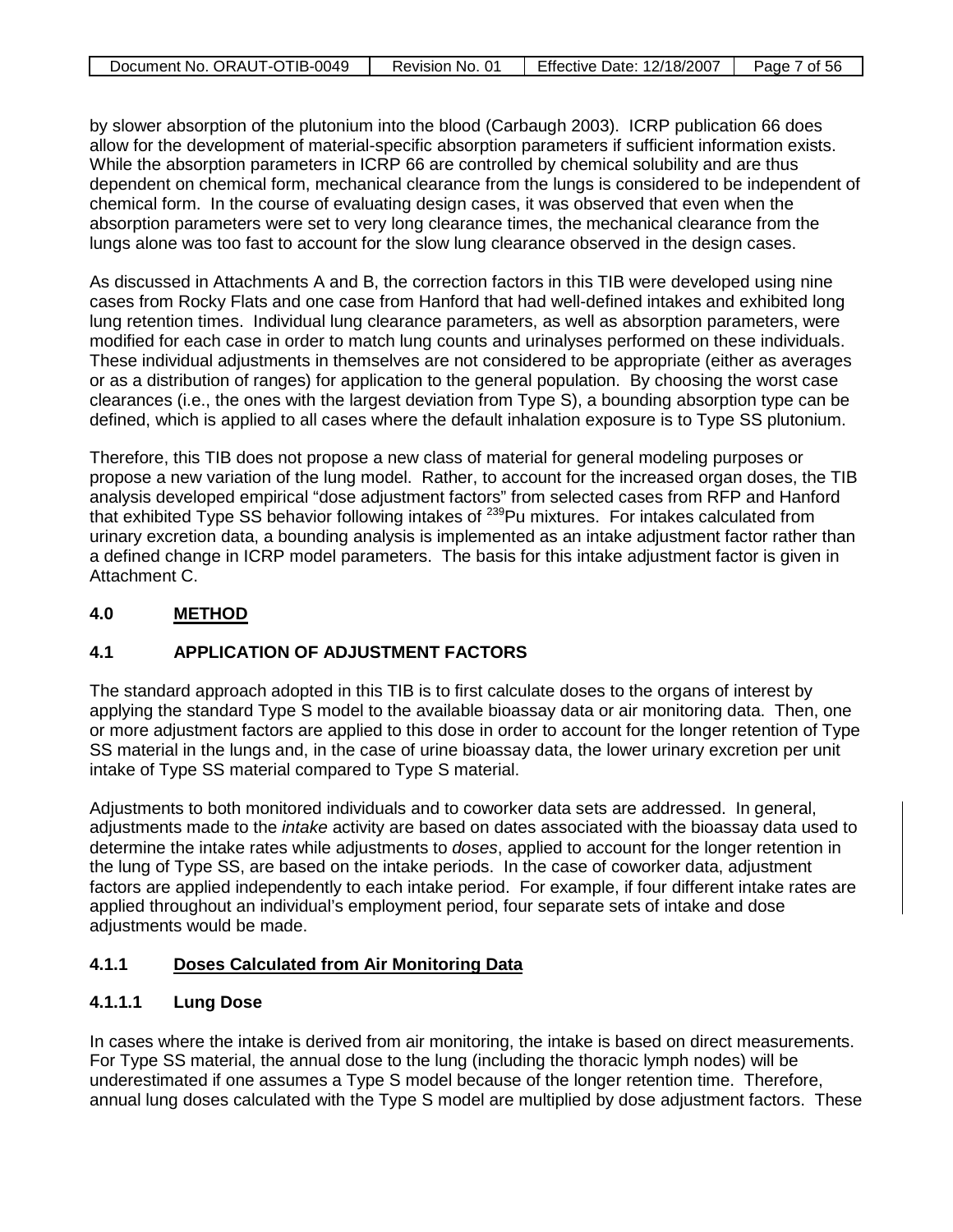| Document No. ORAUT-OTIB-0049 | Revision No. 01 | <b>Effective Date: 12/18/2007</b> | Page 8 of 56 |
|------------------------------|-----------------|-----------------------------------|--------------|
|                              |                 |                                   |              |

factors are given in Attachment D for each year from 1 to 65 for 46 different intake scenarios. The scenarios are based on the period of intake, specifically acute and chronic intake periods from 1 to 65 years in 1-year intervals [3]. Because the dose adjustment factors decrease as the chronic exposure period increases, for chronic intakes for partial years, dose reconstructors should truncate the partial year and use the dose adjustment factor table for the full year; for instance, if the intake period is 4.5 years, use the dose adjustment factors for a 4-year chronic intake [4].

For example, assume a person had a 5-year chronic intake of <sup>239</sup>Pu based on air monitoring results and the annual Type SS lung doses to the end of year 10 are needed. First, the Type S lung equivalent doses *Hs(t)* are calculated for each year based on standard Type S models and methods. These doses are given in column 2 of Table 4-1. The Type SS lung dose is obtained by multiplying the Type S dose by the dose adjustment factors for a 5-year chronic intake from Table D-1 (column 3 of Table 4-1). The Type SS lung doses for each year are given in column 4 of Table 4-1.

| Year | <b>Type S lung</b><br>dose (rem) | Dose adjustment<br>factor | <b>Type SS lung</b><br>dose (rem) |
|------|----------------------------------|---------------------------|-----------------------------------|
|      | 29.8                             | 1.6                       | 47.7                              |
| 2    | 39.0                             | 1.9                       | 74.1                              |
| 3    | 43.5                             | 2.1                       | 91.4                              |
| 4    | 46.8                             | 2.4                       | 112.3                             |
| 5    | 49.4                             | 2.6                       | 128.4                             |
| 6    | 21.2                             | 3.5                       | 74.2                              |
| 7    | 13.6                             | 4.5                       | 61.1                              |
| 8    | 10.2                             | 5.7                       | 58.3                              |
| 9    | 7.9                              | 6.9                       | 54.7                              |
| 10   | 6.3                              | 8.2                       | 51.4                              |

Table 4-1. Type S and Type SS lung doses after a 5-year chronic intake of  $^{239}$ Pu.

The procedure and resulting dose would be the same for any chronic intake period ≥5 years and <6 years because the dose reconstructor truncated the intake period before looking up the dose adiustment factor in Attachment D.

## **4.1.1.2 Extra-Thoracic Dose**

The extra-thoracic retention model is assumed to be the same for both Type S and Type SS material [5]. Therefore, for a given intake, the dose to the extra-thoracic organs (including the lymph nodes) is assumed to be the same for both solubility types. Because the intakes calculated from air monitoring data are the same for both solubility types, doses to this region are calculated assuming that the intake is Type S material [6].

#### **4.1.1.3 GI Tract**

For a given intake, the doses to the GI tract organs are assumed to be the same for Type S and Type SS material. Therefore, doses to this region are calculated assuming that the intake is Type S material [7].

## **4.1.1.4 Systemic Organs**

For a given intake, the dose to the systemic organs from a Type Super S material will be less than that from Types M or S because the material will be retained in the lungs longer; the material will be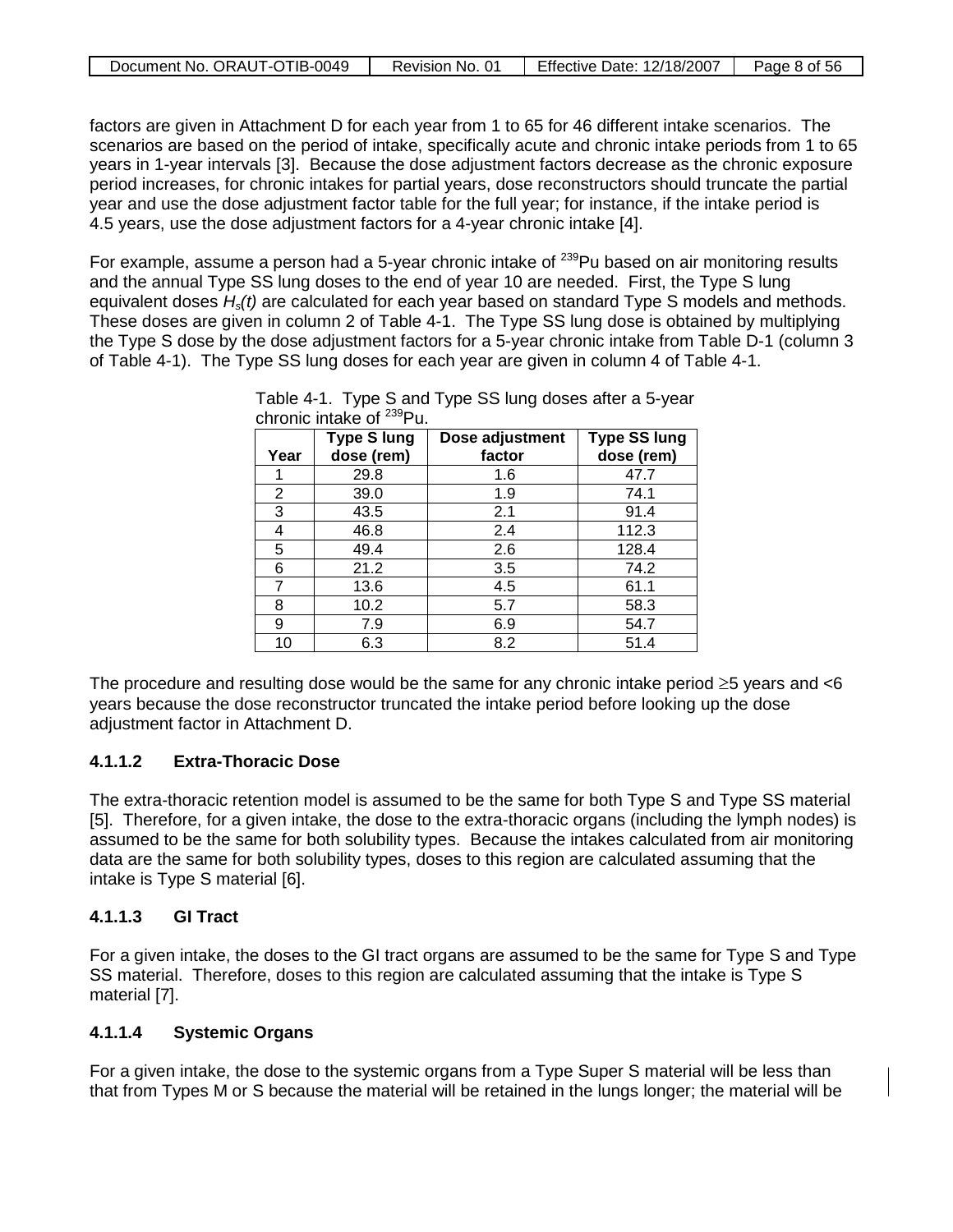| Document No. ORAUT-OTIB-0049 | Revision No. 01 | <b>Effective Date: 12/18/2007</b> | Page 9 of 56 |
|------------------------------|-----------------|-----------------------------------|--------------|

transported to the systemic organs more slowly. Therefore, the assumption that the dose from Type Super S is equal to that from Type S is favorable to the claimant.

#### **4.1.2 Intakes Calculated from Chest Count Data**

#### **4.1.2.1 Lung Dose**

To calculate Type SS lung doses from chest count measurements, the dose to the lung is first calculated assuming that Type S material was inhaled. This dose is then adjusted upward with the factors given in Appendix D. However, the application of the adjustment factor will result in an implied Type SS lung content that is inconsistent with the original chest count. To make the observed and predicted chest counts agree, the Type SS lung dose must be adjusted downward by applying the adjustment factor for the year of the chest count used to determine the intake [8]. This also applies to coworker data, where the chest counts used for the derivation of the given intake rate must agree with the predicted values.

 $\overline{1}$ 

This process is best illustrated through example, as shown below.

## **4.1.2.1.1 Monitored Individual**

Given a single measured chest content of 34.7 nCi of  $^{239}$ Pu on day 1,825 (the end of the chronic intake period), an intake rate of 1000 pCi/d is calculated for an intake of Type S material. This yields the annual lung doses in the second column of Table 4-1. The Type SS doses for this intake rate are then obtained by multiplying the Type S dose for a given year by the adjustment factor in Attachment D. For this example, in Table D-1 the "Chronic 5 yr" column would be used. For example, year 5 is calculated by multiplying the 49.4 rem Type S lung dose by 2.6 to obtain a Type SS lung dose of 128.4 rem. However, this adjustment creates an inconsistency; specifically, if one assumes that the lung dose for year 5 is proportional to the measured chest content in year 5, the Type SS dose adjustment implies that the chest content is  $(34.7 \text{ nCi})(2.6) = 90.2 \text{ nCi}$ , which is inconsistent with what was measured.

To make the measured and implied lung contents agree (i.e., to make the intake amounts agree), all of the Type SS lung doses must be adjusted downward by the dose adjustment factor for the year of the chest count. In the current example, all Type SS doses are divided by a factor of 2.6, which is shown in Table 4-2. Because this is essentially an intake adjustment factor, it could also be applied directly to the Type S intake prior to dose calculation, thus simplifying the calculations. The year of the chest count should be rounded down to the nearest whole year when selecting the factor from Table D-1. Note that this adjustment makes the Type S and Type SS lung doses agree at the time of the chest count (year 5), which means that the measured and implied lung contents will also agree.

| unuat uuunti |                                  |                           |                                              |                                         |                                            |
|--------------|----------------------------------|---------------------------|----------------------------------------------|-----------------------------------------|--------------------------------------------|
| Year         | <b>Type S lung</b><br>dose (rem) | Dose adjustment<br>factor | <b>Unadjusted Type SS</b><br>lung dose (rem) | <b>Chest count</b><br>adjustment factor | <b>Adjusted Type SS</b><br>lung dose (rem) |
|              | 29.8                             | 1.6                       | 47.7                                         | 2.6                                     | 18.4                                       |
| ◠            | 39.0                             | 1.9                       | 74.1                                         | 2.6                                     | 28.5                                       |
| 3            | 43.5                             | 2.1                       | 91.4                                         | 2.6                                     | 35.2                                       |
| 4            | 46.8                             | 2.4                       | 112.3                                        | 2.6                                     | 43.2                                       |
| 5            | 49.4                             | 2.6                       | 128.4                                        | 2.6                                     | 49.4                                       |
| 6            | 21.2                             | 3.5                       | 74.2                                         | 2.6                                     | 28.5                                       |
|              | 13.6                             | 4.5                       | 61.1                                         | 2.6                                     | 23.5                                       |

Table 4-2. Type S and Type SS lung doses after a 5-year chronic intake of <sup>239</sup>Pu calculated from a chest count.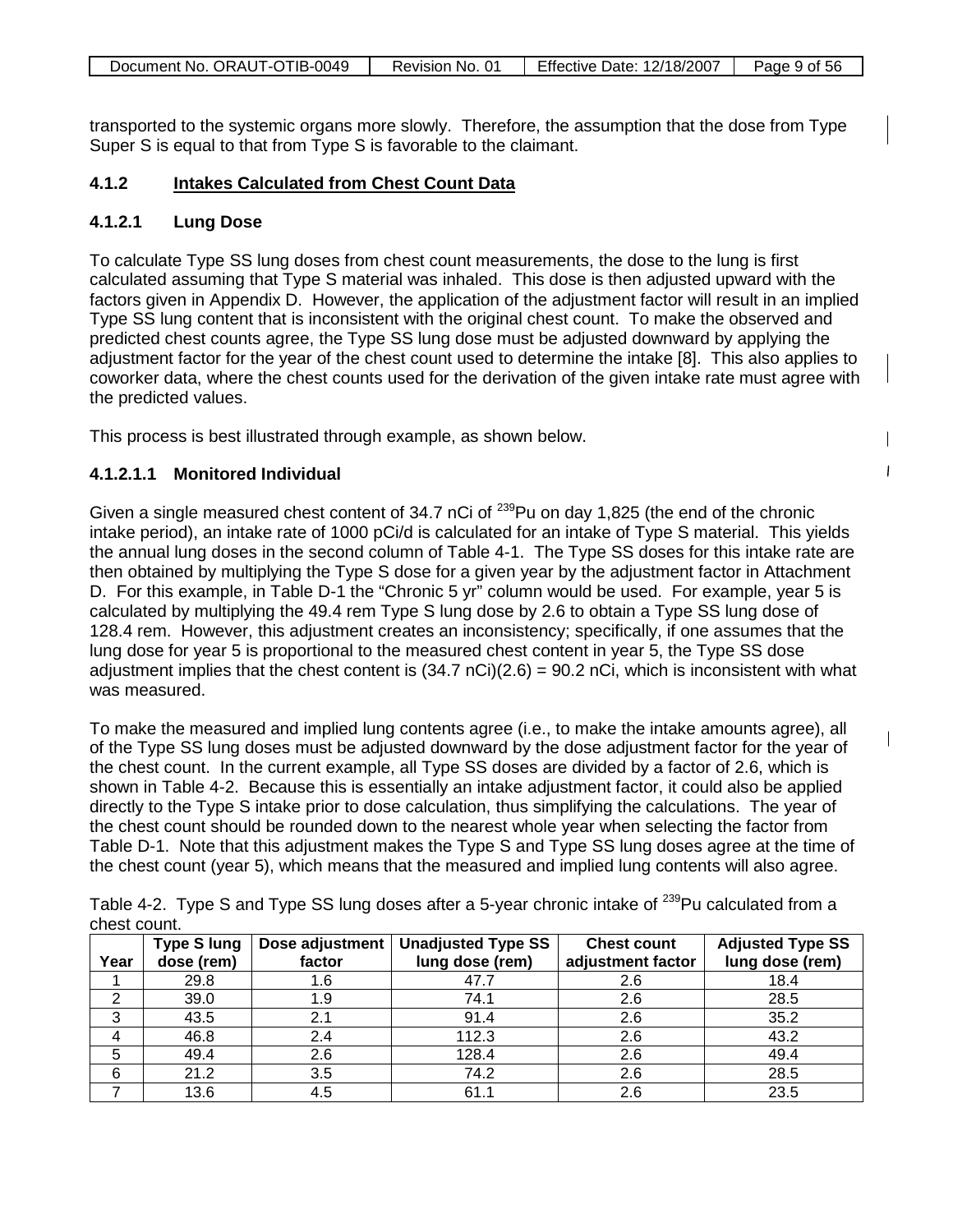| Year | <b>Type S lung</b><br>dose (rem) | factor | Dose adjustment   Unadjusted Type SS  <br>lung dose (rem) | <b>Chest count</b><br>adjustment factor | <b>Adjusted Type SS</b><br>lung dose (rem) |
|------|----------------------------------|--------|-----------------------------------------------------------|-----------------------------------------|--------------------------------------------|
|      | 10.2                             | 5.7    | 58.3                                                      |                                         | 22.4                                       |
| 9    | 7.9                              | 6.9    | 54.7                                                      | 2.6                                     | 21.0                                       |
| 10   | 6.3                              |        | 51.4                                                      | 2.6                                     | 19.8                                       |

Alternatively, applying the intake adjustment factor first to simplify the calculations, the adjusted Type S intake is:

Adjusted Type S Intake Rate

\n
$$
= \frac{Type S Intake Rate}{Intake Adjustment Factor} = \frac{1000}{2.6} \frac{pCi}{d} = 385 \frac{pCi}{d}
$$

Lung doses are then calculated for this intake rate (385 pCi/d); the annual doses from this intake are in the second column of Table 4-3.

| Year           | Lung dose from<br>adjusted Type S<br>intake (rem) | Dose adjustment<br>factor | <b>Type SS</b><br>lung dose (rem) |
|----------------|---------------------------------------------------|---------------------------|-----------------------------------|
|                | 11.5                                              | 1.6                       | 18.4                              |
| $\overline{2}$ | 15.0                                              | 1.9                       | 28.5                              |
| 3              | 16.8                                              | 2.1                       | 35.2                              |
| 4              | 18.0                                              | 2.4                       | 43.2                              |
| 5              | 19.0                                              | 2.6                       | 49.4                              |
| 6              | 8.2                                               | 3.5                       | 28.7                              |
|                | 5.2                                               | 4.5                       | 23.5                              |
| 8              | 3.9                                               | 5.7                       | 22.5                              |
| 9              | 3.1                                               | 6.9                       | 21.1                              |
| 10             | 2.4                                               | 8.2                       | 19.8                              |

Table 4-3. Type SS lung doses after a 5-year chronic intake of <sup>239</sup>Pu calculated from a chest count (simplified method).

## **4.1.2.1.2 Unmonitored Individual (Coworker Data)**

For coworker data, the *intake adjustment* factor is dependent only on the period used for calculating the coworker intake rate; that is, it is independent of the worker to whom the coworker intakes are assigned. For example, given a set of site chest count data from 1974 through 1980 (7 years), a coworker intake rate of 1000 pCi/d is calculated for an intake of Type S material. To determine the coworker intake rate for Type SS material, the intake rate adjustment factor (called the "chest count adjustment factor" in this particular instance) must first be applied to the Type S intake rate. This is a downward adjustment because Type SS material remains in the lungs longer than Type S material. For this example, the last chest count used to fit the data occurred in year 7, so a factor of 3.1 is selected from Table D-1. This factor is applied to the Type S intake rate of 1000 pCi/d to obtain a Type SS intake rate of 323 pCi/d:

 $\overline{(year7)} - \frac{3.1}{3.1} - \frac{5.25}{d}$  $\frac{d}{dx}$  – 323 pCi *pCi Intake Adjustment Factor year Adjusted Type S Intake Rate*  $=$  *Type S Intake Rate*  $=$   $\frac{1000 \text{ A} \cdot \sqrt{d}}{24} = 323$ 1.3 1000  $=\frac{Type B}}{Intake \ Adjus tment \ Factor (\year 7)} = \frac{7a}{3.1}$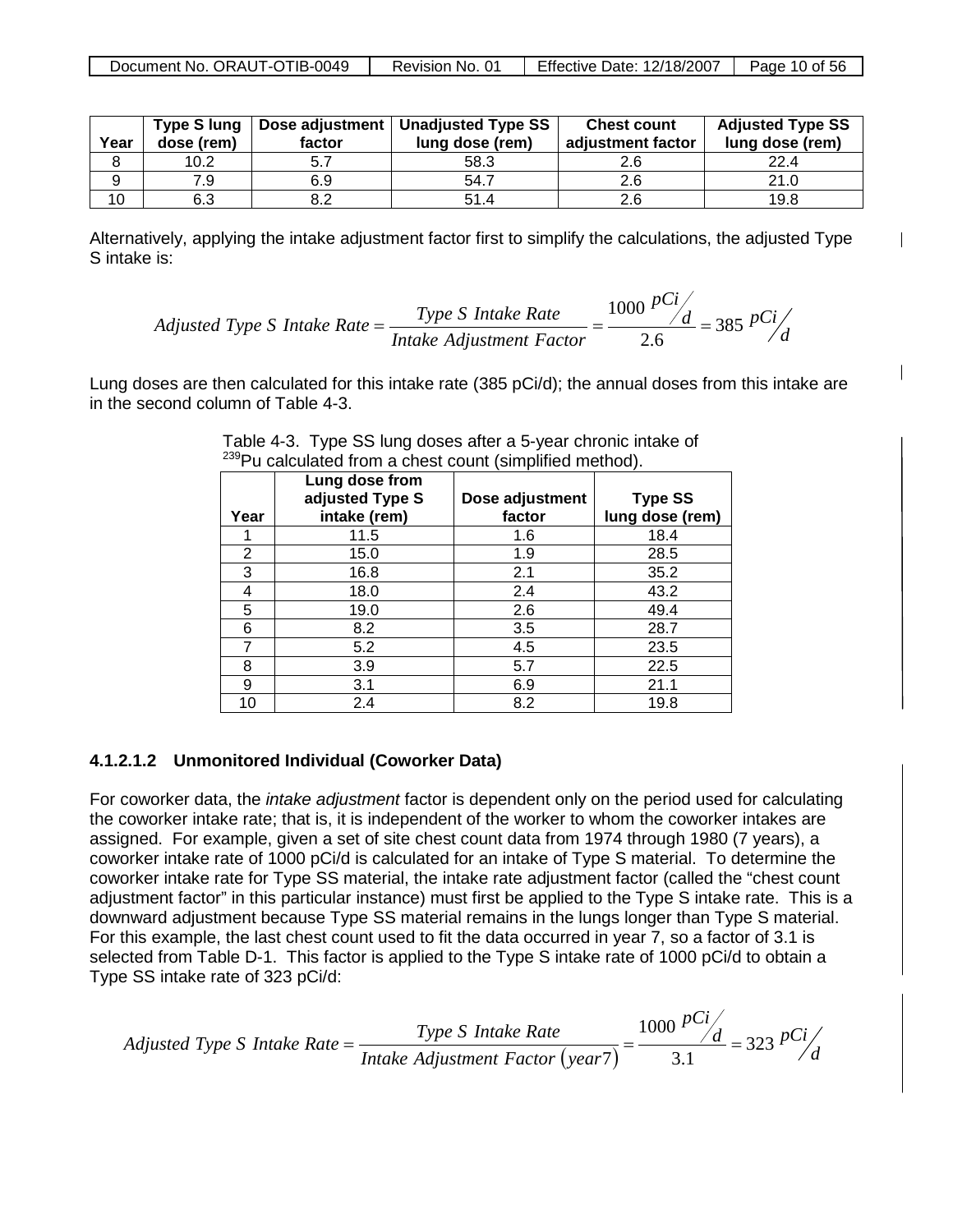| Document No. ORAUT-OTIB-0049 | Revision No. 01 | <b>Effective Date: 12/18/2007</b> | Page 11 of 56 |
|------------------------------|-----------------|-----------------------------------|---------------|
|                              |                 |                                   |               |

The annual lung doses, based on Type S, from this intake rate are shown in column 2 of Table 4-4. The *dose adjustment* factor will depend on the intake period assigned to the individual. To continue with the above example, given an unmonitored individual who worked from Jan. 1, 1975 to Dec. 31, 1979, he would have had a 5-year chronic intake and the dose adjustment factors from the "Chronic 5 year" column of Table D-1 would apply. These adjustment factors are shown in the "Dose adjustment factor" column of Table 4-4. The final coworker doses to be assigned to the unmonitored individual are shown in the last column of the table.

| Year | Lung dose from<br>adjusted Type S<br>intake (rem) | Dose adjustment<br>factor | <b>Type SS</b><br>lung dose (rem) |
|------|---------------------------------------------------|---------------------------|-----------------------------------|
|      | 9.6                                               | 1.6                       | 15.4                              |
| 2    | 12.6                                              | 1.9                       | 23.9                              |
| 3    | 14.0                                              | 2.1                       | 29.5                              |
| 4    | 15.1                                              | 2.4                       | 36.2                              |
| 5    | 15.9                                              | 2.6                       | 41.4                              |
| 6    | 6.8                                               | 3.5                       | 23.9                              |
|      | 4.4                                               | 4.5                       | 19.7                              |
| 8    | 3.3                                               | 5.7                       | 18.8                              |
| 9    | 2.5                                               | 6.9                       | 17.6                              |
| 10   | 2.0                                               | 8.2                       | 16.6                              |

|  |  | Table 4-4. Type SS lung doses after a 5-year chronic intake of          |
|--|--|-------------------------------------------------------------------------|
|  |  | <sup>239</sup> Pu calculated from 7 years of coworker chest count data. |

Note that when a worker's employment spans several coworker periods, each period is addressed separately. Adjustment factors are based only on the employment within the individual coworker periods. For instance, if the worker in the above example worked until 1985, the dose adjustment for the example period would be based on 6 years (1975 to 1980, the year of the last bioassay result used for the coworker intake rate).

## **4.1.2.2 Extra-Thoracic Dose**

The extra-thoracic retention model is assumed to be the same for both Type S and Type SS material [9]. This means that, for a given intake, the dose to the extra-thoracic organs is assumed to be the same for both solubility types. For a given chest count, the intake calculated with the Type S model will be larger than with the Type SS model because the Type S model predicts faster clearance from the thoracic region. Therefore, doses to the extra-thoracic organs should be calculated with the Type S model with no adjustments [10].

## **4.1.2.3 GI Tract**

The GI tract retention model is assumed to be the same for both Type S and Type SS material. This means that, for a given intake, the dose to the GI-tract organs is assumed to be the same for both solubility types. For a given chest count, the intake calculated with the Type S model will be larger than with the Type SS model because the Type S model predicts faster clearance from the thoracic region. Therefore, doses to the GI-tract organs should be calculated with the Type S model with no adjustments [11].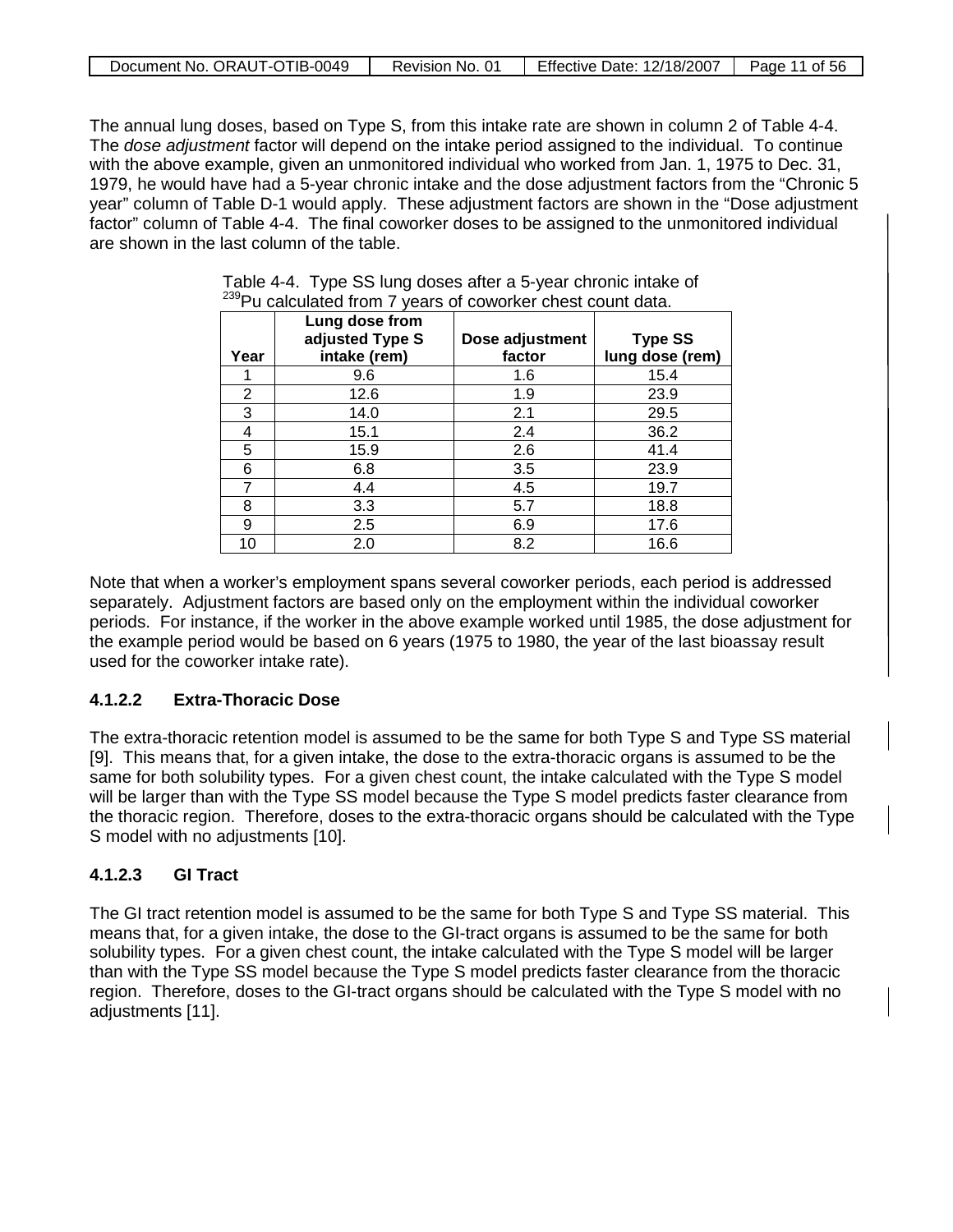|  | Document No. ORAUT-OTIB-0049 | Revision No. 01 | <b>Effective Date: 12/18/2007</b> | Page 12 of 56 |
|--|------------------------------|-----------------|-----------------------------------|---------------|
|--|------------------------------|-----------------|-----------------------------------|---------------|

## **4.1.2.4 Systemic Organs**

Doses to systemic organs should be based on urine bioassay data when possible. If it is necessary to calculate these doses from chest count data, the Type S model should be used with no adjustments [12].

#### **4.1.3 Doses Based on Urinalysis Data**

#### **4.1.3.1 Lung and Thoracic Lymph Node Dose**

To calculate Type SS lung doses from urinary excretion measurements, the annual dose to the lung for the years of interest is first calculated from urinary excretion data using the standard Type S model. The urinary excretion data can consist of measured results and/or results less than the reporting level. The annual lung doses calculated with the Type S model are then multiplied by the dose adjustment factors in Attachment D. This adjustment accounts for the longer retention of Type SS material in the lung, but it does not address the lower urinary excretion rate expected from Type SS material.

To account for the lower excretion rate expected from Type SS material, the approach adopted here is to apply a single bounding correction factor of 4 (which is derived in Attachment C) to adjust the intake of Type S material upward to an intake of Type SS material. This "intake adjustment" increases the thoracic doses determined from urinalysis with the Type S model by a factor of 4 and is applied in addition to the Attachment D adjustment factors that account for increased retention in the lung.

For example, referring back to Table 4-1, assuming that the Type S chronic intake rate had been calculated based on urinary excretion, the Type SS lung doses are multiplied by the intake adjustment factor of 4 to obtain the final Type SS lung doses (see Table 4-5).

|      | <b>Type S lung</b> | Dose adjustment | <b>Unadjusted Type SS</b> | Intake            | <b>Adjusted Type SS</b> |
|------|--------------------|-----------------|---------------------------|-------------------|-------------------------|
| Year | dose (rem)         | factor          | lung dose (rem)           | adjustment factor | lung dose (rem)         |
|      | 29.8               | 1.6             | 47.7                      |                   | 190.9                   |
| 2    | 39.0               | 1.9             | 74.1                      |                   | 296.3                   |
| 3    | 43.5               | 2.1             | 91.4                      |                   | 365.6                   |
| 4    | 46.8               | 2.4             | 112.3                     |                   | 449.4                   |
| 5    | 49.4               | 2.6             | 128.4                     |                   | 513.6                   |
| 6    | 21.2               | 3.5             | 74.2                      |                   | 296.8                   |
|      | 13.6               | 4.5             | 61.1                      |                   | 244.3                   |
| 8    | 10.2               | 5.7             | 58.3                      |                   | 233.0                   |
| 9    | 7.9                | 6.9             | 54.7                      |                   | 218.6                   |
| 10   | 6.3                | 8.2             | 51.4                      |                   | 205.5                   |

Table 4-5. Type S and Type SS lung doses after a 5-year chronic intake of <sup>239</sup>Pu calculated from urinary excretion data.

The procedure and resulting dose would be the same for any chronic intake period  $\geq$ 5 years and <6 years because the dose reconstructor truncated the intake period before looking up the dose adjustment factor in Attachment D.

#### **4.1.3.2 Extra-Thoracic Dose**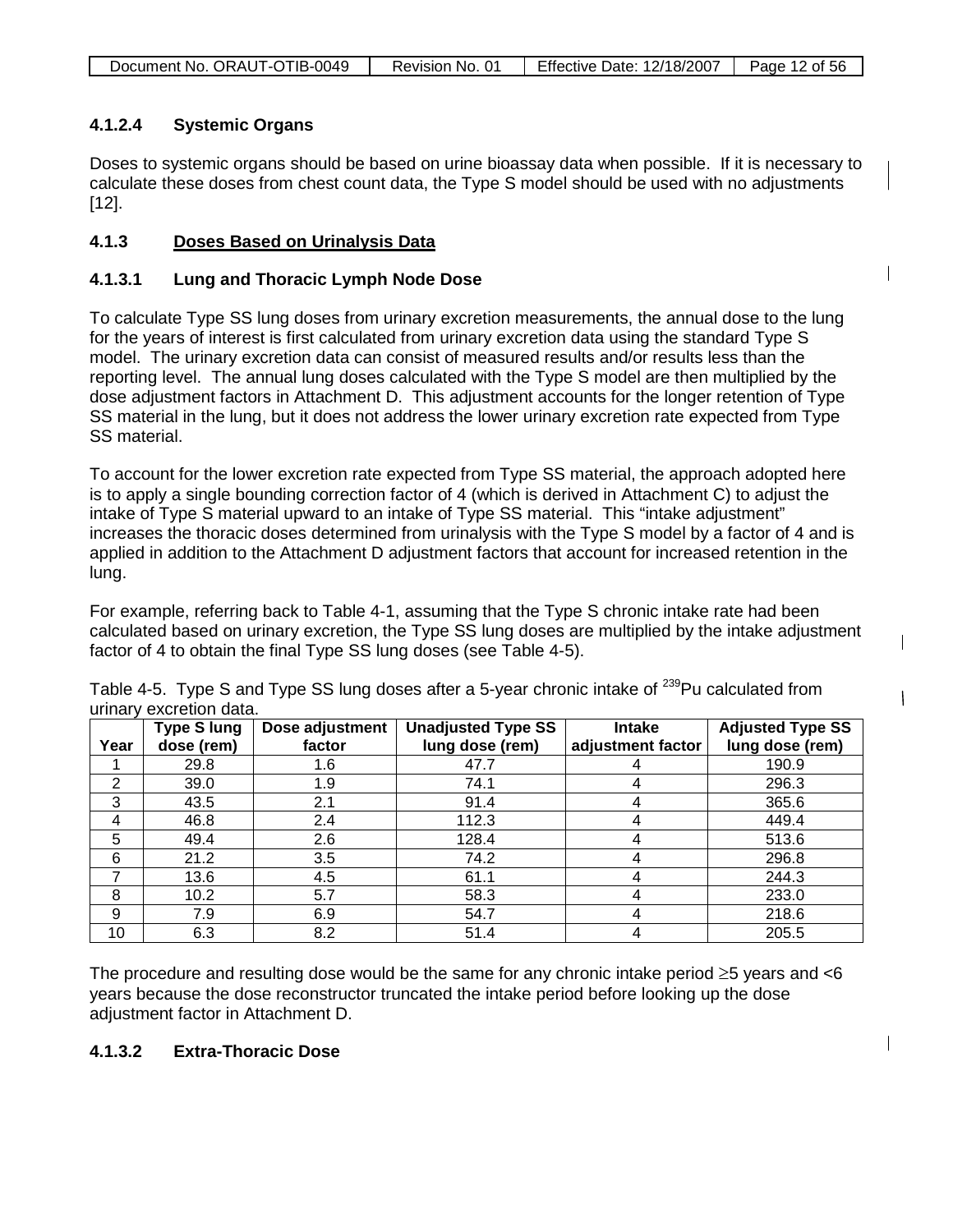|  | Document No. ORAUT-OTIB-0049 | Revision No. 01 | <b>Effective Date: 12/18/2007</b> | Page 13 of 56 |
|--|------------------------------|-----------------|-----------------------------------|---------------|
|--|------------------------------|-----------------|-----------------------------------|---------------|

Extra-thoracic doses should be calculated from urine bioassay data using the Type S model and then multiplied by a factor of 4 to account for the lower excretion rate of Type SS material compared to Type S material [13].

For coworker data, the intake adjustment factor of 4 is applied first and is included in the coworker summary (in the site-specific OTIB or TBD).

#### **4.1.3.3 GI Tract**

GI tract doses should be calculated from urine bioassay data using the Type S model and then multiplied by a factor of 4 to account for the lower excretion rate of Type SS material compared to Type S material [14].

For coworker data, the intake adjustment factor of 4 is applied first and is included in the coworker summary (in the site-specific OTIB or TBD).

#### **4.1.3.4 Systemic Organs**

Type SS material is absorbed into the blood stream at a slower rate than Type S material, which results in lower levels of material in the systemic organs and in the urine. Assuming that the doses to systemic organs are roughly proportional to the urinary excretion rate, organ doses determined from urine data are the same for Type S and Type SS materials during the period of time that urine data are available. However, for the period of time after the last urinalysis is available, the Type SS model would predict a much slower decrease in urine due to the continuing input to the bloodstream from the material contained in the lungs. Therefore, the predicted integrated urine content (and hence, systemic organ dose) must be adjusted after the time of the last urine bioassay measurement [15].

#### **4.1.3.4.1 Monitored Individual**

Consider the annual doses to the liver from a 5-year chronic intake of <sup>239</sup>Pu calculated from urine data available for the first 5 years. As shown in Table 4-6, all liver doses from year 6 though year 10 are multiplied by the intake adjustment factor of 4 whereas the doses during years 1 through 5 are not.

|      |                  | chronic intake of <sup>239</sup> Pu calculated from urinary excretion data. |                  |
|------|------------------|-----------------------------------------------------------------------------|------------------|
|      | Type S           | Intake adjustment                                                           | <b>Type SS</b>   |
| Year | liver dose (rem) | factor                                                                      | liver dose (rem) |
|      | 0.05             |                                                                             | 0.05             |
| 2    | 0.23             |                                                                             | 0.23             |
| 3    | 0.52             |                                                                             | 0.52             |
| 4    | 0.88             |                                                                             | 0.88             |
| 5    | 1.30             |                                                                             | 1.30             |
| 6    | 1.72             |                                                                             | 6.87             |
|      | 2.03             |                                                                             | 8.12             |
| 8    | 2.27             |                                                                             | 9.08             |
| 9    | 2.46             |                                                                             | 9.83             |
| 10   | 2.59             |                                                                             | 10.36            |

Table 4-6. Type S and Type SS liver doses after a 5-year

In summary, the annual doses to systemic organs should be determined from urine data using the Type S assumption. Annual doses received during the period for which urine data are available should not be adjusted. Annual doses received after the year of the last urine sample used in the determination should be multiplied by a factor of 4.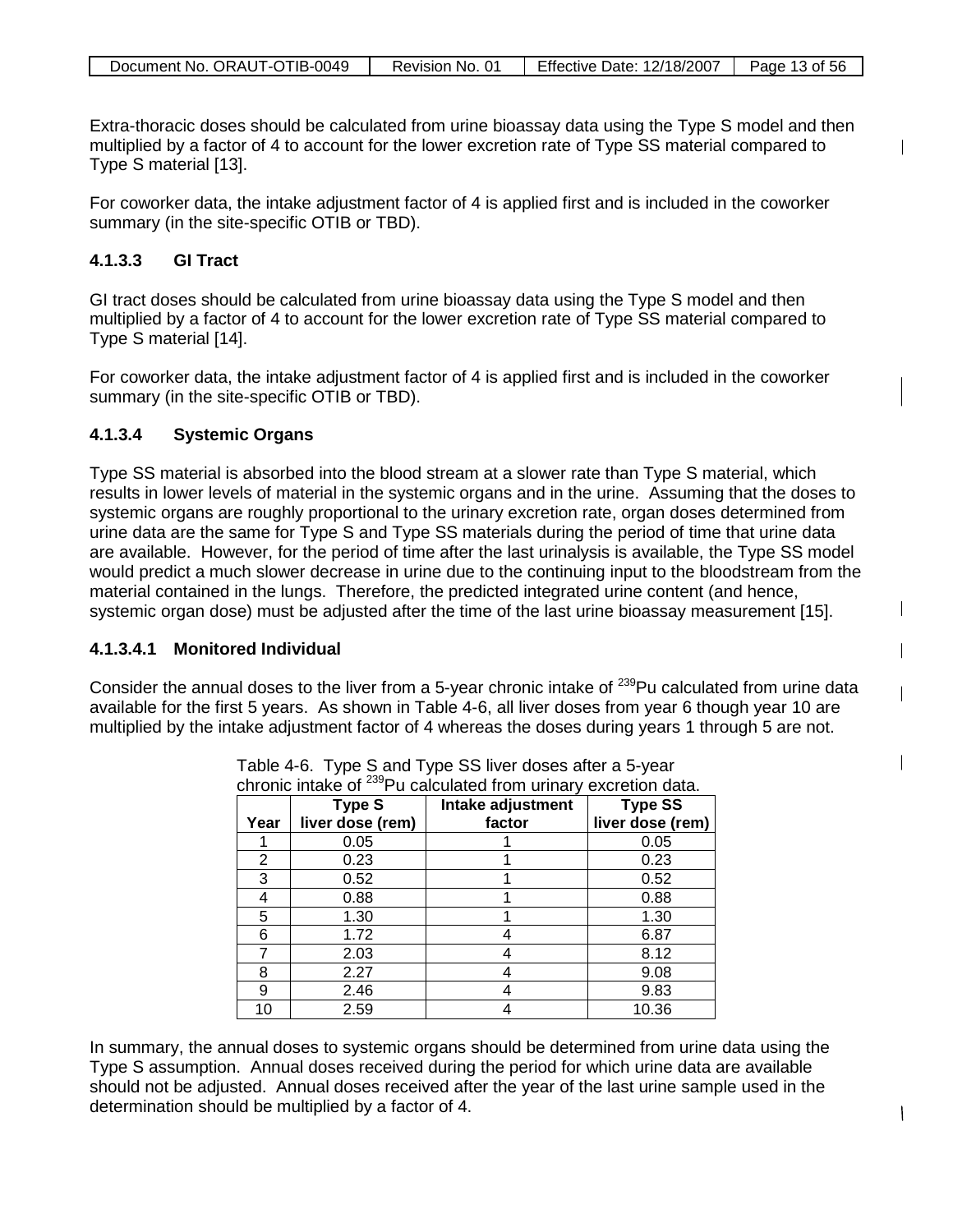|  | Document No. ORAUT-OTIB-0049 | Revision No. 01 | <b>Effective Date: 12/18/2007</b> | Page 14 of 56 |
|--|------------------------------|-----------------|-----------------------------------|---------------|
|--|------------------------------|-----------------|-----------------------------------|---------------|

## **4.1.3.4.2 Unmonitored Individual (Coworker Data)**

Because the adjustment is based on intake rather than dose, the factor is applied to the time following the period used to determine the coworker intake rate rather than the worker's exposure period. For example, given a set of site urinalysis data from 1974 through 1980 (7 years), and an individual who worked from Jan. 1, 1975 to Dec. 31, 1979 (5 years), the adjustment would be applied beginning in year 8.

| Year | <b>Type S</b><br>liver dose (rem) | Intake adjustment<br>factor | <b>Type SS</b><br>liver dose (rem) |
|------|-----------------------------------|-----------------------------|------------------------------------|
|      | 0.05                              |                             | 0.05                               |
| 2    | 0.23                              |                             | 0.23                               |
| 3    | 0.52                              |                             | 0.52                               |
| 4    | 0.88                              |                             | 0.88                               |
| 5    | 1.30                              |                             | 1.30                               |
| 6    | 1.72                              |                             | 1.72                               |
|      | 2.03                              |                             | 2.03                               |
| 8    | 2.27                              |                             | 9.08                               |
| 9    | 2.46                              |                             | 9.83                               |
| 10   | 2.59                              |                             | 10.36                              |

Table 4-7. Type S and Type SS liver doses after a 5-year chronic intake of 239Pu calculated from urinary excretion data.

## **4.2 PARTICLE SIZE ADJUSTMENTS FOR RFP PLUTONIUM FIRES**

Dose adjustment factors are based on the assumption of a 5-µm activity median aerodynamic diameter (AMAD) particle size (ICRP 1994). For the RFP plutonium fires, a particle size of 1 µm AMAD is recommended (ORAUT 2005). The dose adjustment factors underestimate the annual lung doses by a factor of 2.6 for 1 µm AMAD aerosols because the deposition in the alveolar interstitial (AI) region of the lung is 2.6 times greater for 1 µm aerosols than 5 µm aerosols per unit intake. For energy employees involved in a plutonium fire at RFP (or any time the dose reconstructor deems use of a 1-µm AMAD particle size appropriate), the dose adjustment factors in Attachment D must be multiplied by an additional factor of 2.6. Note that when the assessment is based on chest counts, the adjustment for particle size is not necessary because the lung deposition is directly measured, i.e., the dose would be adjusted upwards by this factor, but in order to get agreement in the Types S and SS predicted chest burdens, it would then need to be adjusted down by the same factor.

## **4.3 SUMMARY OF DOSE AND INTAKE ADJUSTMENT FACTORS**

A summary of the adjustments discussed above is provided in Table 4-8.

|                | Lung counts            | Air concentrations | <b>Urinalysis</b>       |
|----------------|------------------------|--------------------|-------------------------|
| Lungs          | Table D (normalized to | Table D            | Factor of 4 followed by |
|                | last chest count)      |                    | Table D adjustment      |
| Extra-thoracic | None                   | None               | Factor of 4             |

Table 4-8. Summary of Type SS adjustments.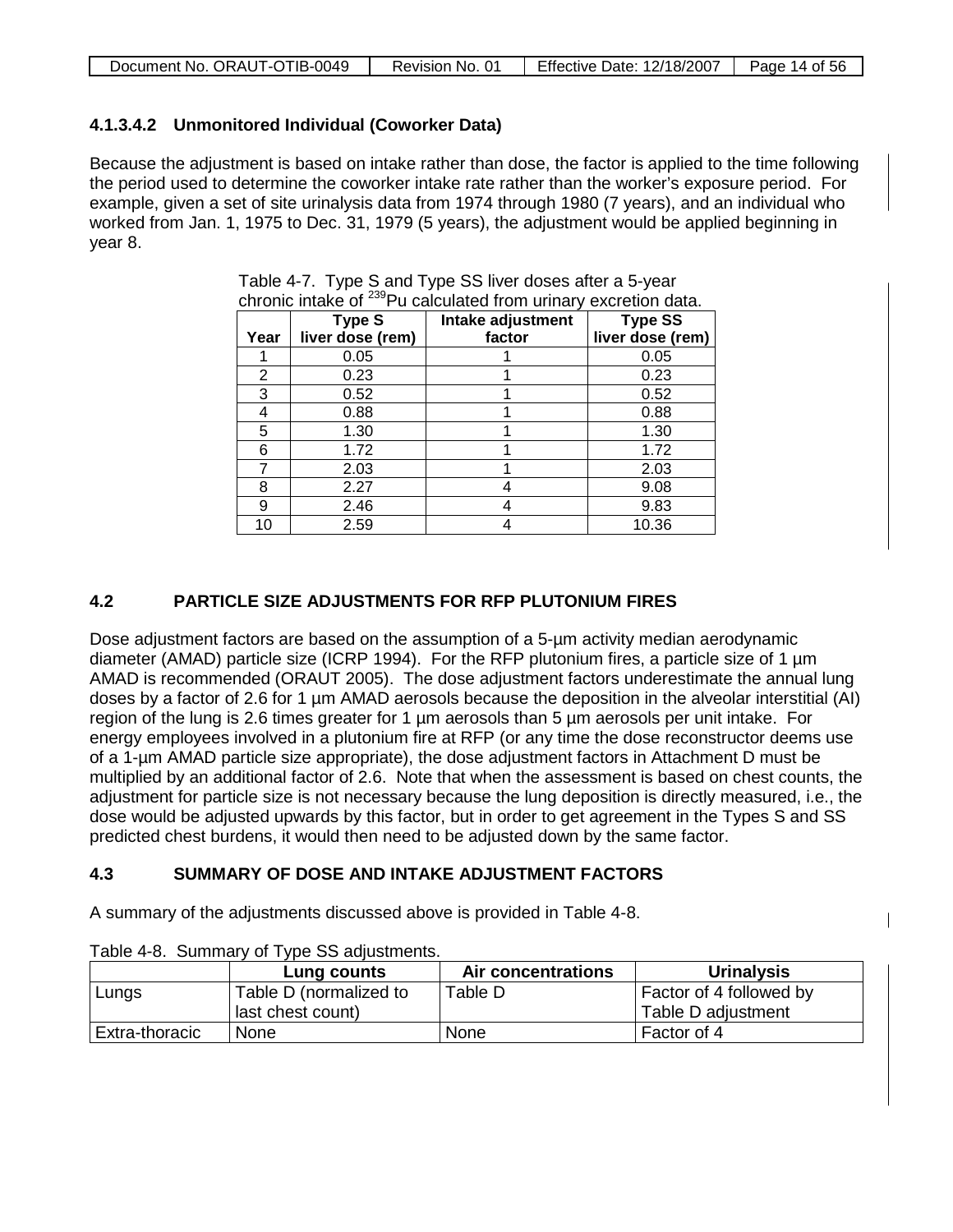|                        | Lung counts   | <b>Air concentrations</b> | <b>Urinalysis</b>                      |
|------------------------|---------------|---------------------------|----------------------------------------|
| GI tract               | No adjustment | None                      | Factor of 4                            |
| Systemic organs   None |               | None                      | Prior to last urine sample:<br>none    |
|                        |               |                           | Post last urine sample:<br>factor of 4 |

Note: For claims involved in high-fired events (e.g., the RFP fires), a particle size adjustment (as described in Section 4.2) of 2.6 should be included.

#### **5.0 APPLICABILITY AND LIMITATIONS**

There are a number of restrictions on when and how the adjustment factors can be used:

- Adjustment factors apply only to doses resulting from the intake of plutonium oxide; however, it is favorable to the claimant to apply them if the intake material is unknown and plutonium oxide is a possibility. Considering the uncertainty in the nature of the material, long-term (years) air oxidation of formerly Type M plutonium can be considered to apply [16].
- Adjustment factors apply only to doses resulting from intakes of plutonium for which the activity isotopic ratio of <sup>239+240</sup>Pu to <sup>238</sup>Pu is greater than 1. This restriction is based on the observed behavior of relatively pure  $^{238}$ Pu, which tends to be more soluble than  $^{239}$ Pu (Guilmette 1994, Hickman 1995, James 2003). When this condition is met, SS behavior applies to all isotopes in the plutonium mixture.
- Adjustment factors apply to the dose from  $241$ Am in the mixture when the activity ratio of  $239 + 240$ Pu to  $241$ Am is greater than 1 [17].
- Adjustment factors do not apply to situations where the plutonium is a minor constituent by mass in another matrix, such as in recycled uranium [18].

 $\overline{\phantom{a}}$ 

- Adjustment factors may be applied to chest count data (using the adjustment discussed in Section 4) except when there are multiple positive chest count results that occur in more than one year. The case should be evaluated to determine if a best fit to the actual data should be performed in such cases [19].
- Because the highest of the various dose adjustment factors was used for Attachment C, no additional uncertainty should be applied to the lung dose calculation; i.e., use the same uncertainty distribution as was applicable to the Type S dose calculation [20].
- The methods described in this TIB can be applied to doses from coworker studies for sites where Type SS absorption is appropriate, but only Type S intakes were assessed. The types of adjustments made to the Type S intakes and doses should be based on the method used to create the coworker study (i.e., whether the intakes are based on urinalysis or chest counts) [21].

The reasons for the restrictions on the use of dose adjustment factors are discussed in detail in Attachments A and B.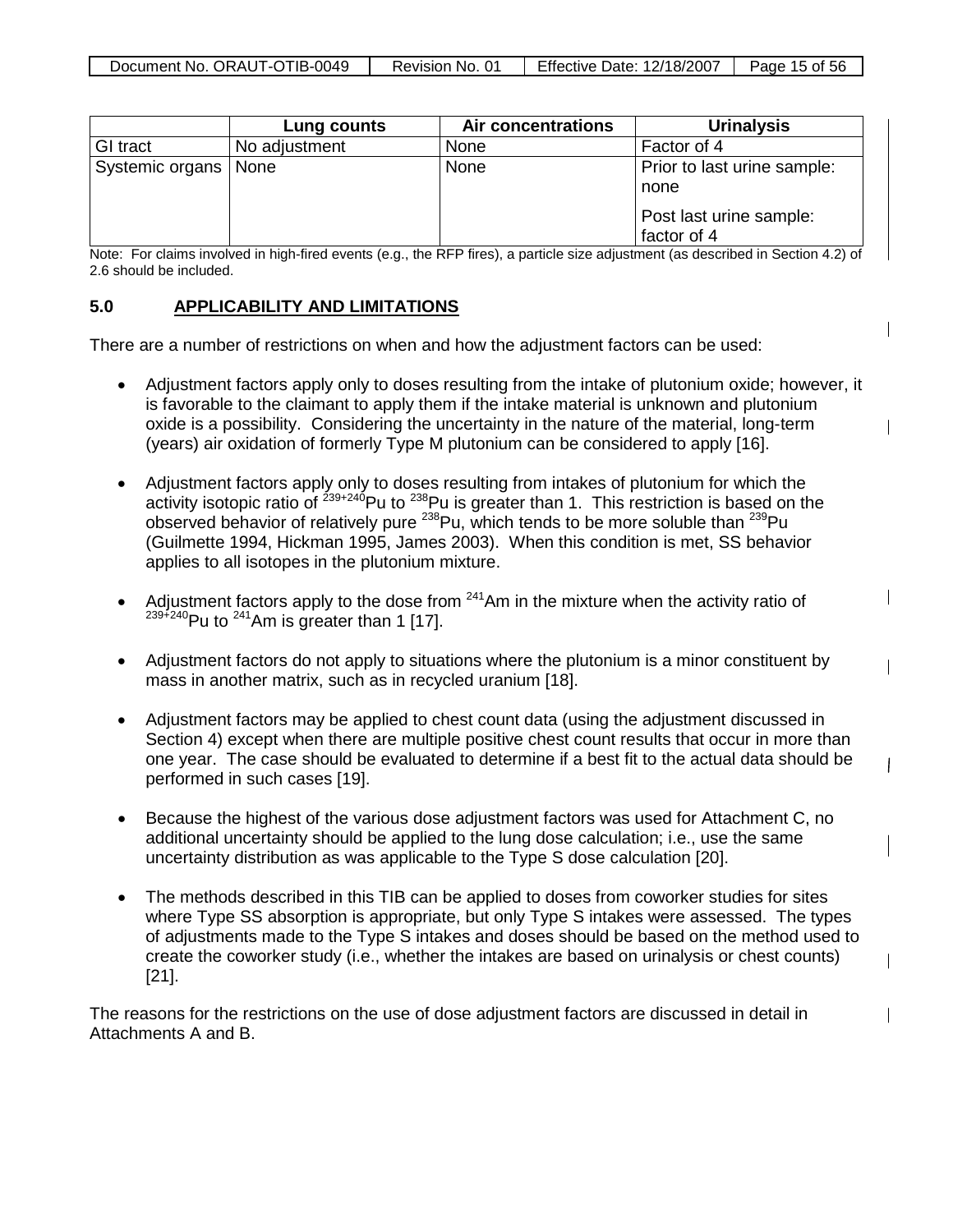|  | Document No. ORAUT-OTIB-0049 | Revision No. 01 | Effective Date: 12/18/2007 | Page 16 of 56 |
|--|------------------------------|-----------------|----------------------------|---------------|
|--|------------------------------|-----------------|----------------------------|---------------|

#### **6.0 ATTRIBUTIONS AND ANNOTATIONS**

Where appropriate in this document, bracketed callouts have been inserted to indicate information, conclusions, and recommendations provided to assist in the process of worker dose reconstruction. These callouts are listed here in the Attributions and Annotations section, with information to identify the source and justification for each associated item. Conventional References, which are provided in the next section of this document, link data, quotations, and other information to documents available for review on the Project's Site Research Database.

- [1] LaBone, Thomas R. ORAU Team. Deputy Principal Internal Dosimetrist. January 2007. There are documented cases (see references in first paragraph of Section 3.0) of occupational exposure to plutonium where the plutonium is retained in the lung for longer periods of time than expected for Type S plutonium.
- [2] Bihl, Donald E. ORAU Team. Principal Health Physicist. January 2007. Based on personal discussions on this topic with A. C. James, R. J. Guilmette, F. F. Hahn, W. J. Bair, and others. Also based on peer review on an article on this subject submitted to *Health Physics* that was rejected because of lack of consensus among the reviewers and authors on key issues of the model.
- [3] LaBone, Thomas R. ORAU Team. Deputy Principal Internal Dosimetrist. January 2007. The chronic intake periods and dose intervals were selected to provide reasonable increments of the dose factors for all intake scenarios while at the same time limiting the length of the tables.
- [4] LaBone, Thomas R. ORAU Team. Deputy Principal Internal Dosimetrist. January 2007. For example, the lung dose adjustment factor for year 7 following a 5-year chronic intake is 4.5 whereas the dose adjustment factor for year 7 following a 4-year chronic intake is 5.2. Thus, if the chronic intake period is 4.5 years, a dose that is favorable to the claimant is assessed by using the value for 4 years.
- [5] Brackett, Elizabeth M. ORAU Team. Principal Internal Dosimetrist. January 2007. There is no empirical information from the reviewed cases or in the open literature on which to base a modification.
- [6] Brackett, Elizabeth M. ORAU Team. Principal Internal Dosimetrist. January 2007. Because the doses to the ET region are the same for equal intakes of Type S plutonium and Type SS plutonium, there is no adjustment to be made for Type SS.
- [7] LaBone, Thomas R. ORAU Team. Deputy Principal Internal Dosimetrist. January 2007. The dose to the GI tract from an inhalation of plutonium is the result of plutonium that is deposited in and subsequently cleared from the respiratory tract. Because the inhaled Type SS plutonium is retained in the lung for a longer time than Type S material, less is transferred to the GI tract and hence the dose is lower than for an equal intake of Type S plutonium. However, because of uncertainties in the Type SS model parameters, Type S plutonium is recommended for calculating doses to the GI tract in order to be favorable to the claimant.
- [8] Brackett, Elizabeth M. ORAU Team. Principal Internal Dosimetrist. January 2007. The first factor to account for increased dose to the lung from the Type SS material is due to the longer retention time in the lungs, so for equal intakes of Types S and SS materials, the chest burden from Type SS will be larger than that from Type S at any given time. Because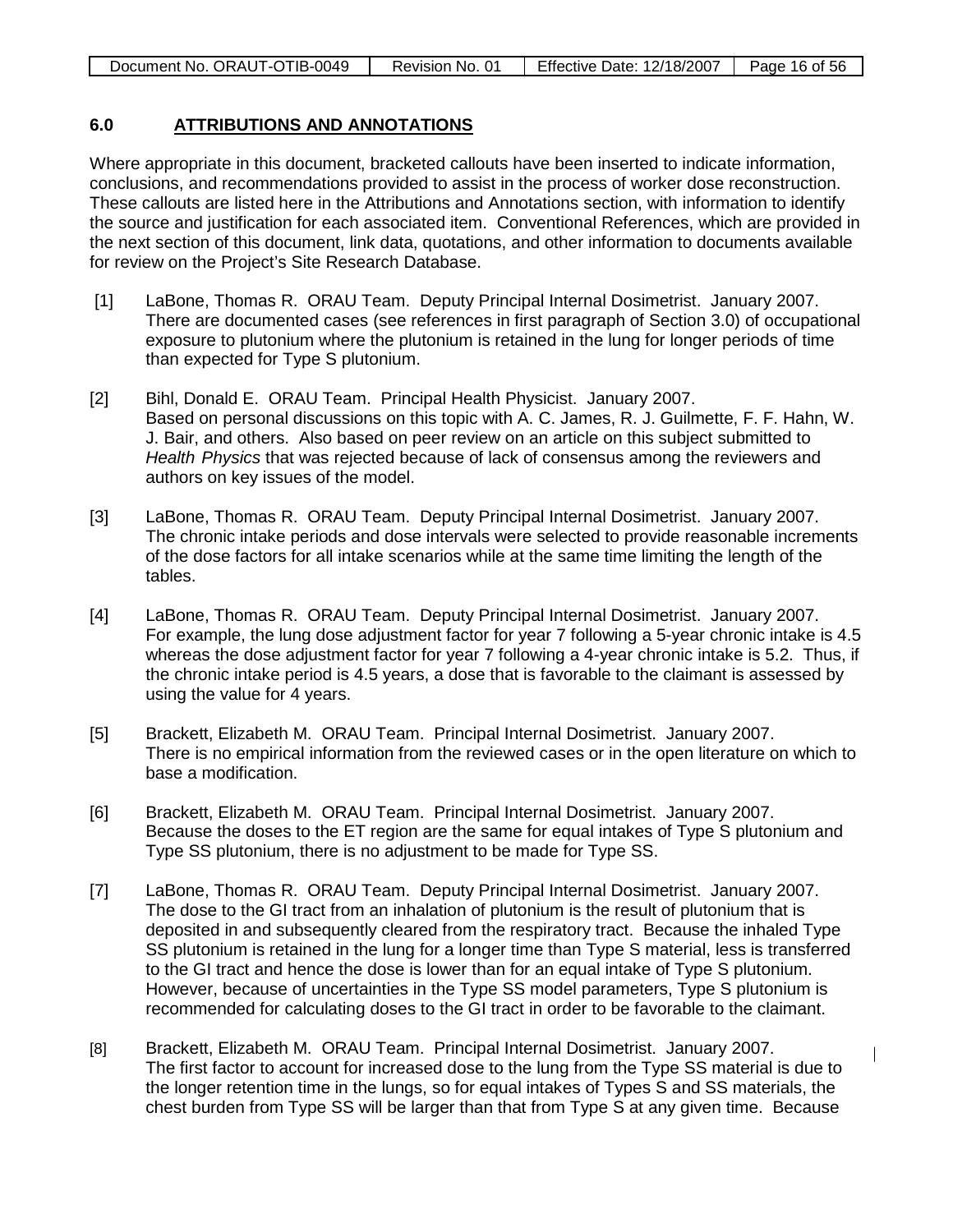the Type SS adjustment factors are applied to intake calculations based on Type S material, this second factor is applied to make the predicted and measured chest burdens agree for the Type SS material.

 $\mathbf{I}$ 

 $\overline{\phantom{a}}$ 

 $\overline{\phantom{a}}$ 

 $\overline{\phantom{a}}$ 

 $\overline{\phantom{a}}$ 

 $\overline{\phantom{a}}$ 

- [9] LaBone, Thomas R. ORAU Team. Deputy Principal Internal Dosimetrist. January 2007. For example, the lung dose adjustment factor for year 7 following a 5-year chronic intake is 4.5 whereas the dose adjustment factor for year 7 following a 4-year chronic intake is 5.2. Thus, if the chronic intake period is 4.5 years, a dose that is favorable to the claimant is assessed by using the value for 4 years.
- [10] LaBone, Thomas R. ORAU Team. Deputy Principal Internal Dosimetrist. January 2007. There is no empirical information from the reviewed cases or in the open literature on which to base a modification.
- [11] LaBone, Thomas R. ORAU Team. Deputy Principal Internal Dosimetrist. January 2007. Because the doses to the ET region are the same for equal intakes of Type S plutonium and Type SS plutonium, there is no adjustment to be made for Type SS.
- [12] LaBone, Thomas R. ORAU Team. Deputy Principal Internal Dosimetrist. January 2007. The plutonium in the lung has not been taken up into the bloodstream and is therefore not yet available to be deposited in systemic organs and deliver dose. On the other hand, the plutonium in the urine is a good indicator of the levels of plutonium that has been in the bloodstream. For this reason, urine bioassay data are preferred for calculating dose to systemic organs. If the dose to a systemic organ needs to be calculated from the lung content, the more soluble plutonium forms will deliver the largest dose because they will leave the lungs more quickly and deposit in the systemic organs. Therefore, Type S is more favorable to the claimant than Type SS.
- [13] LaBone, Thomas R. ORAU Team. Deputy Principal Internal Dosimetrist. January 2007. Because a smaller fraction of a Type SS intake goes to urine, the intake calculated assuming a Type S intake will be too small by up to a factor of 4. To adjust for this, the intake calculated with the Type S model is adjusted upwards by a factor of 4.
- [14] LaBone, Thomas R. ORAU Team. Deputy Principal Internal Dosimetrist. January 2007. Because a smaller fraction of a Type SS intake goes to urine, the intake calculated assuming a Type S intake will be too small by up to a factor of 4. To adjust for this, the intake calculated with the Type S model is adjusted upwards by a factor of 4.
- [15] Brackett, Elizabeth M. ORAU Team. Principal Internal Dosimetrist. January 2007. The systemic dose is not adjusted upwards as long as there are urine bioassay data available because the adjustment would predict a urinary excretion rate that is larger than that actually observed. It is applied after the last bioassay because it is unknown as to whether it decreases at the rate predicted by Type S or by Type SS.
- [16] La Bone. ORAU Team. Deputy Principal Internal Dosimetrist. January 2007. Plutonium oxide (especially the high-fired variety) is one of the most insoluble forms of plutonium (ICRP 1994, personal discussion with C.W. Sill) typically encountered in the workplace. However, it is not feasible to exclude the possibility that soluble forms of plutonium might become more insoluble over time (La Bone, T. R. and W. M. Findley 1999; J. C. Moody, G. N. Stradling, and A. R. Britcher 1994). Therefore, the TIB is assumed to apply if the form of the plutonium is not known. This is used as an additional possibility of material type; all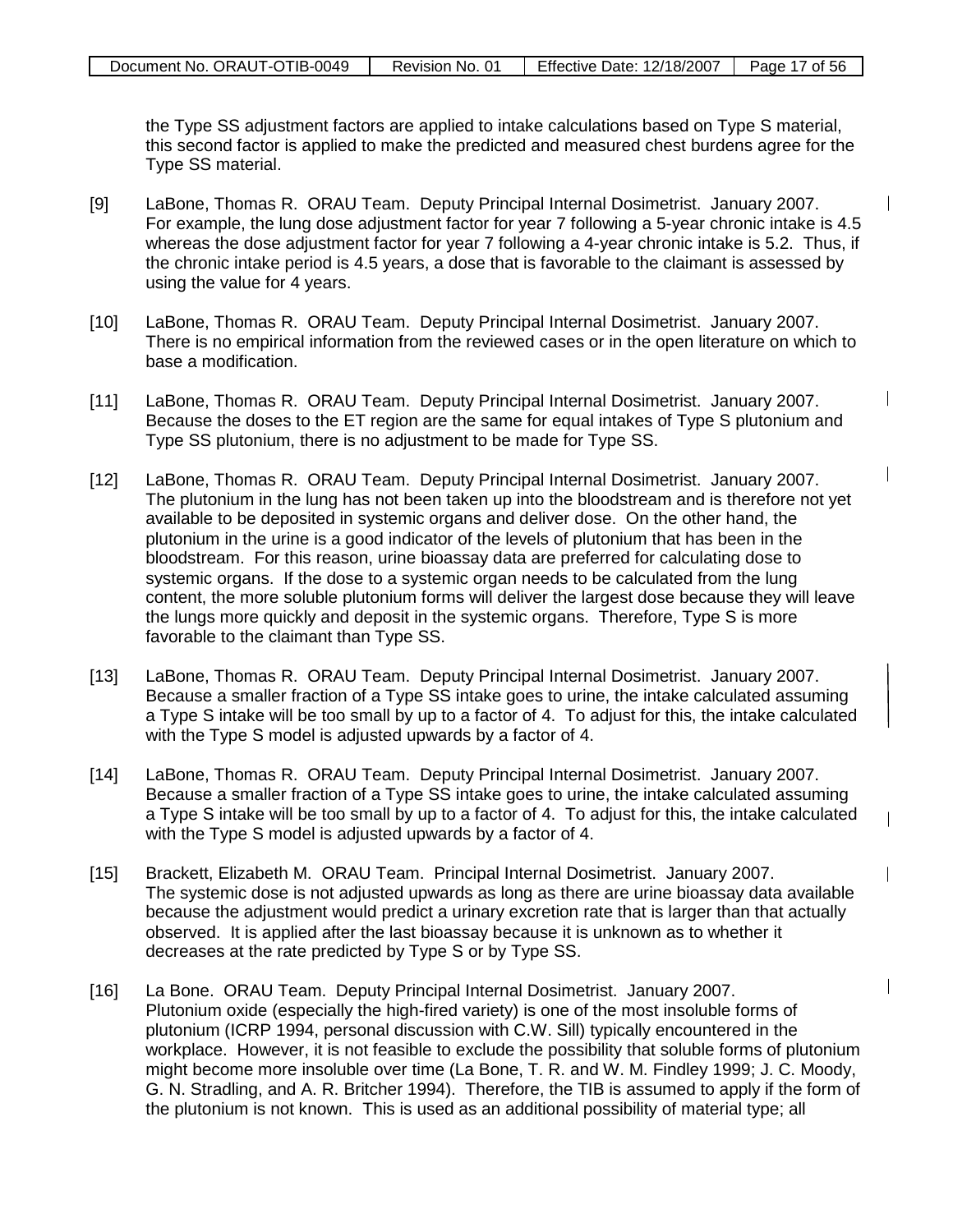possibilities are calculated and the type resulting in the largest dose is applied to be favorable to the claimant.

- [17] Bihl, Donald E. ORAU Team. Principal Health Physicist. January 2007. It is standard industry practice to assume the long-term retention of particles in the lung is related to the physical and chemical properties of the particle matrix. For example, if the particle is plutonium oxide with small quantities of a contaminant like  $241$ Am (which is normally much more soluble than plutonium oxide), the  $241$ Am is assumed to be trapped in the particle matrix and exhibit the same retention as the matrix. However, once the  $241$ Am becomes a major component of the particle, it tends to assume its own solubility rather than that of the matrix. Because the point at which this occurs is unknown, it was estimated that the  $241$ Am might behave independently when its mass is about 1% or more of the total mass of the matrix; when converted to activity the 1% mass criterion occurs approximately when the activity ratios of  $241$ Am and  $239$ Pu is equal, so for simplicity the 1:1 activity ratio was used.
- [18] Bihl, Donald E. ORAU Team. Principal Health Physicist. January 2007. It is standard industry practice to assume the long-term retention of particles in the lung is related to the physical and chemical properties of the particle matrix. For example, if the particle is plutonium oxide with small quantities of a contaminant like  $^{241}$ Am (which is normally much more soluble than plutonium oxide), the  $241$ Am is assumed to be trapped in the particle matrix and exhibit the same retention as the matrix. However, once the  $241$ Am becomes a major component of the particle, it tends to assume its own solubility rather than that of the matrix. Because the point at which this occurs is unknown, it was estimated that the <sup>241</sup>Am might behave independently when its mass is about 1% or more of the total mass of the matrix; when converted to activity the 1% mass criterion occurs approximately when the activity ratios of  $241$ Am and  $239$ Pu is equal, so for simplicity the 1:1 activity ratio was used.
- [19] LaBone, Thomas R. ORAU Team. Deputy Principal Internal Dosimetrist. January 2007. In cases where there are numerous chest counts the preferred approach is to model the data directly rather than use the methods given in this TIB. This approach is preferred because data specific to the individual will provide the most accurate estimate of dose and the Rule prioritizes the use of personal information, when available, over all other information.

 $\overline{\phantom{a}}$ 

 $\overline{\phantom{a}}$ 

 $\mathsf{l}$ 

- [20] Bihl, Donald E. ORAU Team. Principal Health Physicist. January 2007. Rather than try to determine a distribution of adjustment factors among the various cases, the highest adjustment factor for the given scenario was chosen. Because the dose adjustment factor is the maximum, or upper bound, no additional uncertainty is required.
- [21] Bihl, Donald E. ORAU Team. Principal Health Physicist. January 2007. Coworker data are simply another method of assessing dose to an individual, so the same methods of assessment apply.
- [22] Falk, Roger B. ORAU Team. Senior Life Scientist. January 2007. The calculations in this section were performed by Roger Falk.
- [23] LaBone, Thomas R. ORAU Team. Deputy Principal Internal Dosimetrist. January 2007. These data are unpublished.
- [24] LaBone, Thomas R. ORAU Team. Deputy Principal Internal Dosimetrist. January 2007. In other words, the best model is assumed to be the model that predicts lung retention and urinary excretion that best agrees with that observed.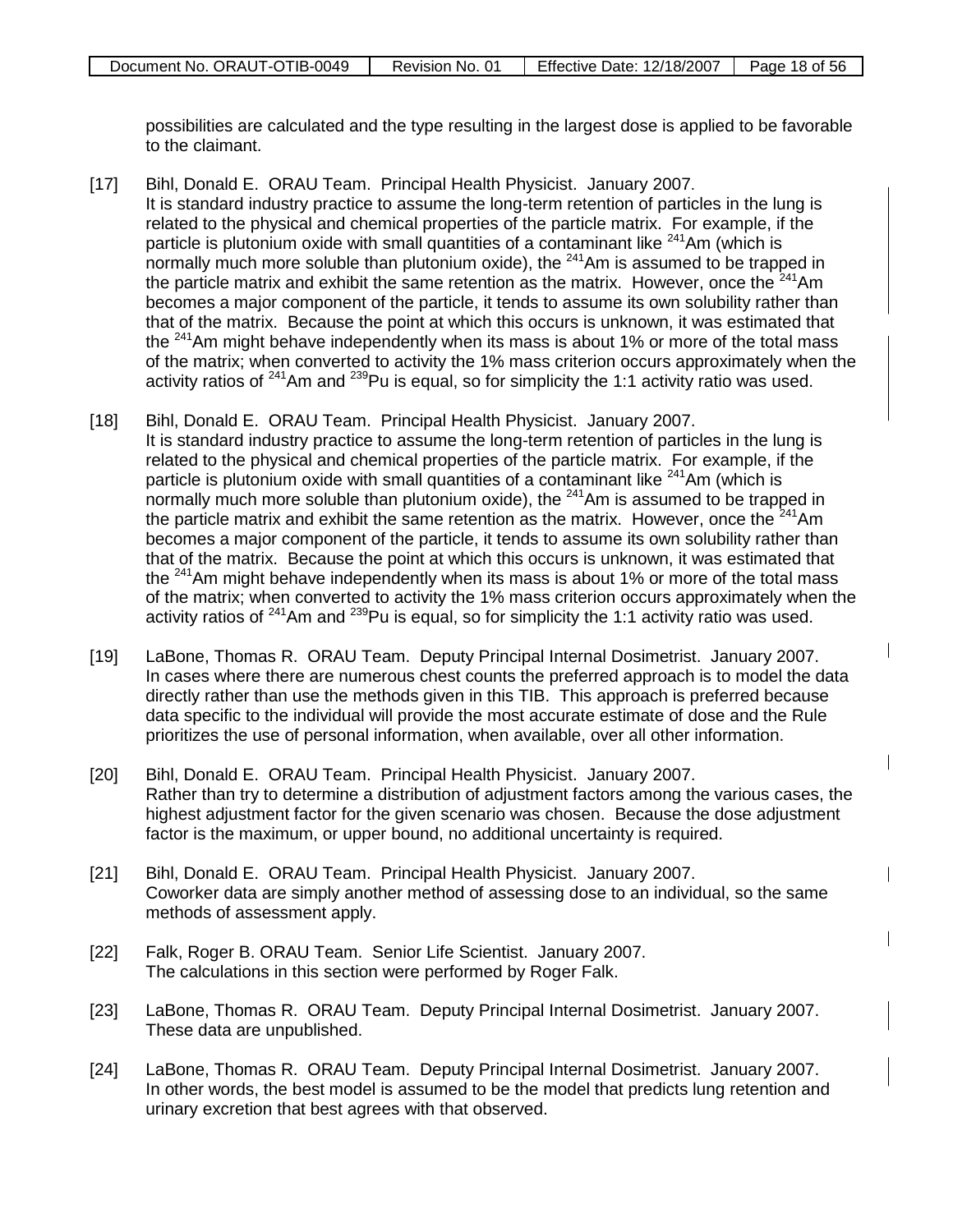| Document No. ORAUT-OTIB-0049 | Revision No. 01 | <b>Effective Date: 12/18/2007</b> | Page 19 of 56 |
|------------------------------|-----------------|-----------------------------------|---------------|

- [25] LaBone, Thomas R. ORAU Team. Deputy Principal Internal Dosimetrist. January 2007. The 5 µm AMDA is an ICRP 66 default value. The density of 11.5 g/mL is the value given in the CRC Handbook of Chemistry and Physics for plutonium oxide.
- [26] Brackett, Elizabeth M. ORAU Team. Principal Internal Dosimetrist. January 2007. Adjustment factors are applied to calculations based on Type S rather than the development of a new model.
- [27] Brackett, Elizabeth M. ORAU Team. Principal Internal Dosimetrist. January 2007. In order to develop adjustment factors, something needs to be calculated on which to apply these factors. The Type S model is used because it is closest to this longer-retained material.
- [28] LaBone, Thomas R. ORAU Team. Deputy Principal Internal Dosimetrist. January 2007. The point here is that the doses are being calculated with an empirical adjustment of the standard ICRP models and that these models are not being modified.
- [29] LaBone, Thomas R. ORAU Team. Deputy Principal Internal Dosimetrist. January 2007. Plutonium oxide (especially the high-fired variety) is one of the most insoluble forms of plutonium (ICRP 1994, personal discussion with C.W. Sill) typically encountered in the workplace. However, it is not feasible to exclude the possibility that soluble forms of plutonium might become more insoluble over time (La Bone, T. R. and W. M. Findley 1999; J. C. Moody, G. N. Stradling, and A. R. Britcher 1994). Therefore, the TIB is assumed to apply if the form of the plutonium is not known. This is used as an additional possibility of material type; all possibilities are calculated and the type resulting in the largest dose is applied to be favorable to the claimant.
- [30] Allen, David E. NIOSH. Dose Reconstruction Team Leader. January 2007. The calculations in this section were performed by David E. Allen.
- [31] Falk, Roger B. and Bihl, Donald E. ORAU Team. Principal Health Physicists. January 2007. The values in these tables were calculated by Roger Falk and Don Bihl using the methods described in Attachment B.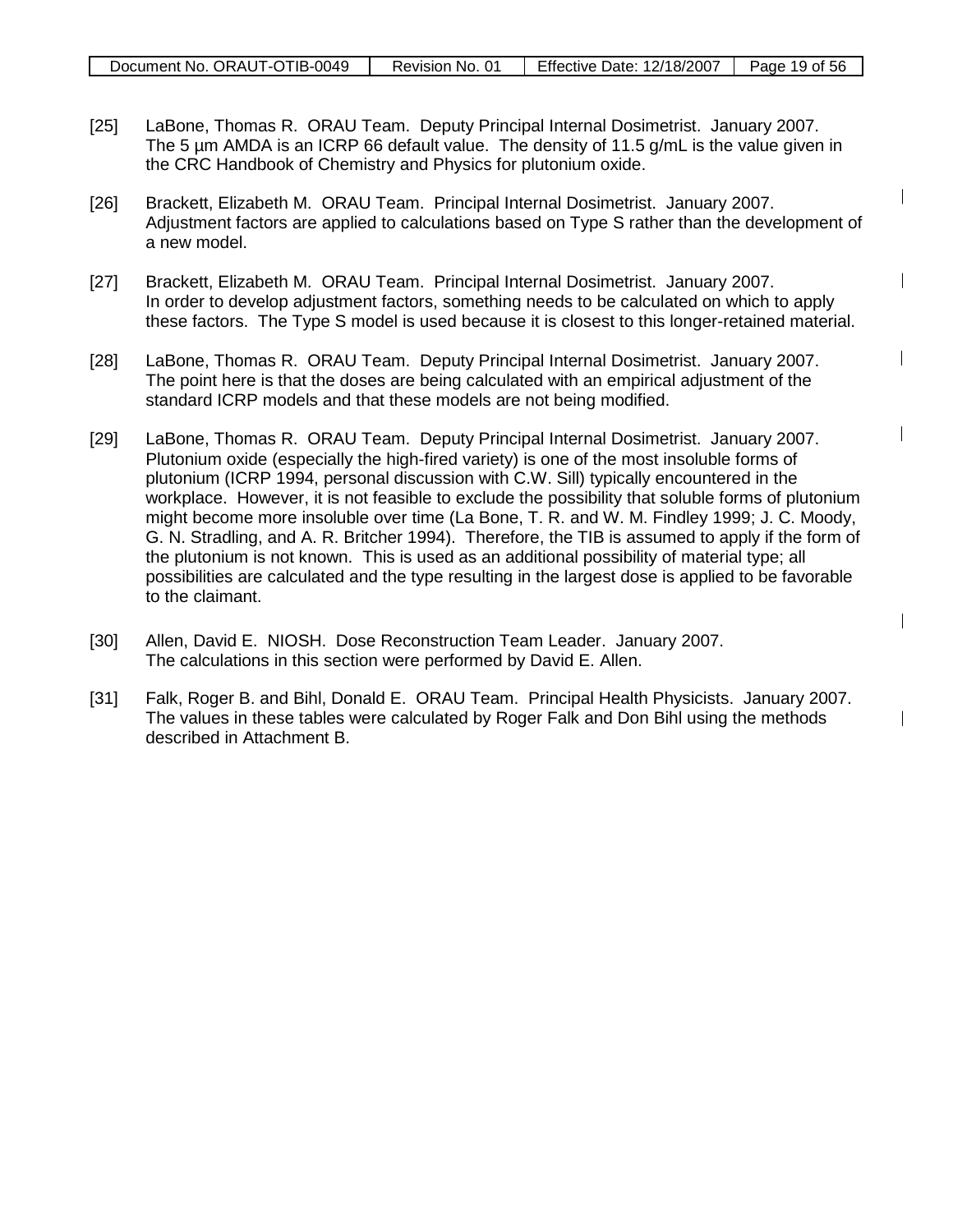#### **REFERENCES**

- Bihl, D. E., T. P. Lynch, E. H. Carbaugh, M. J. Sula, 1988, *Methods to Improve Intake Monitoring for Freshly Separated, Poorly Transported Plutonium*, PNL-6695, Pacific Northwest National Laboratory, Richland, Washington.
- Carbaugh, E. H., D. E. Bihl, M. J. Sula, 1991, "Long-term Follow-up of HAN-1, an Acute Plutonium Oxide Inhalation Case," *Radiation Protection Dosimetry*, Vol. 38, Nos. 1-3, pp. 99-104.
- Carbaugh, E. H., and T. R. La Bone, 2003, "Two Case Studies of Highly Insoluble Plutonium Inhalation with Implications for Bioassay," *Radiation Protection Dosimetry*, Vol. 105, Nos. 1-4, pp. 133-138.
- Filipy, R. E., 2004, in *Annual Report of the U. S. Transuranium and Uranium Registries*, Eds: S. M. Ehrhart, R. E. Filipy, USTUR-0197-04, Washington State University, Tri-Cities, Richland, Washington.
- Guilmette, R. A., et al., 1994, "Intake Assessment for Workers Who Have Inhaled Pu-238 Aerosols," *Radiation Protection Dosimetry,* (53) 1-4, pp 127-131.
- Hahn, F. F., S. A. Romanov, R. A. Guilmette, A. P. Nifatov, Y. V. Zaytseva, J. H. Diel, S. W. Allen, and Y. V. Lyovkina, 2003, "Distribution of Plutonium Particles in the Lungs of Mayak Workers," Radiation Protection Dosimetry, volume 105, number 1/4, pp. 81–84.
- Hahn, F. F., S. A. Romanov, R. A. Guilmette, A. P. Nifatov, J. H. Diel, and Y. Zaytseva, 2004, "Plutonium Microdistribution in the Lungs of Mayak Workers," *Radiation Research*, Vol. 161, pp. 568-581.
- Hickman, A. W., et al., 1995, "Application of a Canine Pu-238 Biokinetics/Dosimetry Model to Human Bioassay Data," *Health Physics,* (68) 3, pp 359-370.
- ICRP (International Commission on Radiological Protection), 1979, *Limits for Intakes of Radionuclides by Workers*, Publication 30, Part 1, Pergamon Press, Elmsford, New York.
- ICRP (International Commission on Radiological Protection), 1994, *Human Respiratory Tract Model for Radiological Protection*, Publication 66, Pergamon Elsevier Science Inc., Tarrytown, New York.
- ICRP (International Commission on Radiological Protection), 1997, *Individual Monitoring for Internal Exposure of Workers*, Publication 78, Pergamon Elsevier Science Inc., Tarrytown, New York.
- ICRP (International Commission on Radiological Protection), 2001, *The ICRP Database of Dose Coefficients: Workers and Members of the Public*, Version 2.0.1, CD-1, Pergamon Press, Oxford, England.
- ICRP (International Commission on Radiological Protection), 2002, "Supporting Guidance 3: Guide for the Practical Application of the ICRP Human Respiratory Tract Model," *Annals of the ICRP*, Pergamon Elsevier Science Inc., Tarrytown, New York.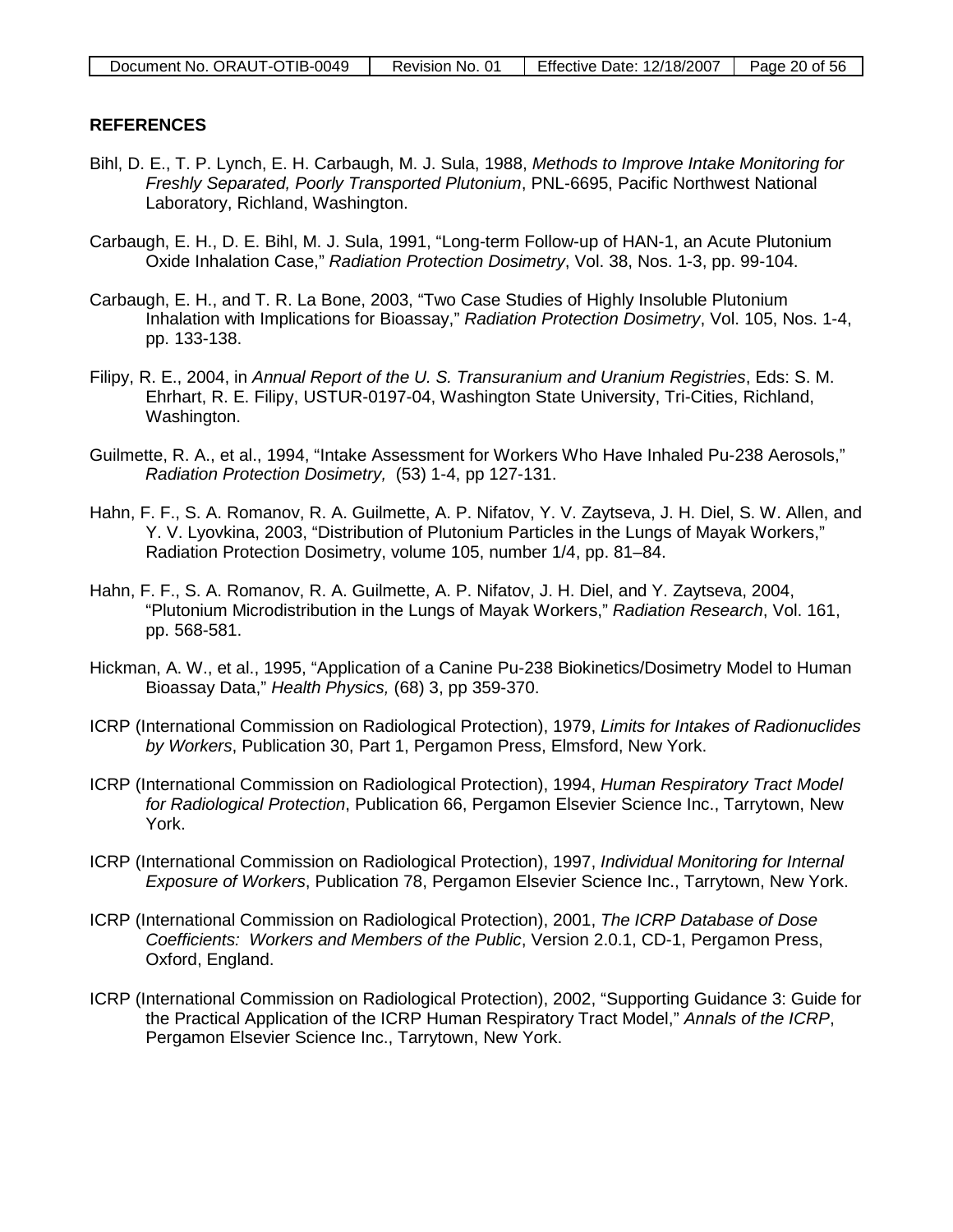- James, A. C., et al., 2003, "USTUR Case 0259 Whole Body Donation: A Comprehensive Test of the Current ICRP Models for the Behavior of Inhaled Pu-238 Oxide Ceramic Particles," *Health Physics*, (84) 1, p 2-33.
- James, A. C., 2004, *User Manual for IMBA ExpertTM, USDOE-Edition (Phase II)* [or other editions], Appendix D, "Example Bioassay Cases," ACJ & Associates, pp. 83-93.
- James, A. C., 2005, *Proposal to Manage and Operate the United States Transuranium and Uranium Registries*, Appendix C. "Progress on Modeling Whole-Body Cases," Washington State University, Tri-Cities, Richland, Washington.
- Kathren, R. L., and J. F. McInroy, 1991, "Comparison of Systemic Plutonium Deposition Estimates from Urinalysis and Autopsy Data in Five Whole-Body Donors," *Health Physics*, Vol. 60, No. 4, pp. 481-488.
- Khokhryakov, V. F., K. G. Suslova, S. A. Vostrotin, S. A. Romanov, K. F. Eckerman, M. P. Krahenbuhl, and S. C. Miller, 2005, "Adaptation of the ICRP Publication 66 Respiratory Tract Model to Data on Plutonium Biokinetics for Mayak Workers," *Health Physics*, Vol. 88, No. 2, pp. 125-132.
- La Bone, T. R., and W. M. Findley, 1999, *Evaluation of Savannah River Site Internal Dosimetry Registry Case 498 (U)*, ESH-HPT-99-0244, Westinghouse Savannah River Company, Aiken, South Carolina.
- Mann, J. R., and R. A. Kirchner, 1967, "Evaluation of Lung Burden Following Acute Inhalation Exposure to Highly Insoluble PuO<sub>2</sub>," *Health Physics*, Vol. 13, pp. 877-882.
- McInroy, J. F., R. L. Kathren, and M. J. Swint, 1989, "Distribution of Plutonium and Americium in Whole Bodies Donated to the United States Transuranium Registry," *Radiation Protection Dosimetry*, Vol. 26, pp. 151-158.
- Morgan, A., A. Black, D. Knight, and S. R. Moores, 1988, "The Effect of Firing Temperature on the Lung Retention and Translocation of Pu Following the Inhalation of  $^{238}$ PuO<sub>2</sub> and  $^{239}$ PuO<sub>2</sub> by CBA/H Mice," *Health Physics*, Vol. 54, No. 3, pp. 301-310.
- Newman, L. S., M. M. Mroz, A. Ruttenber, and A. James, 2005, "Lung Fibrosis in Plutonium Workers," *Radiation Research*, Vol. 164, No. 2, pp. 123-131.
- ORAUT (Oak Ridge Associated Universities Team), 2005, *Technical Basis Document for the Rocky Flats Plant – Occupational Internal Dose,* ORAUT-TKBS-0011-5 PC-1, Oak Ridge, Tennessee.
- Romanov, S. A., R. A. Guilmette, F. F. Hahn, A. P. Nifatov, Y. V. Zaytseva, and Y. V. Lyovkina, 2003, "Modifying the ICRP 66 Dosimetry Model Based on Results Obtained from Mayak Plutonium Workers," Radiation Protection Dosimetry, volume 105, number 1/4, pp. 85–90.
- Spitz, H. B., and B. Robinson, 1981, "Deposition of Plutonium in the Lungs of a Worker Following an Accidental Inhalation Exposure," in *Actinides in Man and Animals: Proceedings of the Snowbird Actinide Workshop*, 15-17 October 1979, Ed. M. E. Wrenn, RD Press, Salt Lake City, Utah, pp. 114-135.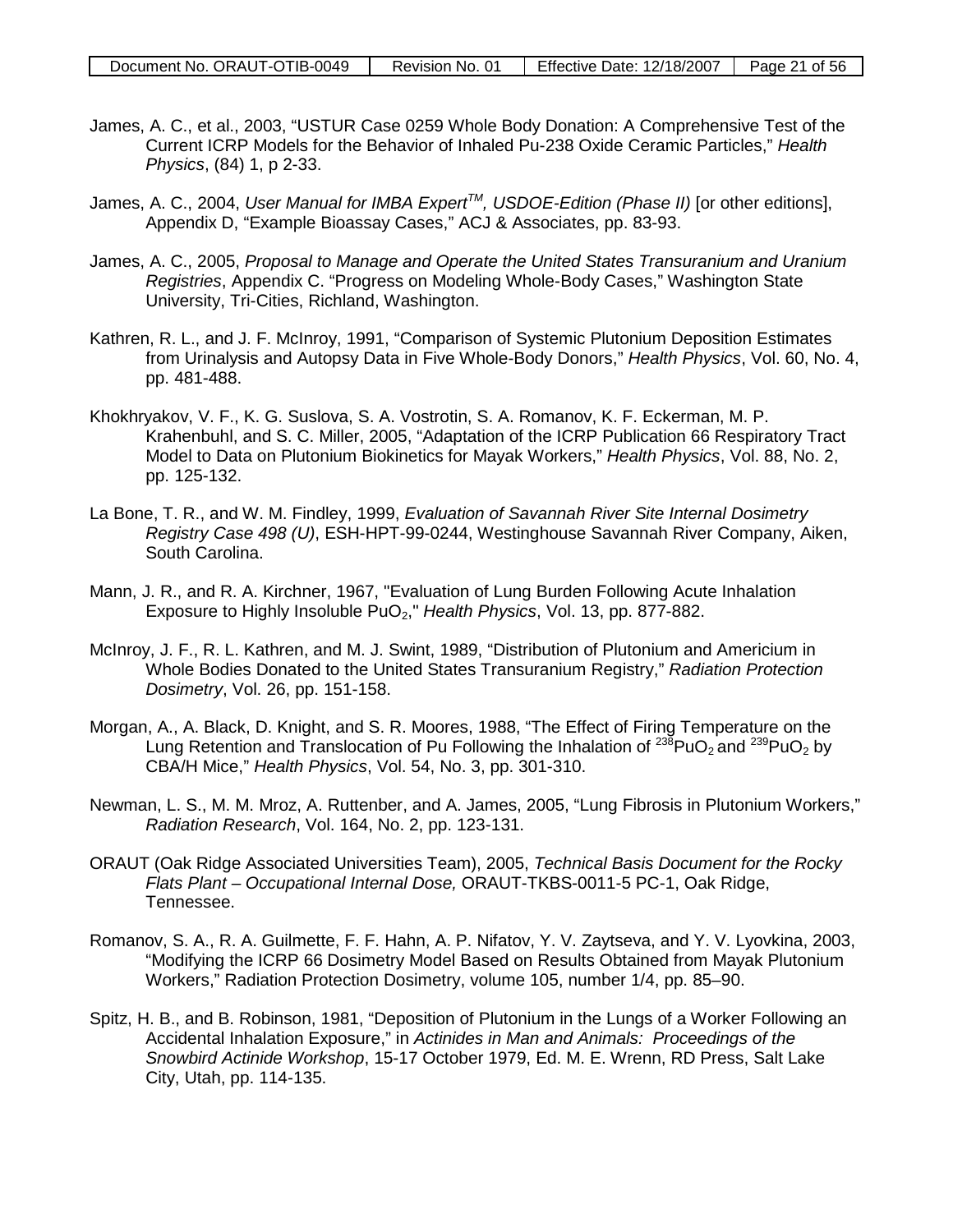#### <span id="page-21-0"></span>**ATTACHMENT A CASES DEMONSTRATING LONG-TERM RETENTION OF PLUTONIUM IN THE LUNG [23]** Page 1 of 11

**TABLE OF CONTENTS**

#### **SECTION TITLE PAGE**

|  | A2.1 United States Transuranium and Uranium Registry (USTUR) Donor Cases 31 |  |
|--|-----------------------------------------------------------------------------|--|

#### **LIST OF TABLES**

## **TABLE TITLE PAGE**

#### **LIST OF FIGURES**

## **FIGURE TITLE PAGE**

| A-1  |  |
|------|--|
| A-2  |  |
| A-3  |  |
| A-4  |  |
| A-5  |  |
| A-6  |  |
| A-7  |  |
| A-8  |  |
| A-9  |  |
| A-10 |  |
|      |  |

#### **A1.0 CASES FROM THE ROCKY FLATS PLANT**

The following paragraphs discuss nine cases from RFP [23]. For these cases, the standard Type S model is compared to a custom individual-specific model that modifies mechanical clearance parameters and dissolution parameters. The custom parameters were selected such that reasonable fits to the data were obtained and intakes calculated from urine and chest data were approximately equal [24]. For the custom fits, the particle size was 5 um AMAD with a density of 11.5 g/mL for all RFP cases (and HAN-1 [25]). For the 1965 plutonium fire cases, custom fits were also determined for a particle size of 1 µm AMAD to assess the impact of varying the particle size. For all RFP cases, the initial activity of  $241$ Pu was assumed based on the general mixture of plutonium handled at Rocky Flats.

 $\overline{\phantom{a}}$ 

 $\overline{\phantom{a}}$  $\overline{\phantom{a}}$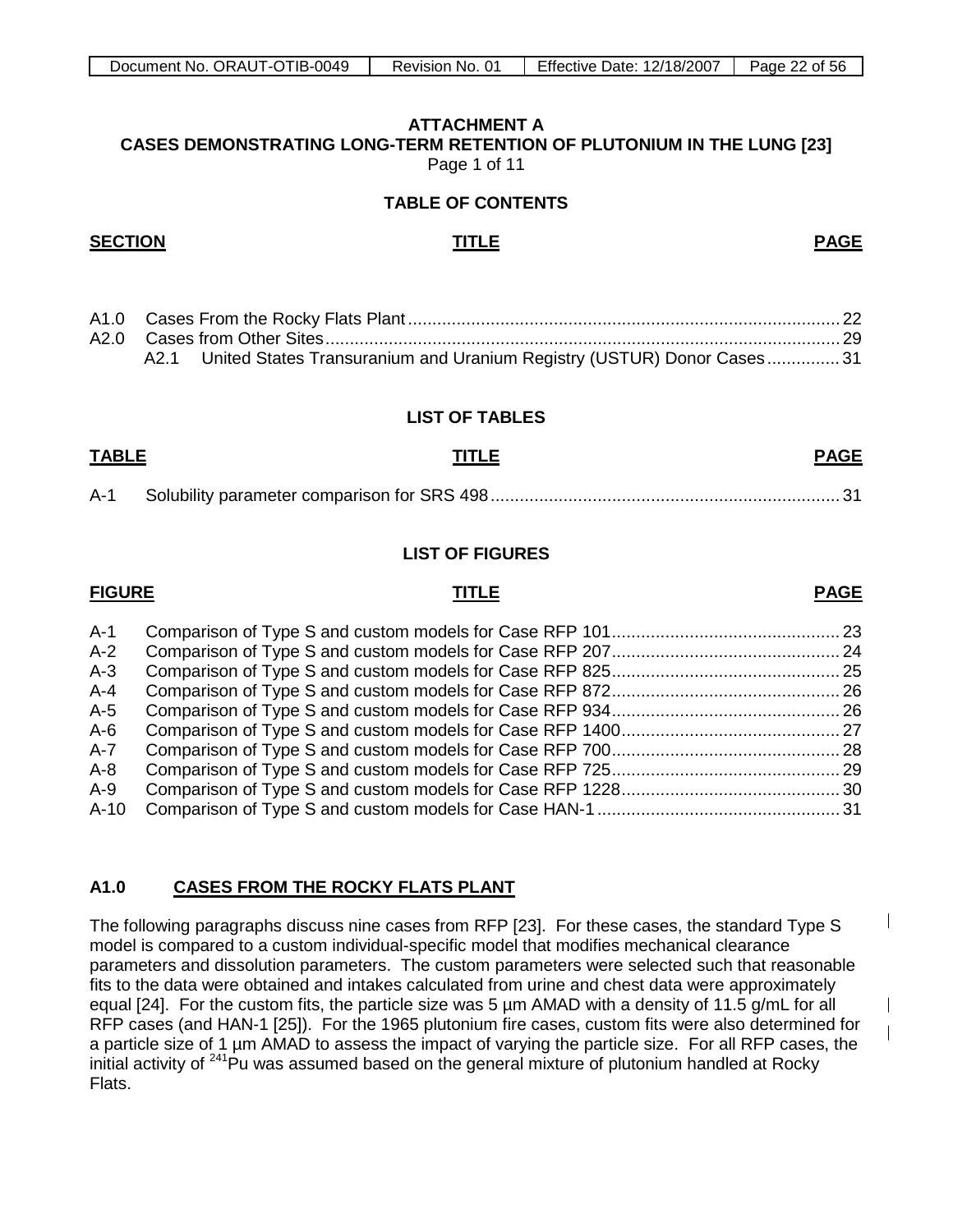## **ATTACHMENT A**

**CASES DEMONSTRATING LONG-TERM RETENTION OF PLUTONIUM IN THE LUNG** [23]

Page 2 of 11

RFP cases 101, 207, 825, 872, 934, and 1400 were exposed to plutonium from a fire on October 15, 1965, in the coolant line of a lathe used to machine plutonium metal (Mann and Kirchner 1967). The fire started when a maintenance worker was trying to clear plutonium chips clogging the coolant line, first by using carbon tetrachloride to flush the line, and then by using a center punch with force to dislodge the chips. A spark from the center punch ignited the plutonium-carbon tetrachloride mixture, which caused a fire that quickly breached containment and created airborne contamination (particle size = 0.32-µm mass median diameter) that spread throughout Building 776/777. There was no air monitoring alarm system and the building fire alarm was not activated until approximately 15 min after the onset of the fire. The six cases discussed here had no significant previous plutonium intakes and no subsequent intakes. They have modern (post-1990) lung counts and plutonium urinalysis data. Cases 825, 872, and 934 had diethylene triamine pentaacetic acid (DTPA) chelation treatments; cases 101, 207, and 1400 did not.

#### **RFP 101**

RFP 101 was an assembler about 50 feet from the origin of the fire, but did not smell the smoke. He was notified of the fire, donned a respirator, and left the area. He did not receive DTPA treatment. Figure A-1 shows plutonium lung activity calculated from <sup>241</sup>Am lung count measurements and fitted in the Integrated Modules for Bioassay Assessment (IMBA) computer code for the standard Type S model and the custom fit for which the assessed intake based on lung data was approximately equal to the assessed intake based on urine data.



Figure A-1. Comparison of Type S and custom models for Case RFP 101.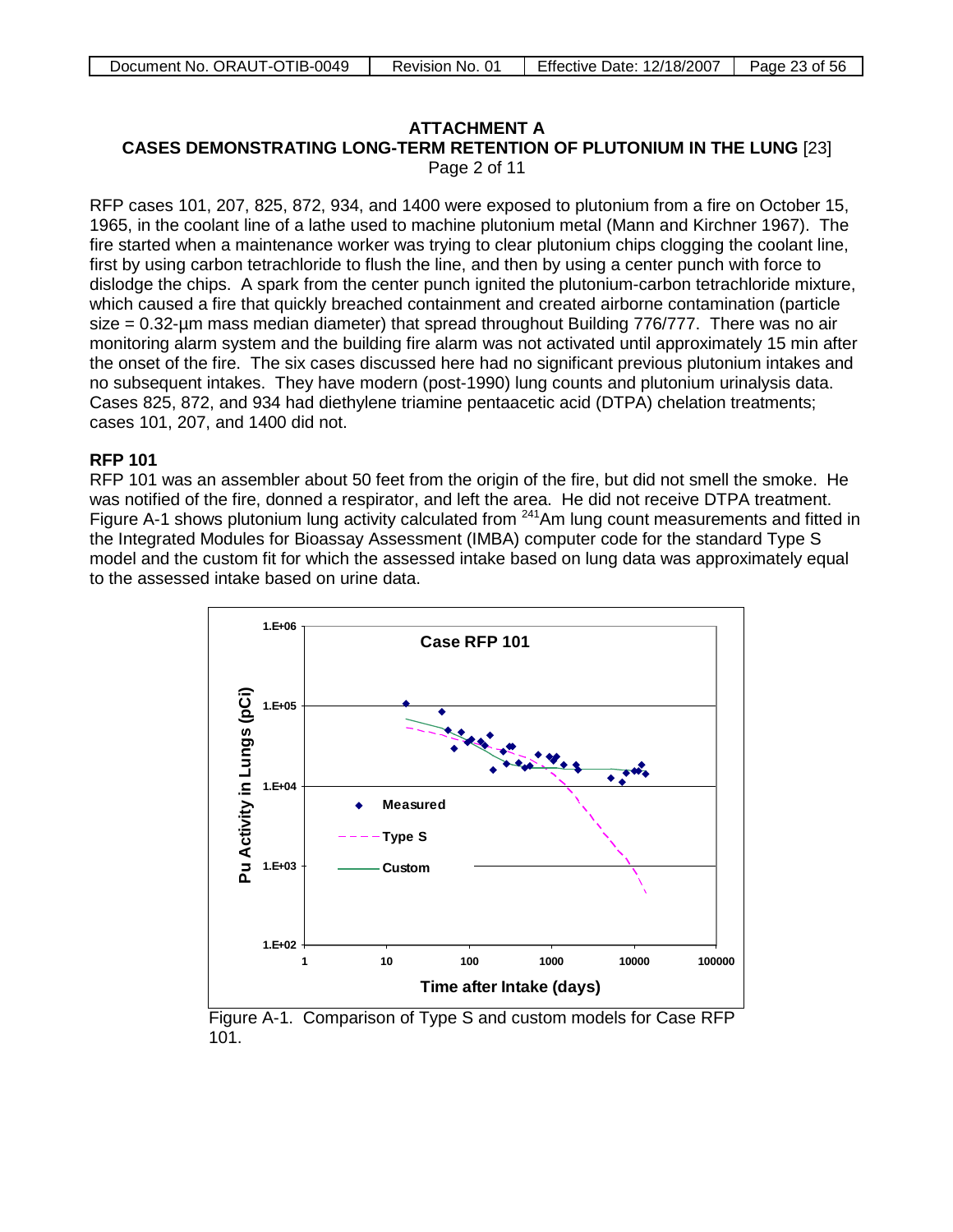#### **ATTACHMENT A CASES DEMONSTRATING LONG-TERM RETENTION OF PLUTONIUM IN THE LUNG** [23] Page 3 of 11

#### **RFP 207**

RFP 207 was a production machinist in the building (temporarily assigned from depleted uranium operations). He was not near the fire and did not see or smell smoke. He evacuated the building when notified but did not know why. Later, he was discovered to be contaminated. He did not receive DTPA treatment (see Figure A-2).



Figure A-2. Comparison of Type S and custom models for Case RFP 207.

#### **RFP 825**

RFP 825, a quality control engineer in an office adjacent to the metal production area, smelled the smoke but thought it was welding fumes. He left the office and unknowingly went toward the fire location. When he saw the fire, he donned a respirator and exited the area. Case RFP 825 was administered 4 g of DTPA, starting on October 18, 1965 (see Figure A-3).

#### **RFP 872**

RFP 872 was the maintenance supervisor in the vicinity. He smelled smoke for about 2 min, went to the fire, donned a respirator, and exited the area. He was administered 5 g of DTPA starting on October 15, 1965 (see Figure A-4).

#### **RFP 934**

RFP 934 was the maintenance worker at the origin of the fire. He was wearing a respirator at the onset of the fire. He was administered 5 g of DTPA starting on October 15, 1965 (see Figure A-5).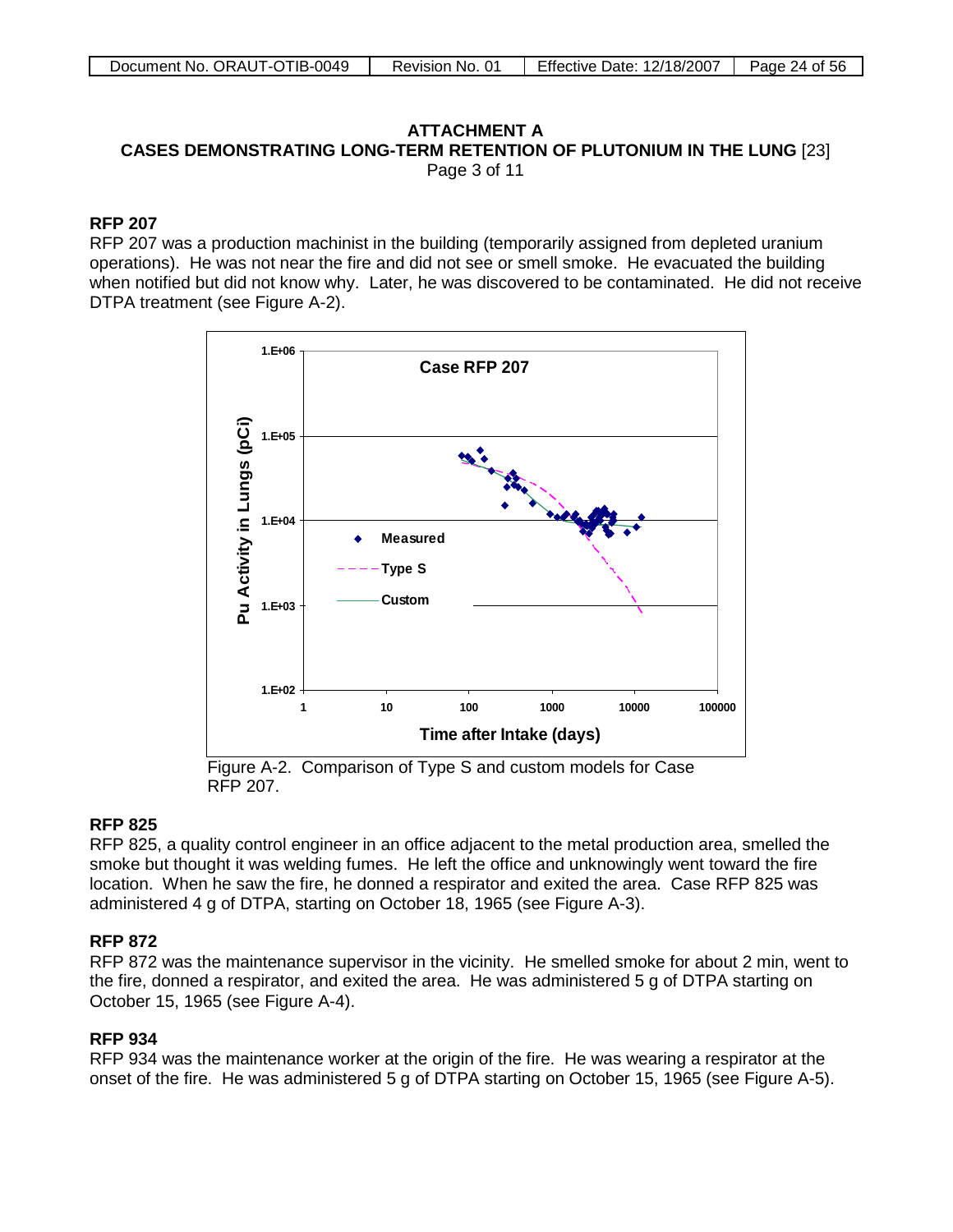#### **ATTACHMENT A CASES DEMONSTRATING LONG-TERM RETENTION OF PLUTONIUM IN THE LUNG** [23] Page 4 of 11

#### **RFP 1400**

RFP 1400 was an electrician apprentice at a desk in the production area. He did not receive DTPA treatment (see Figure A-6).



Figure A-3. Comparison of Type S and custom models for Case RFP 825.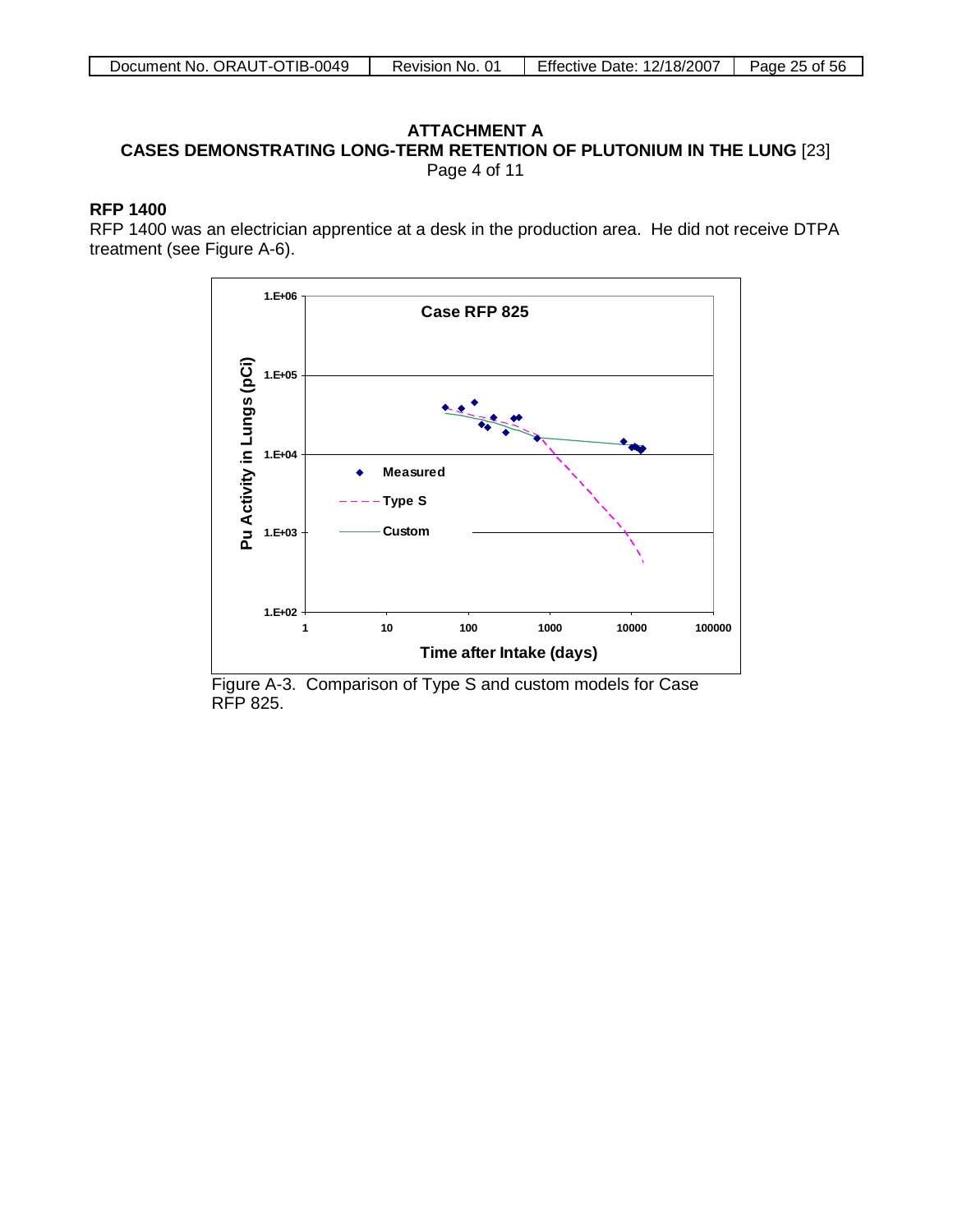#### **ATTACHMENT A CASES DEMONSTRATING LONG-TERM RETENTION OF PLUTONIUM IN THE LUNG [23]** Page 5 of 11



Figure A-4. Comparison of Type S and custom models for Case RFP 872.



Figure A-5. Comparison of Type S and custom models for Case RFP 934.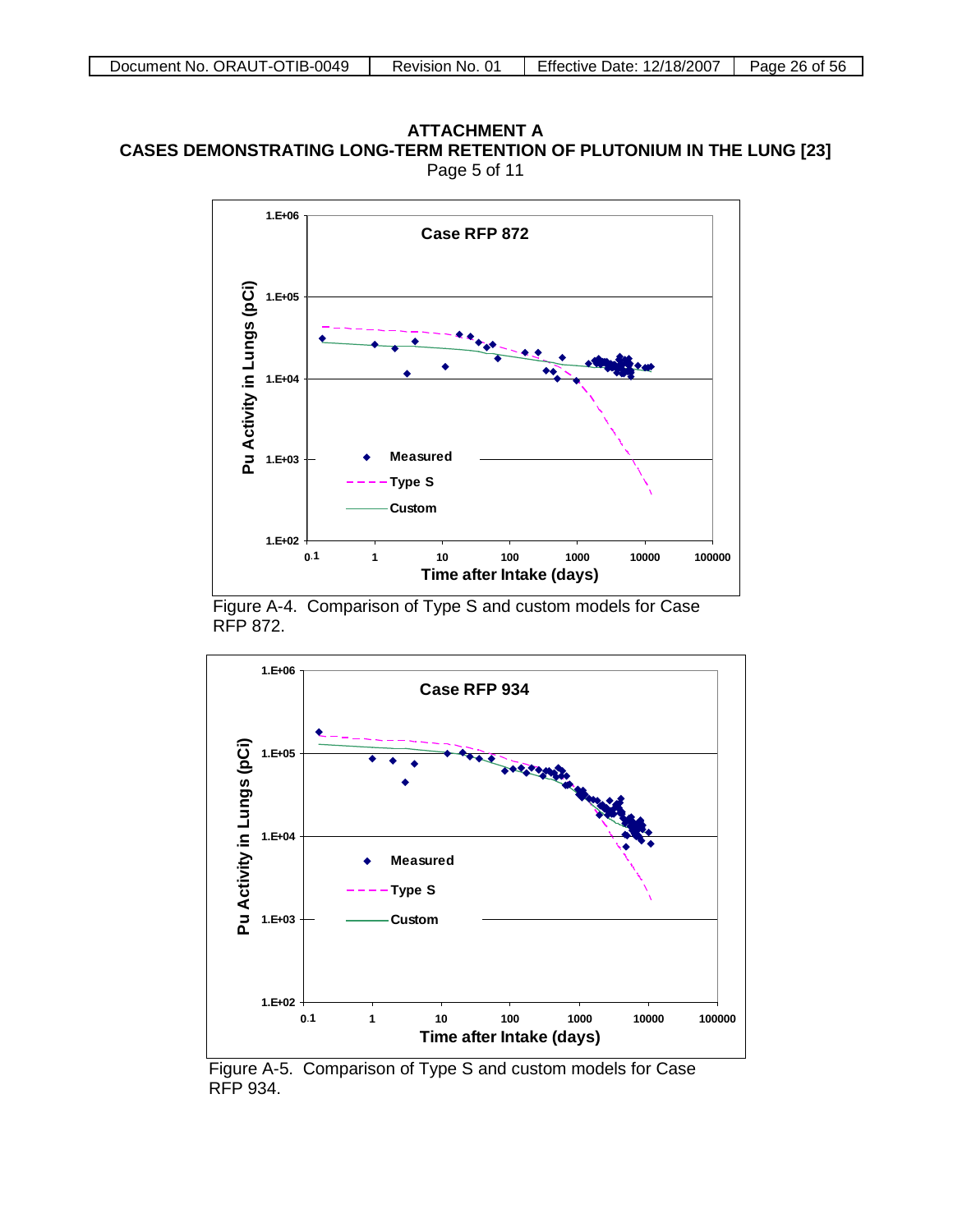#### **ATTACHMENT A CASES DEMONSTRATING LONG-TERM RETENTION OF PLUTONIUM IN THE LUNG [23]** Page 6 of 11



Figure A-6. Comparison of Type S and custom models for Case RFP 1400.

#### **RFP 700**

RFP 700 was a laboratory foreman who received an inhalation intake on August 22, 1971, from the spontaneous combustion of plutonium chips with carbon tetrachloride residue in a sample can in a laboratory in Building 771. The double can pressurized and vented into the laboratory. RFP 700 was a responder to the fire and entered the laboratory wearing a chemical-oxygen respirator to clean up the mess and collect the residue. However, one strap on the respirator was broken, resulting in an ineffective seal. The initial concentration of americium was 480 ppm. Extensive DTPA was administered to the worker starting on August 30, 1971. RFP 700 received a skull count on April 9, 2002, coupled with a lung count. The ratio of normalized skull/lung 241Am counts was 0.15, which indicates that the skeletal contribution to the chest count was reasonably low and did not account for the persistence of  $241$ Am in the chest (see Figure A-7).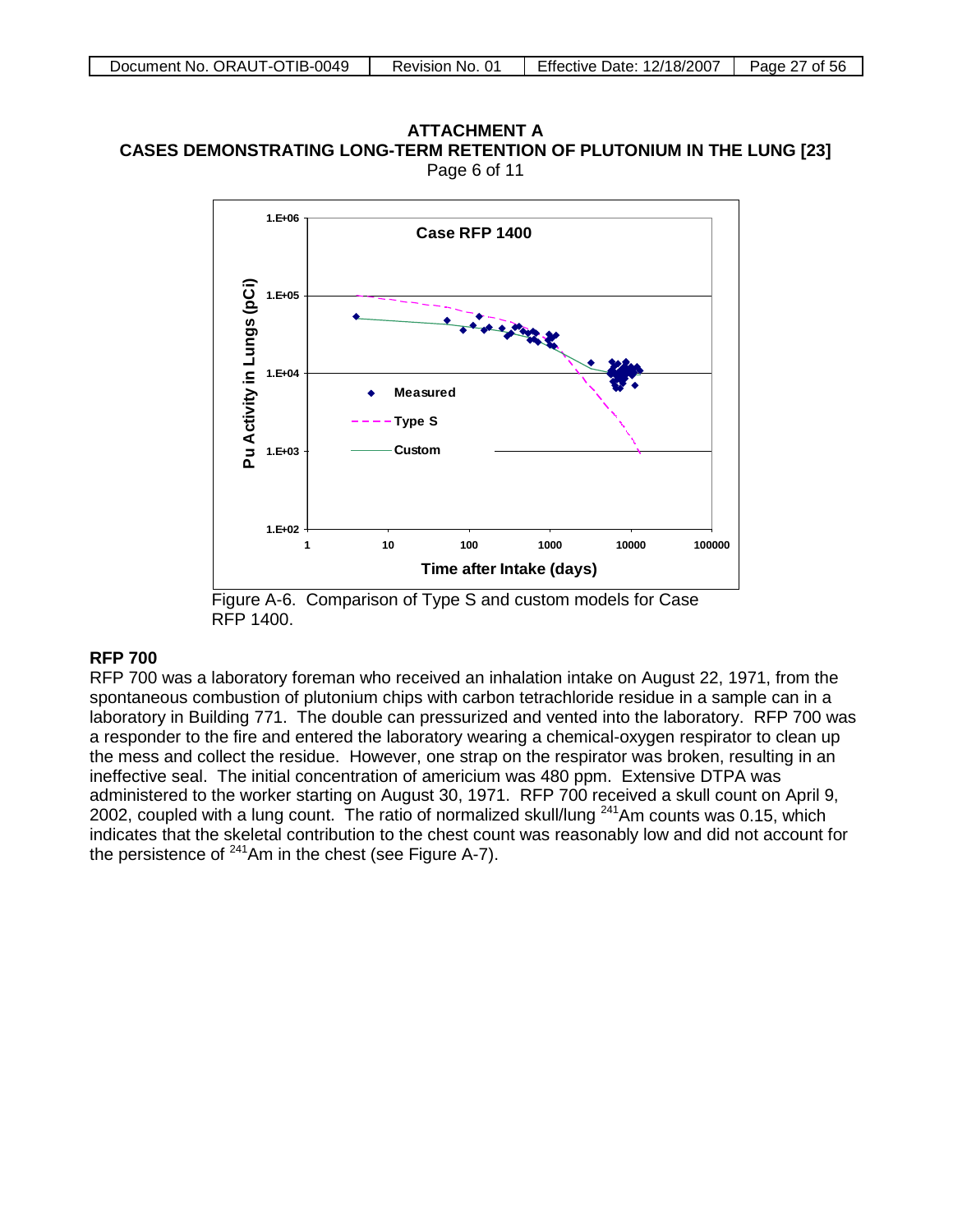#### ATTACHMENT A ATTACHMENT A<br>CASES DEMONSTRATING LONG-TERM RETENTION OF PLUTONIUM IN THE LUNG [23] Page 7 of 11



Figure A-7. Comparison of Type S and custom models for Case RFP 700.

## **RFP 725**

RFP 725 was a firefighter who helped control a plutonium fire on May 11, 1969, in Building 76/77. Assigned to the roof of the building, he supervised two crews spraying water on the roof to keep it from breaching. He did not wear a respirator initially. Contamination apparently came out of the plenums without smoke; the roof was not breached. RFP 725 was highly contaminated and received 17 g of DTPA treatments, which had no apparent effect. This indicates that there was essentially no initial soluble content of the plutonium. The particle size is not known. The initial concentration of  $^{241}$ Am was 1,000 ppm; the initial amount of  $^{241}$ Pu was assumed to be 0.5% by weight. He had no previous or subsequent plutonium exposures (see Figure A-8).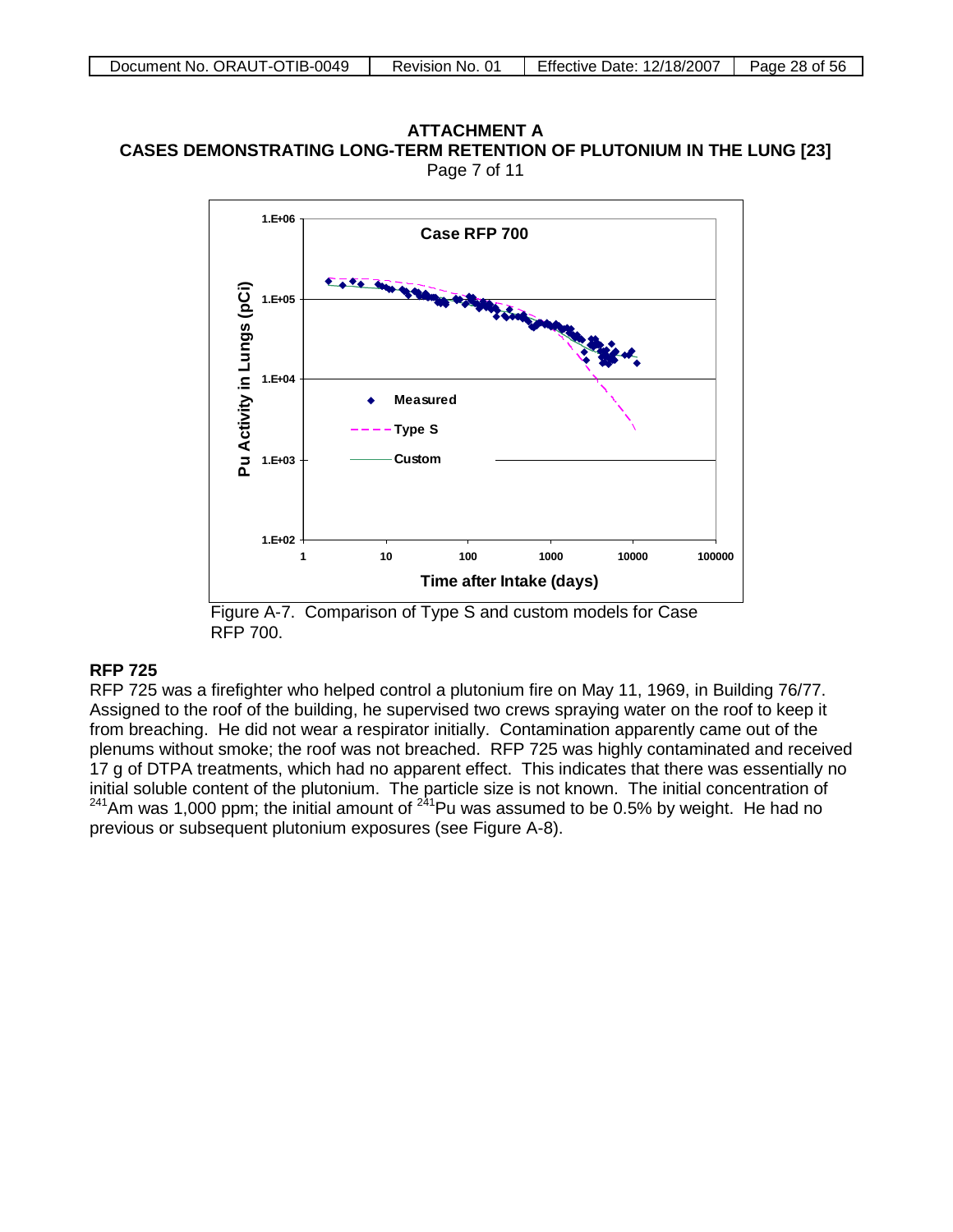**ATTACHMENT A CASES DEMONSTRATING LONG-TERM RETENTION OF PLUTONIUM IN THE LUNG [23]** Page 8 of 11



Figure A-8. Comparison of Type S and custom models for Case RFP 725.

#### **RFP 1228**

RFP 1228, a process operator in Building 771, was exposed to plutonium, probably oxide, from a glove failure on July 30, 1975. He was not wearing a respirator during the incident. He received 4 g of DTPA treatments. The particle size is not known. The initial concentration of  $241$ Am was 1,050 ppm; the initial amount of  $^{241}$ Pu was assumed to be 0.5% by weight. He had no previous recorded plutonium intakes and no subsequent intakes (see Figure A-9). This case represents avidly retained plutonium in the lung not resulting from a plutonium fire, but probably from slowly oxidized plutonium.

#### **A2.0 CASES FROM OTHER SITES**

#### **HAN-1**

HAN-1 has been described in detail in Spitz and Robinson (1981), Carbaugh, Bihl, and Sula (1991), and Carbaugh and La Bone (2003). The worker was exposed acutely on May 23, 1978, to plutonium oxide that had been calcined at 600°C. The isotopic composition, including  $2^{41}$ Pu, was measured on a sample of the source. Particle size information was not obtained. DTPA was administered on days 0, 2, 3, 7, and 10 after intake, but was determined to be ineffective due to the highly insoluble nature of the plutonium. Numerous chest counts were obtained from day 0 through day 6,639 after intake. The chest counts were corrected for chest wall thickness as measured by ultrasound techniques. Activity in the skeleton, as measured by skull counting, was usually not detectable or just slightly above detection; hence, correction of chest counts for skeletal activity was made only in the last three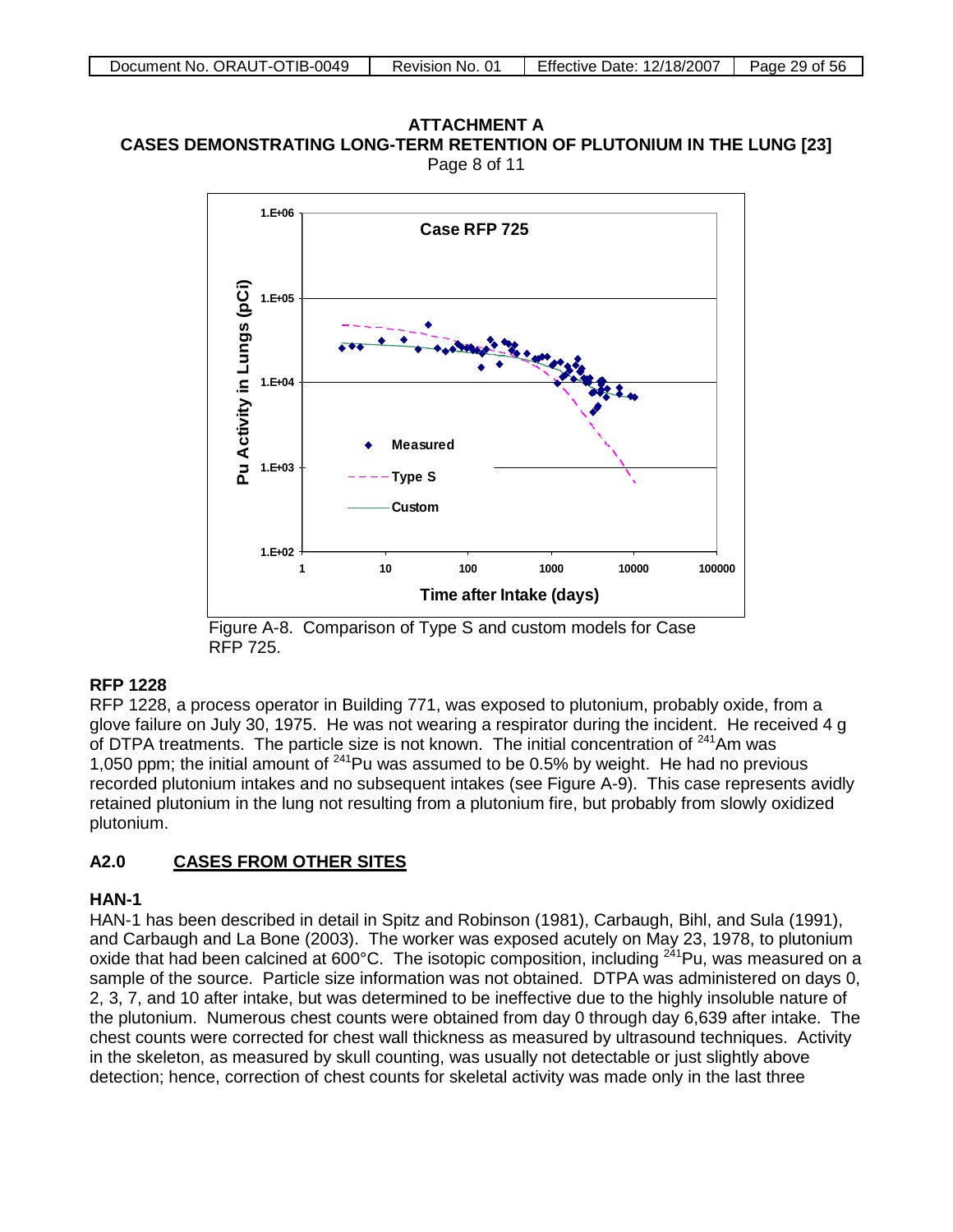#### **ATTACHMENT A CASES DEMONSTRATING LONG-TERM RETENTION OF PLUTONIUM IN THE LUNG [23]** Page 9 of 11

measurements. The worker had no previous confirmed intakes of plutonium or  $241$ Am. Figure A-10 shows the plutonium lung content for case HAN-1 as measured by  $241$ Am and custom-fitted in IMBA



Figure A-9. Comparison of Type S and custom models for Case RFP 1228.

using parameter values in Attachment B. From 1 d after the accident through 18 years, very little plutonium/americium has been cleared. In his 2003 assessment of the case, Carbaugh and La Bone (2003) modeled lung retention as a single component with an 80-year clearance half-time. A. C. James modeled this case as an example for the IMBA user's manual (James 2004). James concluded that for this case both "the absorption characteristics of the plutonium particle matrix and the mechanical elimination rate of particles deposited in the 'deep lung' of this individual worker differ substantially from the standard ICRP default values." James fit the lung data using 0.5-AMAD particle size, a slow absorption rate,  $S_s$ , of 2  $\times$  10<sup>-5</sup>/d, and reduced mechanical clearance of 0.0001/d for Al1 to bb1 and AI2 to bb1. James retained the insoluble plutonium value of 0.0001 for  $f_1$ , but in a later personal discussion agreed that  $f_1$  of 0.00001 would be better for Type SS material. However, to make this fit, James ignored all counts in the last 1,500 d.

## **SRS 498**

SRS 498 has been described in detail in La Bone and Findley (1999) and Carbaugh and La Bone (2003). In September 1999, the worker was exposed to plutonium metal that had oxidized at ambient temperatures for about a year due to a defective weld on the stainless-steel storage container. Only the oxide form of the plutonium had escaped through the hole in the weld and become airborne. One g of DTPA was given shortly after the intake. The isotopic composition of the material, including  $241$ Pu, had been determined by mass spectrometry and was decay-corrected to the time of the intake. These isotopic ratios were verified by alpha spectrometry measurements on material obtained from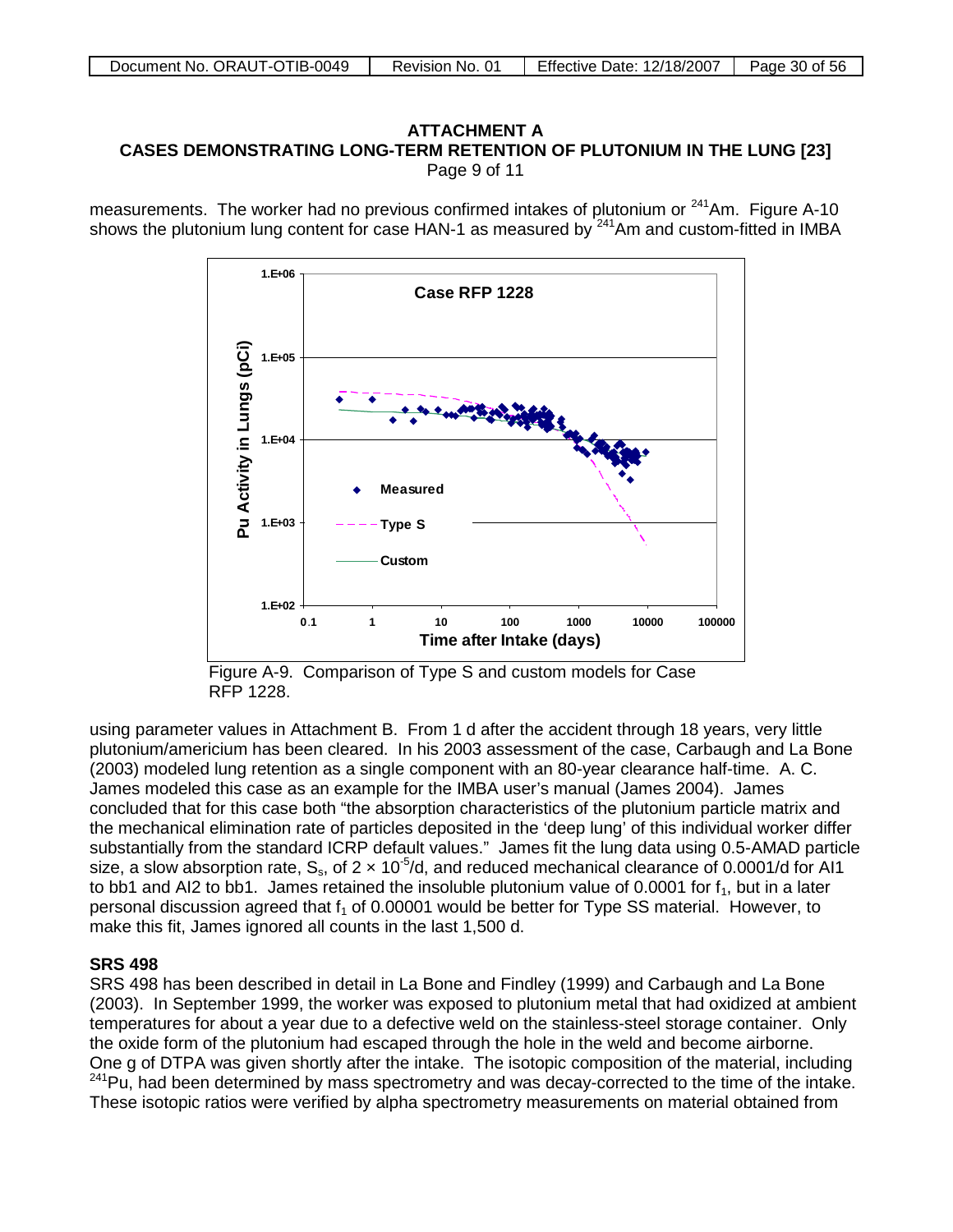#### ATTACHMENT A ATTACHMENT A<br>CASES DEMONSTRATING LONG-TERM RETENTION OF PLUTONIUM IN THE LUNG [23] Page 10 of 11

the air sampler used to monitor the operation. Particle size information was not obtained; however, the material from the air filter underwent *in vitro* lung solubility analysis at the Lovelace Respiratory Research Institute. Table A-11 (reprinted from Carbaugh and La Bone [2003]) lists results of the *in*  vitro solubility analysis and the fit to the *in vivo* <sup>241</sup>Am lung counts. The model based on the lung counts also fit well with the urine and fecal samples. As with HAN-1 and most of the RFP cases, the standard Type S absorption model did not fit the long-term lung burden values well.



Figure A-10. Comparison of Type S and custom models for Case HAN-1.

|  |  |  |  | Table A-1. Solubility parameter comparison for SRS 498. |
|--|--|--|--|---------------------------------------------------------|
|--|--|--|--|---------------------------------------------------------|

| Tvpe                                       | <b>Fraction rapidly</b><br>dissolved, $f_r$ | <b>Rapid solubility</b><br>rate, $s_r$ (d <sup>-1</sup> ) | <b>Slow solubility</b><br>rate, $s_s$ (d <sup>-1</sup> ) |
|--------------------------------------------|---------------------------------------------|-----------------------------------------------------------|----------------------------------------------------------|
| In vitro study of Pu oxide from air sample | 0.0007                                      | 1.56                                                      | $1.3 \times 10^{-5}$                                     |
| Parameters inferred from bioassay          | 0.002                                       | 9.9                                                       | $9.7 \times 10^{-6}$                                     |
| Standard ICRP (1994) Type S parameters     | 0.001                                       | 100                                                       | $1.0 \times 10^{-4}$                                     |

#### **A2.1 UNITED STATES TRANSURANIUM AND URANIUM REGISTRY (USTUR) DONOR CASES**

All of the following descriptions are from James (2005). USTUR has performed tissue analyses and reported on six whole-body donor cases that demonstrate larger activities in the lung at death than predicted by the Type S absorption model. A brief description of each case follows. Filipy (2004) and James (2005) concluded that all six cases show the inhaled plutonium was substantially less soluble than is assumed by ICRP for its recommended 'Type S' particle absorption behavior. Use of the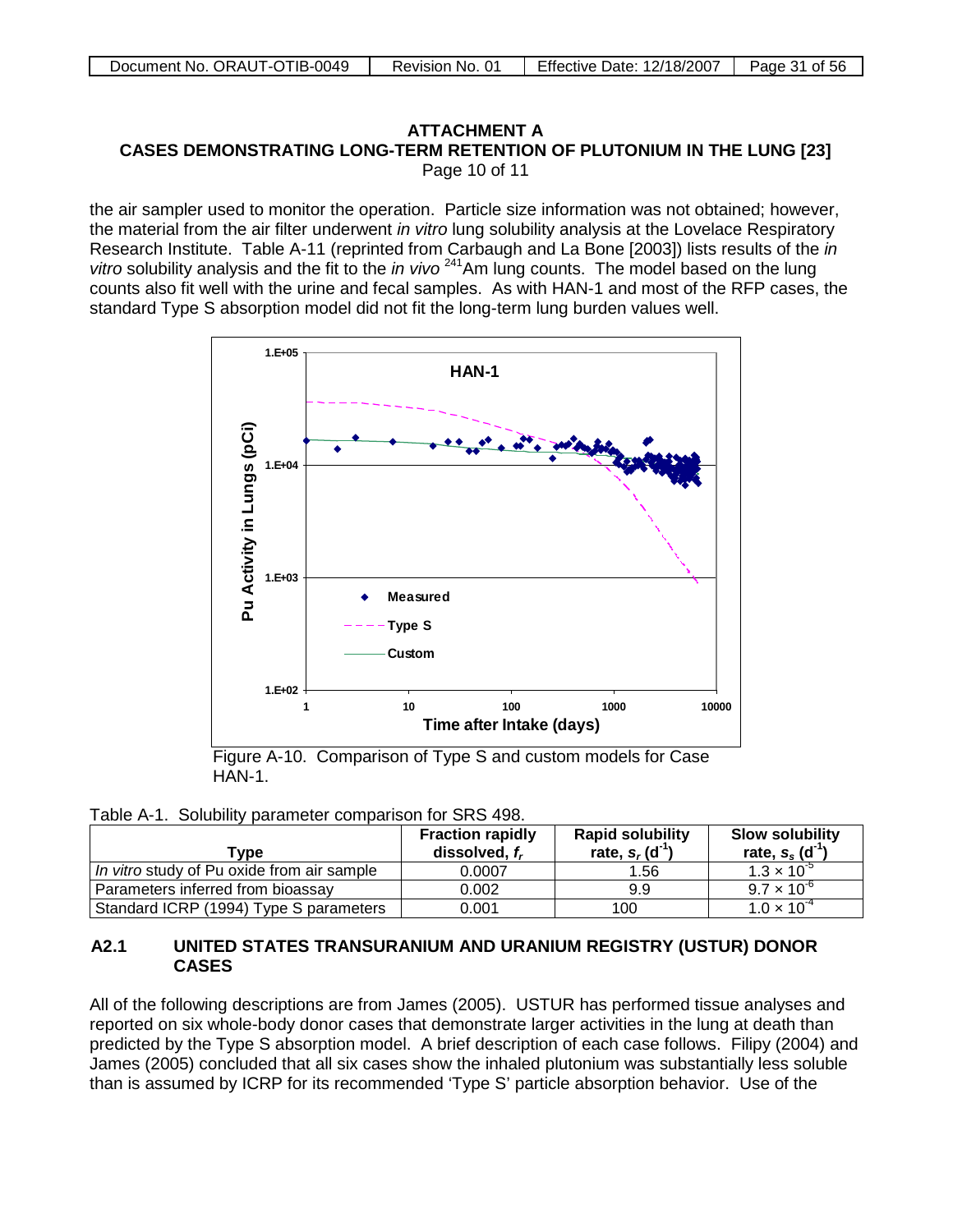## **ATTACHMENT A**

# **CASES DEMONSTRATING LONG-TERM RETENTION OF PLUTONIUM IN THE LUNG [23]**

Page 11 of 11

ICRP 'default' absorption rate resulted in predicted lung burdens that were, on average, 18% of the measured burdens at death (range = 2-49%).

#### **TUR 0193**

Case TUR 0193 worked at LANL for 37 years. His highest intakes of plutonium occurred by inhalation during his first year of employment while he was converting plutonium oxide to plutonium fluoride in a chemical hood. The original isotopic ratios had to be assumed; the final plutonium activities were, of course, measured directly in lung tissue.

#### **TUR 0208**

Case TUR 0208 also worked at LANL for 37 years. His most probable intake of plutonium by inhalation occurred during his first year of employment when he worked in a plutonium reduction and dry chemistry operation. This case was reported by McInroy, Kathren, and Swint (1989).

#### **TUR 0213**

Case TUR 0213 worked as a chemist at LANL for 33 years. He had potential for intakes throughout most of his career and had five recorded potential inhalation accidents. The nature of the plutonium for these accidents has not been found (Kathren and McInroy 1991).

## **TUR 0242**

Case TUR 0242 worked as a chemical operator at LANL for 26 years. He was involved in at least six incidents that could have resulted in acute inhalations of plutonium.

## **TUR 0425**

Case TUR 0425 worked at RFP (but is not one of the RFP cases discussed above) for 24 years and was involved in several incidents with airborne plutonium, personal contamination, and minor wounds during his first decade of employment. A detailed review of the case was reported by Filipy (2004).

## **TUR 0744**

Case TUR 0744 worked at RFP (but is not one of the RFP cases discussed above) for 32 years and was involved in as many as 17 incidents, including two plutonium-contaminated wounds and exposure to a plutonium fire. A detailed review of the case was reported by Filipy (2004).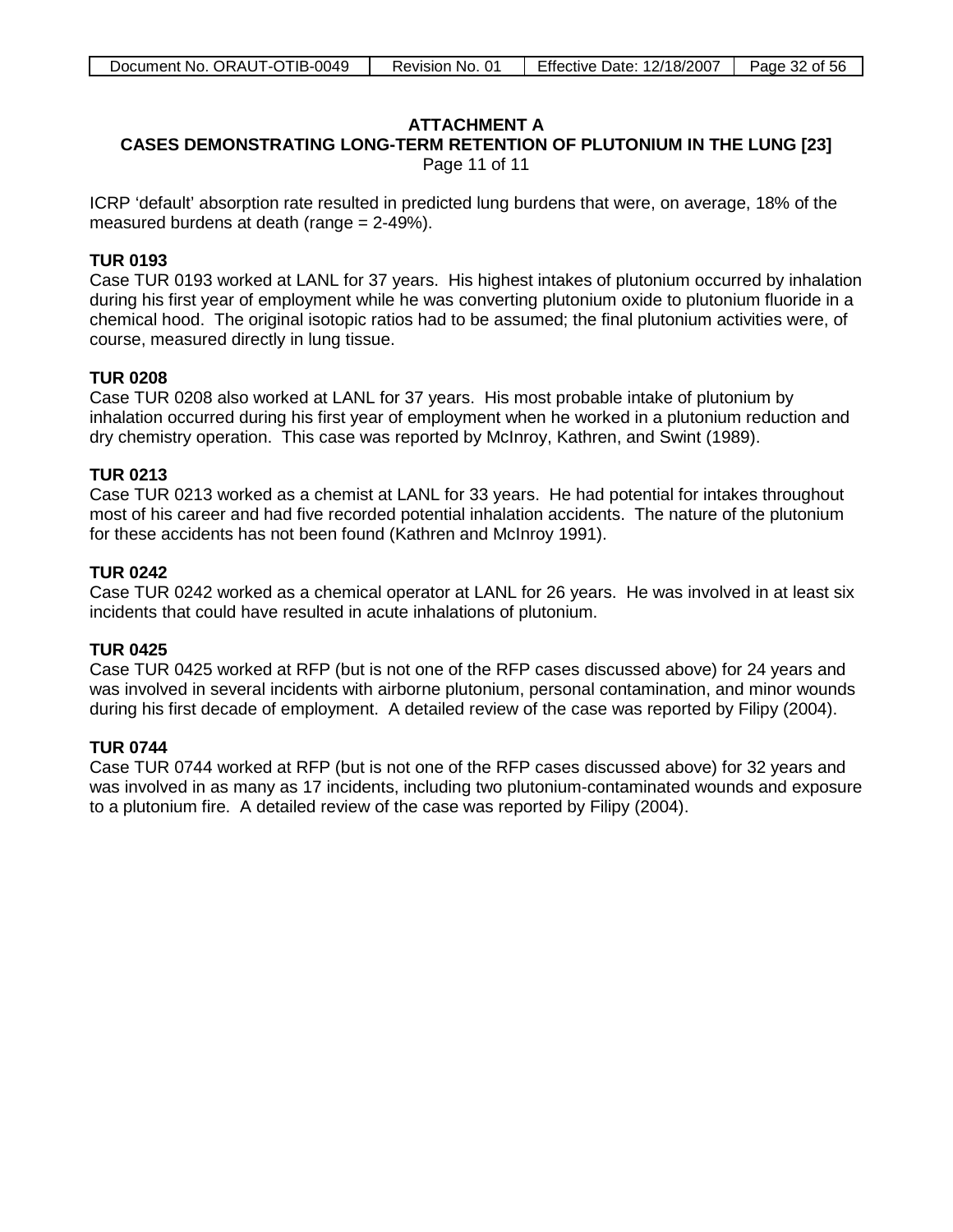# **ATTACHMENT B DERIVATION AND USE OF DOSE ADJUSTMENT FACTORS**

Page 1 of 7

#### **LIST OF FIGURES**

#### <span id="page-32-0"></span>**FIGURE TITLE**

**PAGE**

| $B-1$ | Comparison of projected plutonium lung content for 10 design cases and standard Type S |  |
|-------|----------------------------------------------------------------------------------------|--|
|       |                                                                                        |  |
| $B-2$ |                                                                                        |  |
| $B-3$ |                                                                                        |  |

Once inhaled, an aerosol can be removed from the respiratory tract by mechanical transport and by dissolution and subsequent absorption into the bloodstream. These removal processes are independent and competitive (i.e., a particle of material can be dissolving as it is being moved in the respiratory tract). It has long been known that some inhaled aerosols, like those of high-fired plutonium oxide, can be tenaciously retained in portions of the respiratory tract. The ICRP Publication 66 HRTM attempts to account for the retention of such aerosols by decreasing the dissolution rate of the plutonium (ICRP 1994). In the absence of case-specific information, Type S dissolution parameters ("S" for slow dissolution) will result in the longest retention of material in the respiratory tract. Note that the ICRP has not recommended generic changes in the mechanical transport parameters of the HRTM to account for increased retention time.

In the last few years, a number of papers have described the retention of plutonium in the respiratory tract that is not adequately modeled with Type S dissolution parameters. Carbaugh and La Bone (2003) describe occupational intakes of 239Pu at Hanford and SRS that were retained in the respiratory tract much longer than predicted by the standard Type S parameters. A series of recent papers by researchers from Russia and the United States discussed the retention of plutonium in the respiratory tract of workers from the Mayak Production Association that is much longer than that expected for Type S plutonium (Hahn et al. 2003; Hahn et al. 2004; Romanov et al. 2003; Khokhryakov et al. 2005). Finally, a number of workers occupationally exposed to  $^{239}$ Pu at RFP exhibited unexpectedly long-term retention in the respiratory tract (Mann and Kirchner 1967). For convenience, plutonium that displays this type of behavior is referred to as "Type SS" plutonium.

To calculate the equivalent dose to the respiratory tract and systemic organs resulting from an intake of Type SS plutonium, one must use a biokinetic model that accurately depicts the transport and retention of the plutonium in the tissues. Because the ICRP has not published recommendations on how to modify the HRTM to account for Type SS behavior, the authors of the papers cited above have used the following types of modifications to model Type SS behavior.

- The dissolution rate of the material is decreased beyond that of Type S plutonium. This general approach, which can be based on *in vitro* dissolution studies and animal studies, is endorsed by the ICRP even though it has not provided specific parameters for Type SS plutonium (ICRP 2002).
- The mechanical transport rate constants are reduced, which slows the mechanical clearance of particles from the respiratory tract.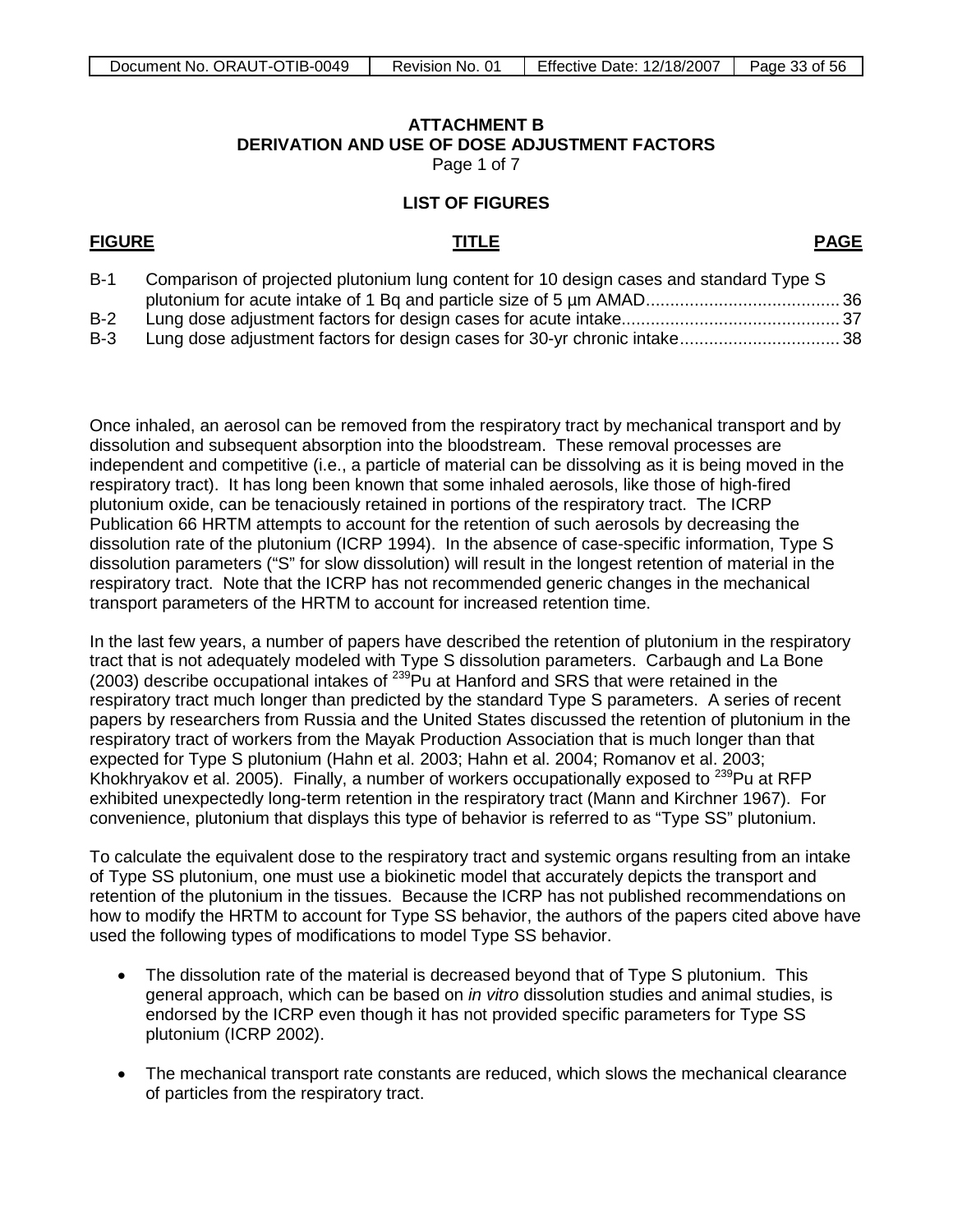# **ATTACHMENT B Derivation and Use of Dose Adjustment Factors DERIVATION AND USE OF DOSE ADJUSTMENT FACTORS**

Page 2 of 7

• The *bound state* of the HRTM, which is somewhat of a vestigial organ in the model,<sup>[1](#page-33-0)</sup> is used to prolong retention of dissolved plutonium in the respiratory tract by delaying its absorption into the bloodstream.

During the development of this document, various combinations of these techniques were used in an attempt to achieve an acceptable fit to plutonium activities derived from chest count data to plutonium activities derived from nine RFP cases and one Hanford case (referred to as the "design cases") that displayed Type SS behavior. Details of these efforts are presented in Attachment A. The original goal was to propose parameters for a generic Type SS model, but several difficulties were encountered that made this impractical. First, bioassay data from the design cases could not be adequately fit simply by decreasing the dissolution rate of the plutonium. However, combining the slow dissolution rate observed in cases at SRS with extremely slow mechanical clearance (e.g., the clearance half-life in the AI3 compartment is increased by a factor of 100) resulted in acceptable fits to the design cases. The problem with this approach is that a basic assumption of the HRTM is that mechanical transport rates are independent of the solubility of the material. In other words, there is no technical basis for decreasing mechanical transport rates across the board for a specific chemical form of plutonium.<sup>[2](#page-33-1)</sup> Researchers analyzing bioassay data from Mayak workers used the bound state of the HRTM to achieve acceptable fits, but there are conceptual problems associated with requiring the plutonium to dissolve before it can be strongly retained. The researchers acknowledged this by stating, "So, although the present approach has shown adequate mathematical flexibility to be able to handle the new data, it is probably not the best way to interpret the mechanisms by which these particles are handled in the lung" (Romanov et al. 2003). In the end, we concluded that there is insufficient information available to recommend a generic modification to the HRTM suitable for evaluating cases that exhibit Type SS retention. For this reason, this TIB recommends an alternate approach to modeling Type SS plutonium cases, referred to as the "Dose Adjustment Factor." This approach, which is discussed below, enables the evaluation of Type SS plutonium cases without explicitly making generic changes to the HRTM [26].

#### **The Dose Adjustment Factor**

 $\overline{a}$ 

For a given acute inhalation intake of Type S 239Pu, there is an initial deposition *qs(0)* in the lung and a lung content *qs(t)* at some later time *t*. The fraction *rs(t)* of the initial deposition in the lung is given by:

$$
r_{\rm s}(t) = \frac{q_{\rm s}(t)}{q_{\rm s}(0)}
$$

Given an appropriate biokinetic model (see below), a similar function *rss(t)* can be derived for Type SS <sup>239</sup>Pu. It is assumed that  $q_s(0) = q_{ss}(0)$  for a given aerosol (i.e., the pattern of initial deposition in the compartments of the respiratory tract is the same for aerosols of both materials). Now, assume that

<span id="page-33-1"></span><span id="page-33-0"></span><sup>&</sup>lt;sup>1.</sup> In the sense that it was defined in ICRP (1994) but never really used.<br><sup>2.</sup> While modifying the mechanical transport parameters is acceptable in an appropriate individual case, it is another situation altogether to propose a generic model with those same modifications.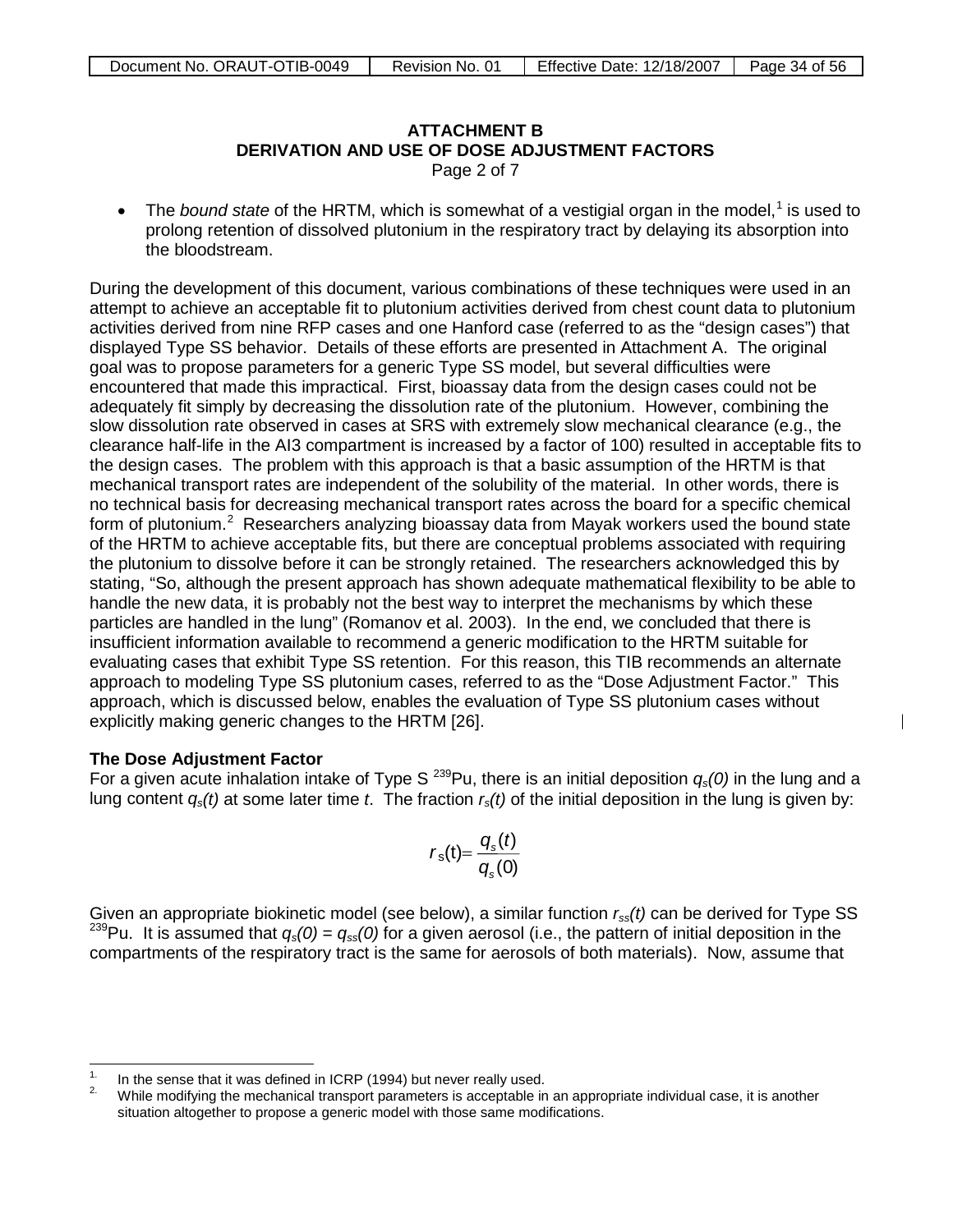# **ATTACHMENT B DERIVATION AND USE OF DOSE ADJUSTMENT FACTORS**

Page 3 of 7

the annual equivalent dose  $H_s(t)$  to the lung from an inhalation intake of Type S<sup>239</sup>Pu from *t-1* year to *t* year is proportional<sup>[3](#page-34-0)</sup> to the lung content  $q_{s}(t)$  at *t* year:

$$
H_s(t) = k q_s(t)
$$

where *k* is a time-independent constant specific to <sup>239</sup>Pu. The dose adjustment factor  $F(t)$  is defined as follows:

$$
F(t) = \left[\frac{q_s(0)}{q_s(t)}\right] \left[\frac{q_{ss}(t)}{q_{ss}(0)}\right] = \frac{r_{ss}(t)}{r_s(t)}
$$

To adjust *Hs(t)* to get *Hss(t)* one simply multiplies by the dose adjustment factor:

$$
H_{ss}(t) = H_s(t)F(t) = kq_s(t)\left[\frac{q_s(0)}{q_s(t)}\right]\left[\frac{q_{ss}(t)}{q_{ss}(0)}\right] = kq_{ss}(t)
$$

The implicit assumption is that equal lung contents of Types S and  $SS^{239}$ Pu at a given time produce the same equivalent dose rate to the lung at that time.

If the Type S lung dose was calculated from a chest count, the application of the adjustment factor will increase the implied Type SS lung content so that it is inconsistent with the original chest count. If a chest count at time *T* must be held constant, the basis of the dose adjustment factor must be converted from equal intakes at *t=0* to equal chest burdens at *t=T*:

$$
H_{ss}(t) = kq_s(t) \left[ \frac{q_s(0)}{q_s(t)} \right] \left[ \frac{q_{ss}(t)}{q_{ss}(0)} \right] \left[ \frac{q_s(T)}{q_s(0)} \right] \left[ \frac{q_{ss}(0)}{q_{ss}(T)} \right] = kq_{ss}(t)
$$

$$
H_{ss}(t) = kq_s(t) \left[ \frac{q_s(T)}{q_s(t)} \right] \left[ \frac{q_{ss}(t)}{q_{ss}(T)} \right] = kq_{ss}(t)
$$

$$
H_{ss}(t) = kq_s(t) \frac{F(t)}{F(T)} = kq_{ss}(t)
$$

Thus, to make the observed and predicted chest counts agree, the Type SS lung dose must be adjusted downward by the adjustment factor for the year of the chest count used to determine the intake. To ensure that the doses to the lung are not underestimated, the year of the chest count should be rounded down to the nearest whole year when selecting the factor.

<span id="page-34-0"></span><sup>3.</sup> The dose is actually proportional to the area under the retention curve. This is a good assumption if the retention curve for the lung is fairly flat over the period in question (1 yr), which it is for Types S and SS plutonium.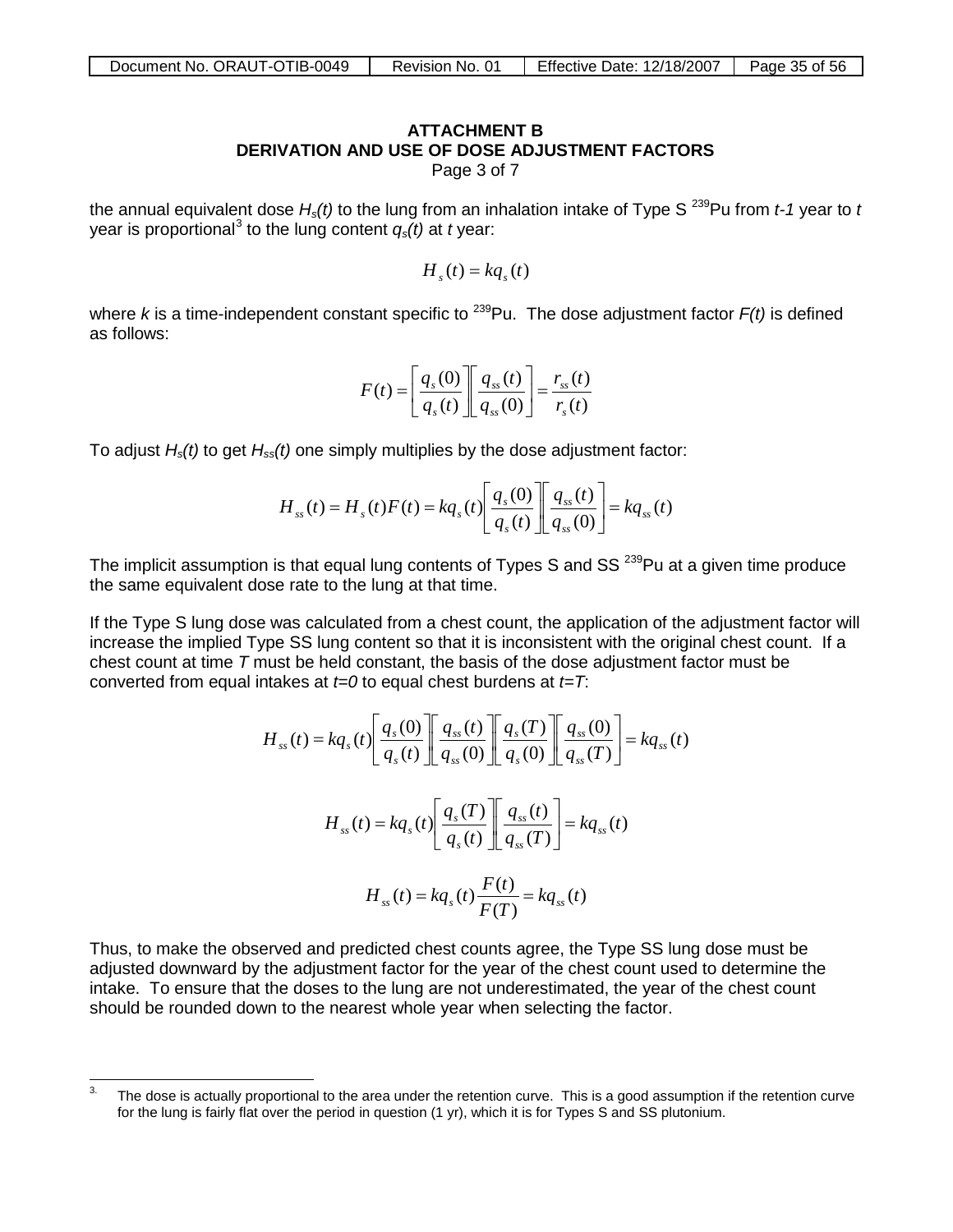#### **ATTACHMENT B Derivation and Use of Dose Adjustment Factors DERIVATION AND USE OF DOSE ADJUSTMENT FACTORS**

Page 4 of 7

#### **Derivation of the Dose Adjustment Factor**

The derivation of lung dose adjustment factors is based on an empirical comparison of the plutonium retained in the lungs for 10 well-documented cases involving acute intakes of plutonium (nine from RFP and one from Hanford) in relation to the amount projected for each case using the default Type S model for the same intake. These cases are discussed in Attachment A.

The data for the design cases were custom modeled in the IMBA computer code to get a curve fit to plutonium lung data that could be used to generate, analytically, the plutonium retention in the lungs at any time and for any intake scenario using the IMBA Intake-to-Bioassay feature. For the given intake scenario and the same intake, the plutonium lung retention was calculated for the default ICRP Type S model [27]. The annual dose adjustment factors are the ratios of the plutonium lung retentions projected annually for the actual case to those projected for the default Type S model. Projections of the retained plutonium lung content are shown in Figure B-1 for the 10 design cases, for an acute intake of 1 Bq plutonium with a particle size of 5 µm AMAD. For reference, the theoretical curve for Type S plutonium is also shown. In relation to Type S, the design cases tend to exhibit a higher retention of plutonium in the lungs, especially after the first several years, with a similar flatness of the retention curves after 10 years. Two cases represent a similar upper bound, one from RFP (RFP 872) and one from Hanford (HAN-1).



Figure B-1. Comparison of projected plutonium lung content for 10 design cases and standard Type S plutonium for acute intake of 1 Bq and particle size of 5 µm AMAD. The two highest solid lines are HAN-1 and RFP 872 and the lowest solid line is standard Type S material.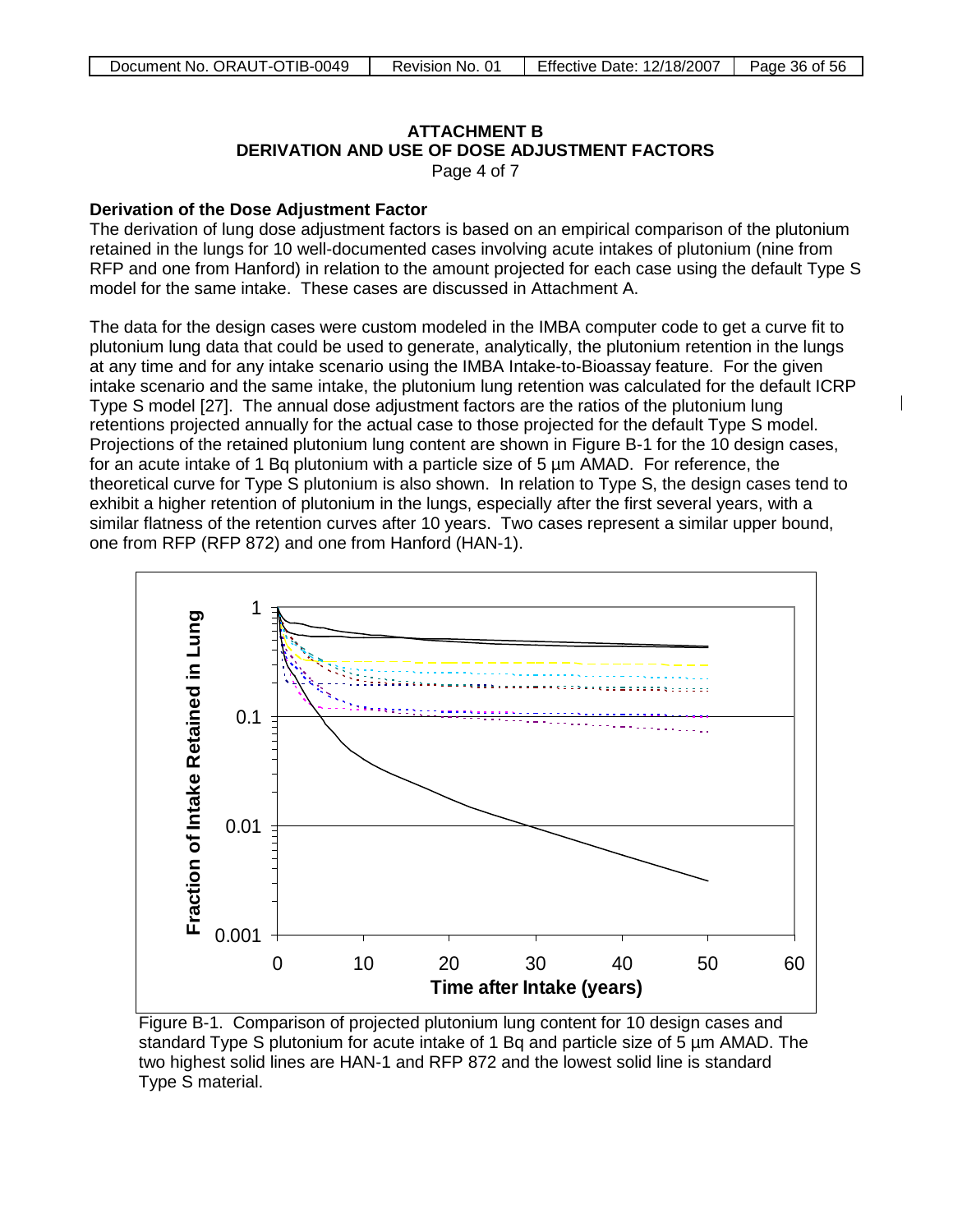## **ATTACHMENT B ATTACHMENT B** DERIVATION AND USE OF DOSE ADJ USTMENT FACTORS **DERIVATION AND USE OF DOSE ADJUSTMENT FACTORS** Page 5 of 7

The dose adjustment factor is the ratio of the plutonium retention for the highest of the design cases (RFP 872 or HAN-1) and the plutonium retention predicted by the default Type S model any year after an acute intake or start of a chronic intake. Figures B-2 and B-3 show these ratios for the 10 design cases for acute and 30-year chronic intakes, respectively. Cases RFP 872 and HAN-1 consistently represented the upper bound for the design cases.



Figure B-2. Lung dose adjustment factors for design cases for acute intake. The two highest solid lines are HAN-1 and RFP 872.

For the derivation of lung dose adjustment factors in Attachment D, Standard HRTM Type S parameters for a 5-µm AMAD aerosol were used except for those listed below for the two bounding cases, HAN-1 and RFP 872:

## **HAN-1**

| <b>Particle Density</b>   | 11.5 $g/mL$                                |
|---------------------------|--------------------------------------------|
| <b>Particle Size</b>      | 5 µm AMAD                                  |
| <b>Particle Transport</b> | $Al2$ ->bb1 = 0.0003                       |
|                           | Al3->bb1 = $1 \times 10^{-6}$              |
|                           | AI3->LN <sub>TH</sub> = $1 \times 10^{-6}$ |
|                           | $Al2/Al = 0.4$                             |
|                           | $A13/AI = 0.6$                             |
| Absorption                | $Sp = 0.16$                                |
|                           | $St = 5 \times 10^{-6}$                    |
| <b>RFP 872</b>            |                                            |
| <b>Particle Density</b>   | 11.5 $g/mL$                                |
| <b>Particle Size</b>      | 5 µm AMAD                                  |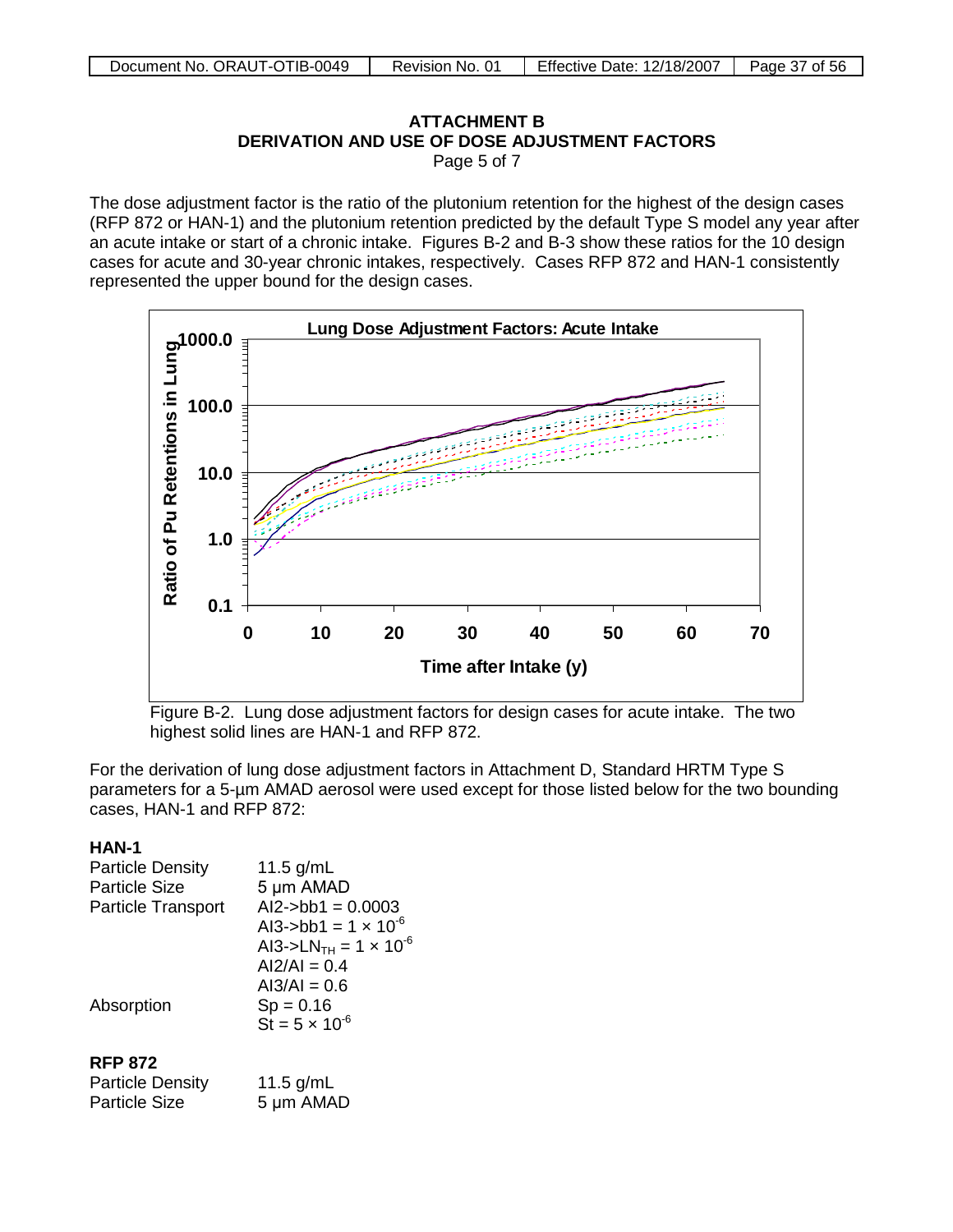

**ATTACHMENT B** DERIVATION AND USE OF DOSE ADJ USTMENT FACTORS **DERIVATION AND USE OF DOSE ADJUSTMENT FACTORS**Page 6 of 7

Figure B-3. Lung dose adjustment factors for design cases for 30-year chronic intake. The two highest solid lines are HAN-1 and RFP 872.

| <b>Particle Transport</b> | $Al2$ ->bb1 = 0.003                        |
|---------------------------|--------------------------------------------|
|                           | Al3->bb1 = $1 \times 10^{-6}$              |
|                           | AI3->LN <sub>TH</sub> = $1 \times 10^{-6}$ |
|                           | $Al2/Al = 0.3$                             |
|                           | $AI3/AI = 0.7$                             |
| Absorption                | $Sp = 0.27$                                |
|                           | St = $1 \times 10^{-5}$                    |

These parameters were used in IMBA to generate *rss(t)* at various times after intake for HAN-1 and RFP 872. It must be emphasized that these biokinetic models were selected simply to match empirical lung contents and urinary excretion and were not used to calculate equivalent doses to the lung [28].

Finally, IMBA was used to calculate *rs(t)* for standard Type S material, and then *F(t)* was calculated for both cases. The higher of the two values of *F(t)* for any given time and intake pattern was selected as the dose adjustment factor. This process was repeated for various chronic intake scenarios to create the tables in Attachment D.

#### **Discussion of Applicability and Limitations**

The slower removal of plutonium from the lung could be related to the activity or mass of plutonium in the lungs. The Mayak autoradiography studies (Hahn et al. 2003) show a correlation between radiation-induced pulmonary scars and the longer retention of the plutonium, which would be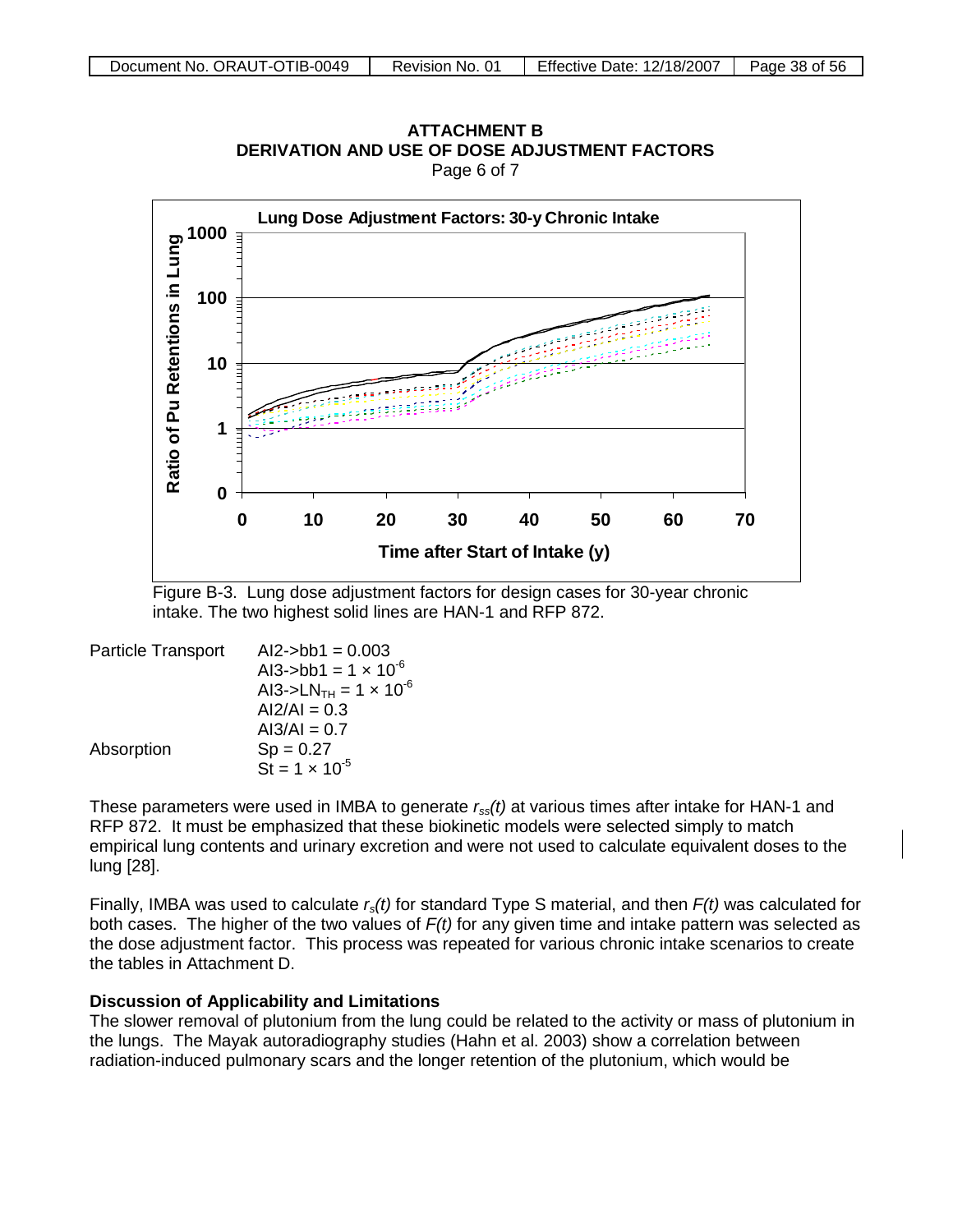# **ATTACHMENT B DERIVATION AND USE OF DOSE ADJUSTMENT FACTORS**

Page 7 of 7

consistent with an activity-threshold effect. $4$  Occupational exposures in U.S. cases generally resulted in smaller intakes than those observed for the Mayak workers, but evidence has been found for pneumosclerosis in some U.S. workers with lung doses over ~10 Sv (Newman et al. 2005). Because the existence of an activity or mass threshold effect is uncertain, it is favorable to the claimant to assume that the phenomenon applies to workers with smaller intakes of plutonium for whom bioassay data are insufficient for the dose reconstructor to create individual-specific models. All the U.S. human cases involve plutonium oxide, with the exception of USTUR cases, for which the chemical form of intakes was often not known. The plutonium usually had been exposed to high temperatures, but the SRS case and one of the RFP cases involved plutonium that had been oxidized under ambient temperatures. In mice, retention in the lung was not significantly different for  $^{239}$ PuO<sub>2</sub> fired at 550°C, 750°C, 1,000°C, or 1,250°C (Morgan et al. 1988). Conversely, not all intakes of plutonium oxide have shown lung retention inconsistent with the standard Type S model. Nevertheless, because of the uncertainty in the understanding of the nature of the material that results in SS behavior in the lung, it was considered favorable to the claimant to assume that all plutonium oxide could produce SS behavior.

In mice, in the same experiment mentioned above, a direct comparison was made between  $^{238}PuO<sub>2</sub>$ and  $^{239}$ PuO<sub>2</sub> fired at the same temperatures. The slow removal lung component in the two-component model was significantly faster and retained quantities in the liver and skeleton were greater for  $^{238}$ PuO<sub>2</sub> for all temperature groups (Morgan 1988). The authors are not aware of any intakes of <sup>238</sup>PuO<sub>2</sub> that demonstrate very-long-term retention in the lung comparable to the cases discussed in Attachment A.

Because the  $241$ Am chest-count data in the design cases show similar results to the plutonium-in-lung autopsy data, it is assumed that when 241Am is a small component by mass of the inhaled mixture or grows in from <sup>241</sup>Pu while in the lung, it behaves in the lung in the same manner as the plutonium. Stated another way, when the mixture of plutonium isotopes and  $241$ Am is mostly  $239$ Pu by mass, the Type SS dose adjustment factors apply to all components of the mixture [29].

<span id="page-38-0"></span> $\overline{4}$ 4. During personal communications with Dr. Raymond Guilmette, he speculated that scar tissue caused by agents other than radiation could also become sites where particles might be sequestered.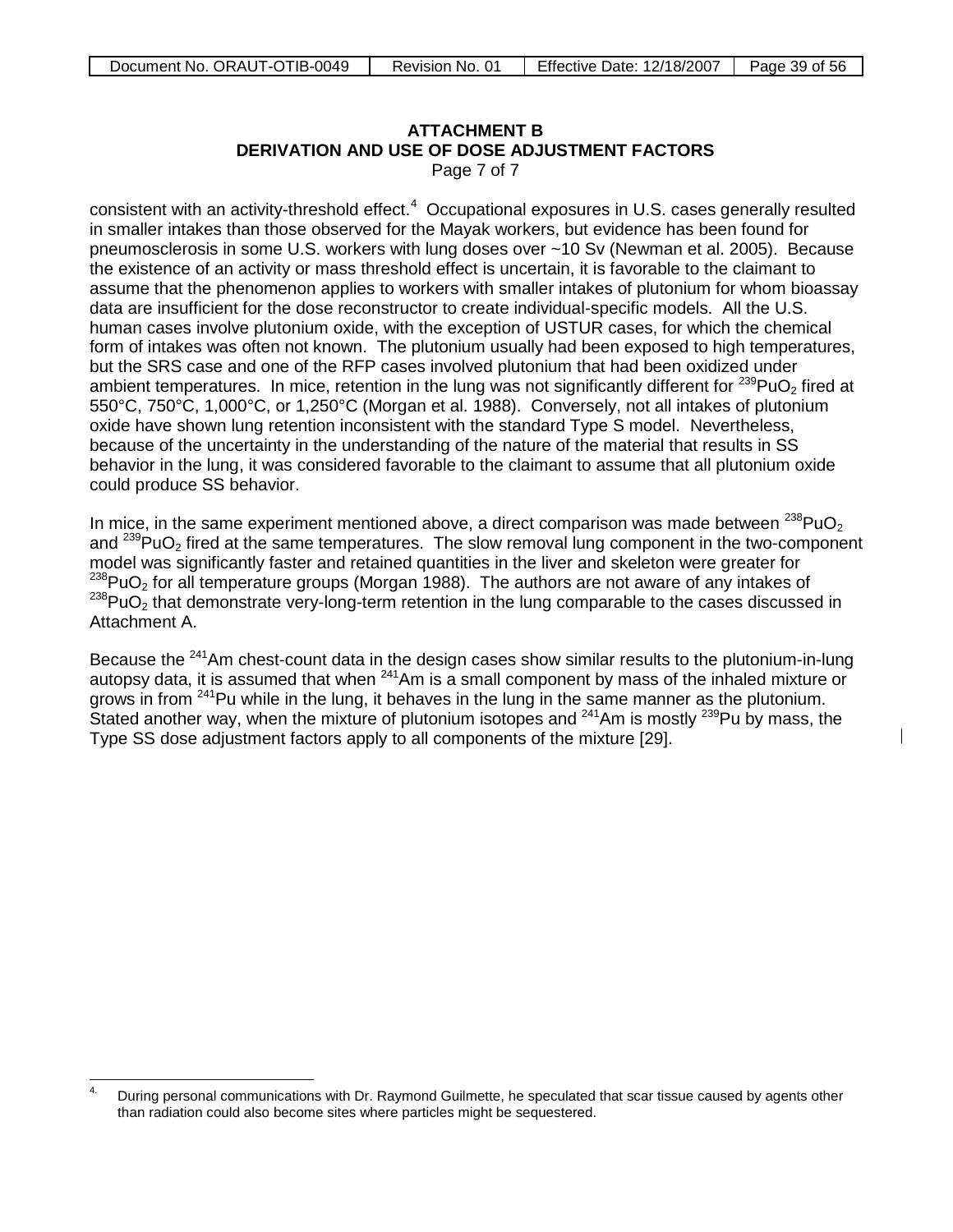## **ATTACHMENT C DERIVATION OF THE URINALYSIS ADJUSTMENT FACTOR [30]**

Page 1 of 4

#### **LIST OF TABLES**

<span id="page-39-0"></span>**TABLE TITLE PAGE**

| $C-1$ |  |  |  |
|-------|--|--|--|
|-------|--|--|--|

#### **LIST OF FIGURES**

## **FIGURE TITLE PAGE**

Type SS material is absorbed into the blood stream at a slower rate than Type S material. This causes less material to be deposited in the systemic organs, as well as less plutonium being eliminated through the urine. Per unit intake, the difference between predicted urine content for Type S and Type SS varies considerably. This makes determining a correction factor difficult because the value of the correction factor is dependent on the time after intake and the length of exposure for each urine sample result. Therefore, the approach adopted here is to determine a single bounding correction factor to correct intakes determined from urinalysis. This correction factor is based on the clearance parameters developed using the slowest clearing design cases (HAN-1 and RFP 872). The intakes per unit excretion in the urine at various times using the Type S model, the HAN-1 case, and the RFP 872 case were then determined and compared.

First, a constant chronic excretion of activity per day was assumed to occur for 50 years. For this scenario, the largest difference between the Type S, the HAN-1 case, and the RFP 872 case occurred at approximately 6.5 years after the beginning of the intake. This difference, when rounded up, was a factor of 4.0. Figure C-1 provides a graph of the daily plutonium intake per unit excretion for Type S, HAN-1, RFP 872, and the adjusted Type S intake. It can be seen in the figure, that the intakes based on Type S clearance parameters are well below those of the intakes predicted using HAN-1 for the entire intake period. When the Type S intakes are adjusted upward by the factor of 4, the new intake projection figure shows that the estimated intakes over all time periods are equal to or greater than those of HAN-1.

The intake adjustment was also evaluated to determine the effect on an acute intake scenario. The results of this analysis are provided in Figure C-2. While the chronic exposure scenario produced adjustment factors that are fairly consistent throughout the duration of exposure, the acute exposure scenario does not. In fact, the acute scenario produces a correction factor greater than 4 for a short period of time after the acute intake. However, the factor is below 4 up to 214 d post-intake (Figure C-3).

It is unlikely that a known acute exposure incident would be detected by urinalysis 6 months after the intake. For incidents identified in the field, it is common practice that urine samples would be collected shortly after exposure.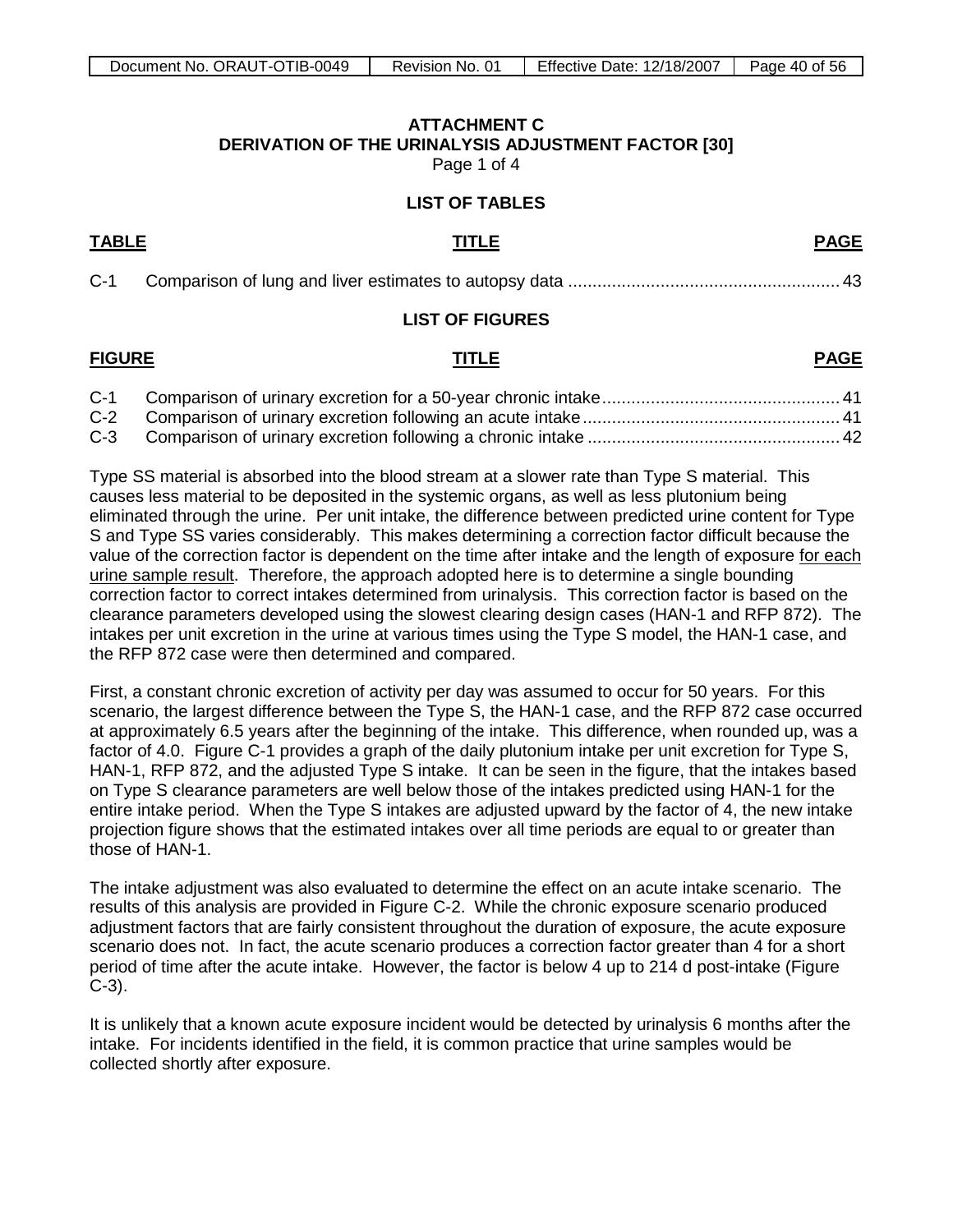

**ATTACHMENT C DERIVATION OF THE URINALYSIS ADJUSTMENT FACTOR [30]** Page 2 of 4

Figure C-1. Comparison of urinary excretion for a 50-year chronic intake.



Figure C-2. Comparison of urinary excretion following an acute intake.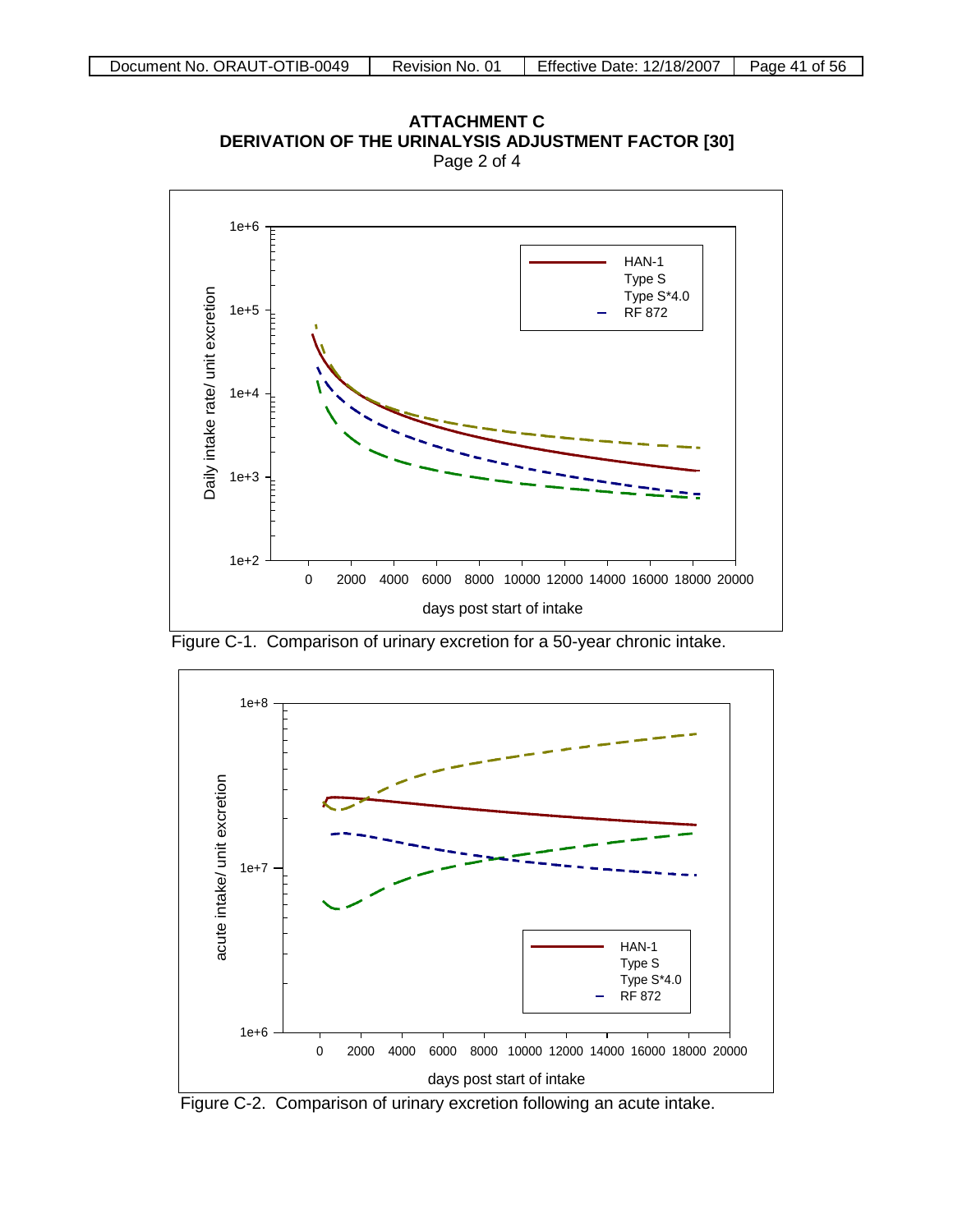

ATTACHMENT C ERIVATION OF THE URINALYSIS ADJUSTMENT FACTOR [3 Page 3 of 4 **ATTACHMENT C<br>[30] DERIVATION OF THE URINALYSIS ADJUSTMENT FACTOR**<br>Page 3 of 4

Figure C-3. Comparison of urinary excretion following a chronic intake.

In order to independently evaluate if the adjustment factors discussed above provide plausible bounding results, autopsy and bioassay data from USTUR were obtained for a number of Rocky Flats Plant workers with confirmed plutonium intakes. Seven cases were selected that had detectable values for both lung and urine bioassay measurements. These cases included three from the October 15, 1965, fire. One of these cases also had several wound uptakes and received DTPA treatments. One of the other cases from the fire received DTPA treatments while the third did not. The cases also included two additional wound cases with no indication of significant airborne exposure. One of these cases received DTPA treatment. The last two cases did not receive DTPA treatment and were exposed to airborne incidents other than the 1965 fire. One was a discrete incident while the other case involved several incidents.

All cases were evaluated as if little were known about the case. That is, they were assumed to be exposed to a constant chronic intake for the duration of their employment. Urine samples less than 0.2 dpm/d were excluded from the evaluation as being below the detection limit. In one case, an additional injection intake was assumed. This was necessary since no inhalation scenario could fit the urine data and the individual had a very large and well-documented injection incident (18 μg resulting in approximately 2000 dpm/d in the urine for only a short time).

Once the intakes were estimated, the expected lung content and liver content at autopsy was estimated using standard Type S parameters. The lung content was corrected using the adjustments discussed above; the liver content was not adjusted. These estimated contents were compared to autopsy data to verify that the adjustments are bounding. The results of this evaluation are provided in Table C-1.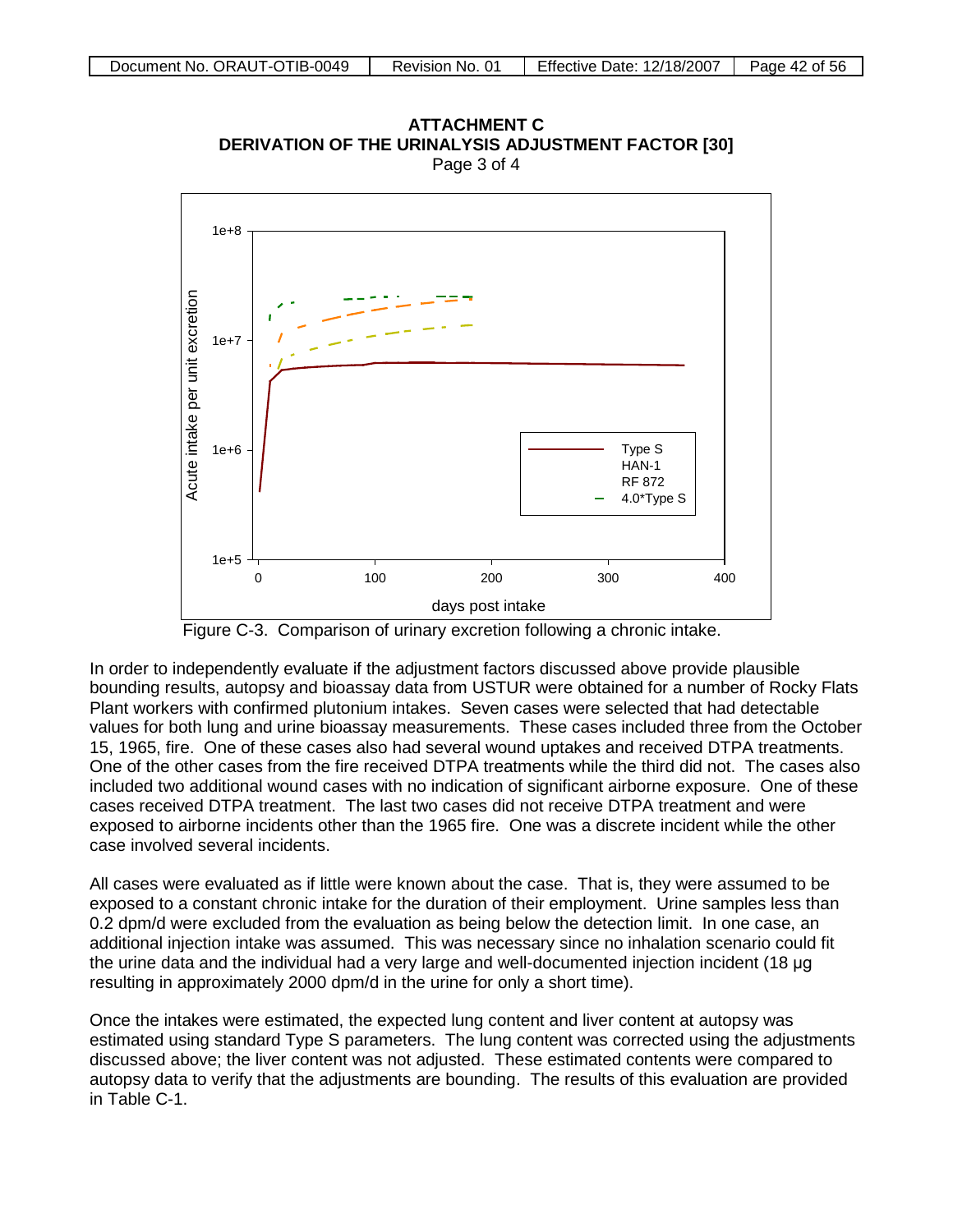# **ATTACHMENT C DERIVATION OF THE URINALYSIS ADJUSTMENT FACTOR [30]**

Page 4 of 4

The first column of Table C-1 shows that the lung content is overestimated in every case. This can be accounted for by realizing that these are well-defined incident cases associated with the registry and so are really acute intakes. Figure C-2 shows that the factor of 4 intake correction would likely cause the intake to be overestimated following an acute intake.

| Ratio of lung estimate to | Ratio of liver estimate to |                        |             |
|---------------------------|----------------------------|------------------------|-------------|
| autopsy measurement       | autopsy measurement        | <b>Type of intakes</b> | <b>DTPA</b> |
| 4.2                       | 9.2                        | Fire                   | <b>No</b>   |
| 33.8                      | 3.3                        | Wound                  | No          |
| 8.4                       | 3.6                        | Other air              | No          |
| 53.4                      | 1.0                        | Fire/wound             | Yes         |
| 8.6                       | 2.9                        | Fire                   | Yes         |
| 30.2                      | 1.1                        | Various air            | No          |
| 123.5                     | 3.7                        | Wound                  | Yes         |

Table C-1. Comparison of lung and liver estimates to autopsy data.

Even without the factor-of-4 intake adjustment, the lung content is overestimated in every case. This could be caused by several factors. The largest factor is that some of these cases had uptakes to the bloodstream other than through inhalation, most notably, through wounds. The three highest overestimates of lung content are associated with wound cases. Another contributing factor could be that some of the plutonium may not be Type SS material. For cases with the next highest overestimate of lung content (ratio of 30.2 in Table C-1), the Type S assumption alone produces an estimated lung content greater than all but one of the 17 lung counts performed on the individual. The 16 over-predicted measurements range from a factor of just 1 to just under 3. Meanwhile, the Type SS adjustments overestimate all 17 lung counts by an average factor of 20. This indicates that this case is actually a Type S inhalation exposure due to the relatively close agreement of intakes determined using lung data and urine data when Type S is assumed.

The liver content was overestimated in all but one case. It is important to realize, however, that this is based on Type S parameters and not Type SS parameters. Therefore, for these cases, the Type S assumption alone is sufficient to overestimate the liver dose. This validates the assumption that the integrated urine content is proportional to the systemic organ dose. The overestimate is likely a result of the constant chronic intake assumption, which tends to overestimate the integrated urine content when discrete intakes occur.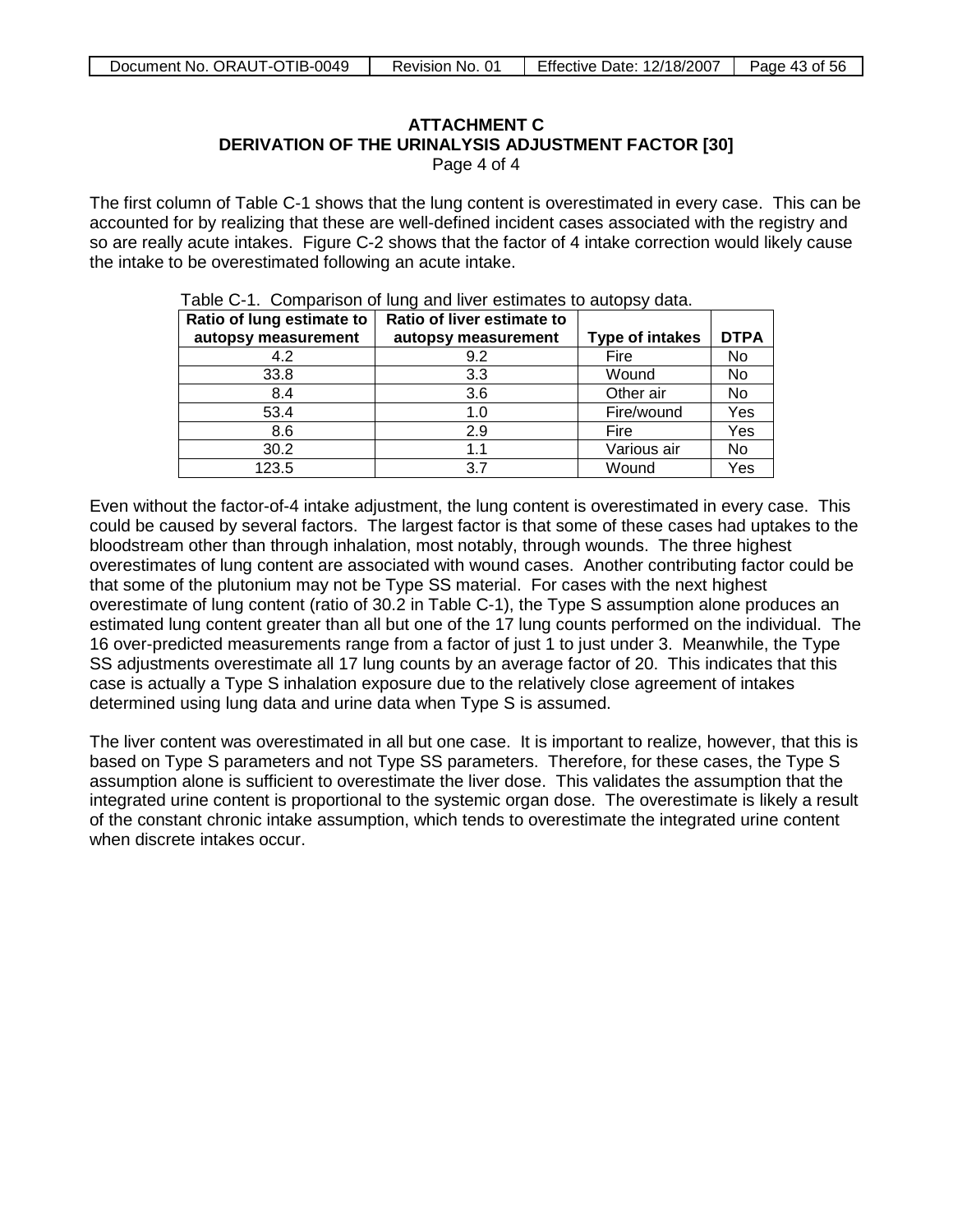<span id="page-43-0"></span>Page 1 of 13

## **LIST OF TABLES**

## **TABLE TITLE**

# **PAGE**

| $D-1$ | Lung dose adjustment factors, acute intake and chronic intakes, 1–7 years  45 |  |
|-------|-------------------------------------------------------------------------------|--|
| $D-2$ |                                                                               |  |
| D-3   |                                                                               |  |
| $D-4$ |                                                                               |  |
| $D-5$ |                                                                               |  |
| D-6   |                                                                               |  |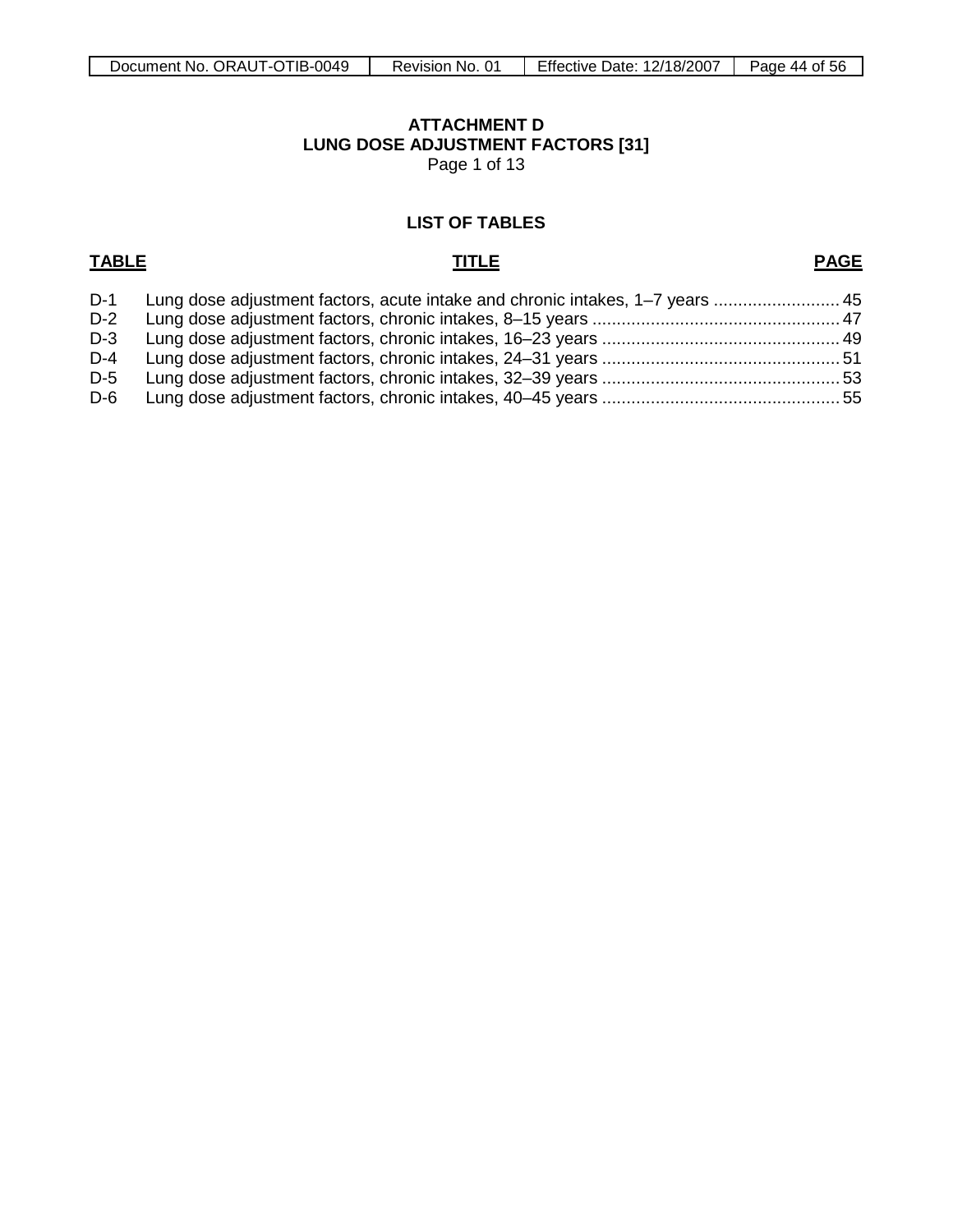Table D-1. Lung dose adjustment factors, acute intake and chronic intakes, 1–7 years.

| Year after acute        | Lung dose adjustment factor for intake periods |                 |                 |                 |                 |                 |                 |                  |
|-------------------------|------------------------------------------------|-----------------|-----------------|-----------------|-----------------|-----------------|-----------------|------------------|
| intake or start of      |                                                | <b>Chronic</b>  | <b>Chronic</b>  | <b>Chronic</b>  | <b>Chronic</b>  | <b>Chronic</b>  | <b>Chronic</b>  | <b>Chronic</b>   |
| chronic intakes         | <b>Acute</b>                                   | 1 yr            | 2 yr            | 3 yr            | 4 yr            | 5 yr            | 6 yr            | 7 yr             |
| 1                       | 2.0                                            | 1.6             | 1.6             | 1.6             | 1.6             | 1.6             | 1.6             | 1.6              |
| $\overline{2}$          | 2.6                                            | 2.3             | 1.9             | 1.9             | 1.9             | 1.9             | 1.9             | 1.9              |
| $\overline{3}$          | 3.5                                            | 3.0             | 2.6             | 2.1             | 2.1             | 2.1             | 2.1             | 2.1              |
| $\overline{\mathbf{4}}$ | 4.4                                            | 3.9             | 3.4             | 2.9             | 2.4             | 2.4             | 2.4             | 2.4              |
| $\overline{5}$          | 5.5                                            | 5.0             | 4.4             | 3.8             | 3.2             | 2.6             | 2.6             | 2.6              |
| $\overline{6}$          | 6.8                                            | 6.1             | 5.5             | 4.8             | 4.2             | 3.5             | 2.9             | 2.9              |
| $\overline{7}$          | 8.1                                            | 7.4             | 6.7             | 6.0             | 5.2             | 4.5             | 3.8             | 3.1              |
| $\overline{8}$          | 9.4                                            | 8.7             | 8.0             | 7.2             | 6.5             | 5.7             | 4.9             | 4.1              |
| $\overline{9}$          | 11                                             | 10              | 9.3             | 8.5             | 7.7             | 6.9             | 6.1             | $\overline{5.2}$ |
| 10                      | $\overline{12}$                                | $\overline{11}$ | 11              | 9.9             | 9.1             | 8.2             | 7.4             | 6.5              |
| 11                      | 13                                             | $\overline{13}$ | $\overline{12}$ | 11              | 10              | 9.6             | 8.7             | 7.8              |
| $\overline{12}$         | $\overline{14}$                                | $\overline{14}$ | $\overline{13}$ | $\overline{12}$ | $\overline{12}$ | 11              | 10              | 9.1              |
| $\overline{13}$         | 15                                             | 15              | 14              | 14              | $\overline{13}$ | $\overline{12}$ | $\overline{11}$ | 11               |
| $\overline{14}$         | $\overline{17}$                                | 16              | 15              | $\overline{15}$ | $\overline{14}$ | $\overline{13}$ | 13              | 12               |
| $\overline{15}$         | 18                                             | $\overline{17}$ | $\overline{17}$ | 16              | 15              | $\overline{15}$ | 14              | 13               |
| 16                      | 19                                             | $\overline{18}$ | 18              | $\overline{17}$ | 16              | 16              | 15              | 14               |
| $\overline{17}$         | $\overline{21}$                                | $\overline{20}$ | 19              | 18              | $\overline{18}$ | $\overline{17}$ | 16              | 16               |
| $\overline{18}$         | $\overline{22}$                                | $\overline{21}$ | $\overline{20}$ | 20              | 19              | $\overline{18}$ | 18              | 17               |
| 19                      | $\overline{23}$                                | $\overline{23}$ | $\overline{22}$ | $\overline{21}$ | $\overline{20}$ | 20              | 19              | 18               |
| $\overline{20}$         | $\overline{25}$                                | $\overline{24}$ | 23              | $\overline{23}$ | $\overline{22}$ | $\overline{21}$ | $\overline{20}$ | 19               |
| $\overline{21}$         | $\overline{27}$                                | $\overline{26}$ | $\overline{25}$ | $\overline{24}$ | $\overline{23}$ | 23              | $\overline{22}$ | 21               |
| $\overline{22}$         | $\overline{28}$                                | $\overline{27}$ | $\overline{26}$ | $\overline{26}$ | $\overline{25}$ | $\overline{24}$ | 23              | 22               |
| $\overline{23}$         | $\overline{30}$                                | $\overline{29}$ | 28              | $\overline{27}$ | $\overline{26}$ | $\overline{26}$ | $\overline{25}$ | 24               |
| $\overline{24}$         | $\overline{32}$                                | $\overline{31}$ | $\overline{30}$ | 29              | $\overline{28}$ | $\overline{27}$ | 26              | 25               |
| $\overline{25}$         | $\overline{34}$                                | 33              | $\overline{32}$ | $\overline{31}$ | $\overline{30}$ | 29              | 28              | 27               |
| $\overline{26}$         | $\overline{36}$                                | 35              | $\overline{34}$ | $\overline{33}$ | $\overline{32}$ | $\overline{31}$ | 30              | 29               |
| $\overline{27}$         | $\overline{38}$                                | $\overline{37}$ | $\overline{36}$ | $\overline{35}$ | $\overline{34}$ | 33              | $\overline{32}$ | $\overline{31}$  |
| 28                      | 40                                             | 39              | 38              | $\overline{37}$ | $\overline{36}$ | $\overline{35}$ | 33              | 32               |
| $\overline{29}$         | $\overline{42}$                                | 41              | 40              | $\overline{39}$ | $\overline{38}$ | $\overline{37}$ | 35              | 34               |
| 30                      | 45                                             | 44              | 42              | $\overline{41}$ | 40              | 39              | 38              | 36               |
| $\overline{31}$         | $\overline{47}$                                | 46              | 45              | 43              | $\overline{42}$ | 41              | 40              | 39               |
| $\overline{32}$         | 50                                             | 49              | $\overline{47}$ | 46              | 45              | 43              | 42              | 41               |
| 33                      | 53                                             | $\overline{51}$ | 50              | 49              | $\overline{47}$ | 46              | 45              | 43               |
| $\overline{34}$         | $\overline{56}$                                | $\overline{54}$ | 53              | 51              | 50              | 48              | $\overline{47}$ | 46               |
| $\overline{35}$         | 59                                             | 57              | 56              | 54              | 53              | 51              | 50              | 48               |
| 36                      | 62                                             | 60              | 59              | 57              | 56              | 54              | 52              | 51               |
| $\overline{37}$         | 65                                             | 64              | 62              | 60              | 59              | $\overline{57}$ | 55              | 54               |
| 38                      | 69                                             | 67              | 65              | 63              | 62              | 60              | 58              | 57               |
| 39                      | $\overline{72}$                                | $\overline{71}$ | 69              | 67              | 65              | 63              | 62              | 60               |
| 40                      | 76                                             | $\overline{74}$ | $\overline{72}$ | $\overline{70}$ | 69              | 67              | 65              | 63               |
| 41                      | 80                                             | 78              | 76              | $\overline{74}$ | $\overline{72}$ | $70\,$          | 68              | 66               |
| $\overline{42}$         | 84                                             | $\overline{82}$ | 80              | 78              | 76              | 74              | $\overline{72}$ | 70               |
| 43                      | 88                                             | 86              | 84              | 82              | 80              | 78              | 76              | 74               |
| $\overline{44}$         | 93                                             | 91              | 88              | 86              | 84              | 82              | 80              | 78               |
| 45                      | $\overline{98}$                                | 95              | 93              | 91              | 88              | 86              | 84              | 82               |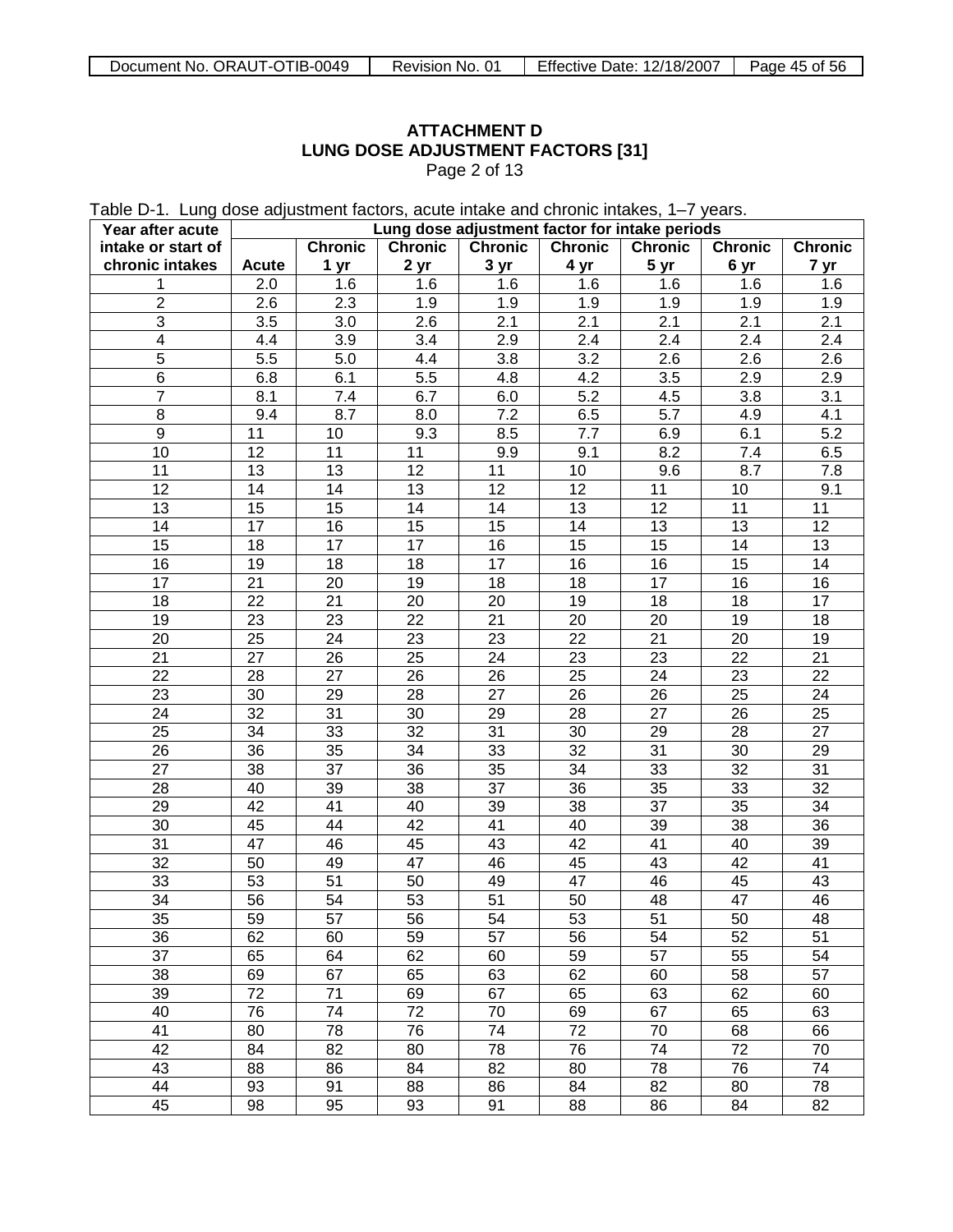| Page 3 01 13       |       |                                                                                                                     |      |      |      |      |      |      |  |  |  |
|--------------------|-------|---------------------------------------------------------------------------------------------------------------------|------|------|------|------|------|------|--|--|--|
| Year after acute   |       | Lung dose adjustment factor for intake periods                                                                      |      |      |      |      |      |      |  |  |  |
| intake or start of |       | <b>Chronic</b><br><b>Chronic</b><br><b>Chronic</b><br>Chronic<br><b>Chronic</b><br><b>Chronic</b><br><b>Chronic</b> |      |      |      |      |      |      |  |  |  |
| chronic intakes    | Acute | 1 yr                                                                                                                | 2 yr | 3 yr | 4 yr | 5 yr | 6 yr | 7 yr |  |  |  |
| 46                 | 100   | 100                                                                                                                 | 97   | 95   | 93   | 90   | 88   | 86   |  |  |  |
| 47                 | 110   | 110                                                                                                                 | 100  | 100  | 97   | 95   | 92   | 90   |  |  |  |
| 48                 | 110   | 110                                                                                                                 | 110  | 110  | 100  | 100  | 97   | 95   |  |  |  |
| 49                 | 120   | 120                                                                                                                 | 110  | 110  | 110  | 110  | 100  | 99   |  |  |  |
| 50                 | 120   | 120                                                                                                                 | 120  | 120  | 110  | 110  | 110  | 100  |  |  |  |
| 51                 | 130   | 130                                                                                                                 | 120  | 120  | 120  | 120  | 110  | 110  |  |  |  |
| 52                 | 140   | 130                                                                                                                 | 130  | 130  | 120  | 120  | 120  | 110  |  |  |  |
| 53                 | 140   | 140                                                                                                                 | 140  | 130  | 130  | 130  | 120  | 120  |  |  |  |
| 54                 | 150   | 150                                                                                                                 | 140  | 140  | 140  | 130  | 130  | 130  |  |  |  |
| 55                 | 160   | 150                                                                                                                 | 150  | 150  | 140  | 140  | 140  | 130  |  |  |  |
| 56                 | 160   | 160                                                                                                                 | 160  | 150  | 150  | 140  | 140  | 140  |  |  |  |
| 57                 | 170   | 170                                                                                                                 | 160  | 160  | 160  | 150  | 150  | 140  |  |  |  |
| 58                 | 180   | 170                                                                                                                 | 170  | 170  | 160  | 160  | 150  | 150  |  |  |  |
| 59                 | 180   | 180                                                                                                                 | 180  | 170  | 170  | 170  | 160  | 160  |  |  |  |
| 60                 | 190   | 190                                                                                                                 | 180  | 180  | 180  | 170  | 170  | 170  |  |  |  |
| 61                 | 200   | 200                                                                                                                 | 190  | 190  | 180  | 180  | 180  | 170  |  |  |  |
| 62                 | 210   | 210                                                                                                                 | 200  | 200  | 190  | 190  | 180  | 180  |  |  |  |
| 63                 | 220   | 210                                                                                                                 | 210  | 210  | 200  | 200  | 190  | 190  |  |  |  |
| 64                 | 230   | 220                                                                                                                 | 220  | 210  | 210  | 200  | 200  | 200  |  |  |  |
| 65                 | 240   | 230                                                                                                                 | 230  | 220  | 220  | 210  | 210  | 200  |  |  |  |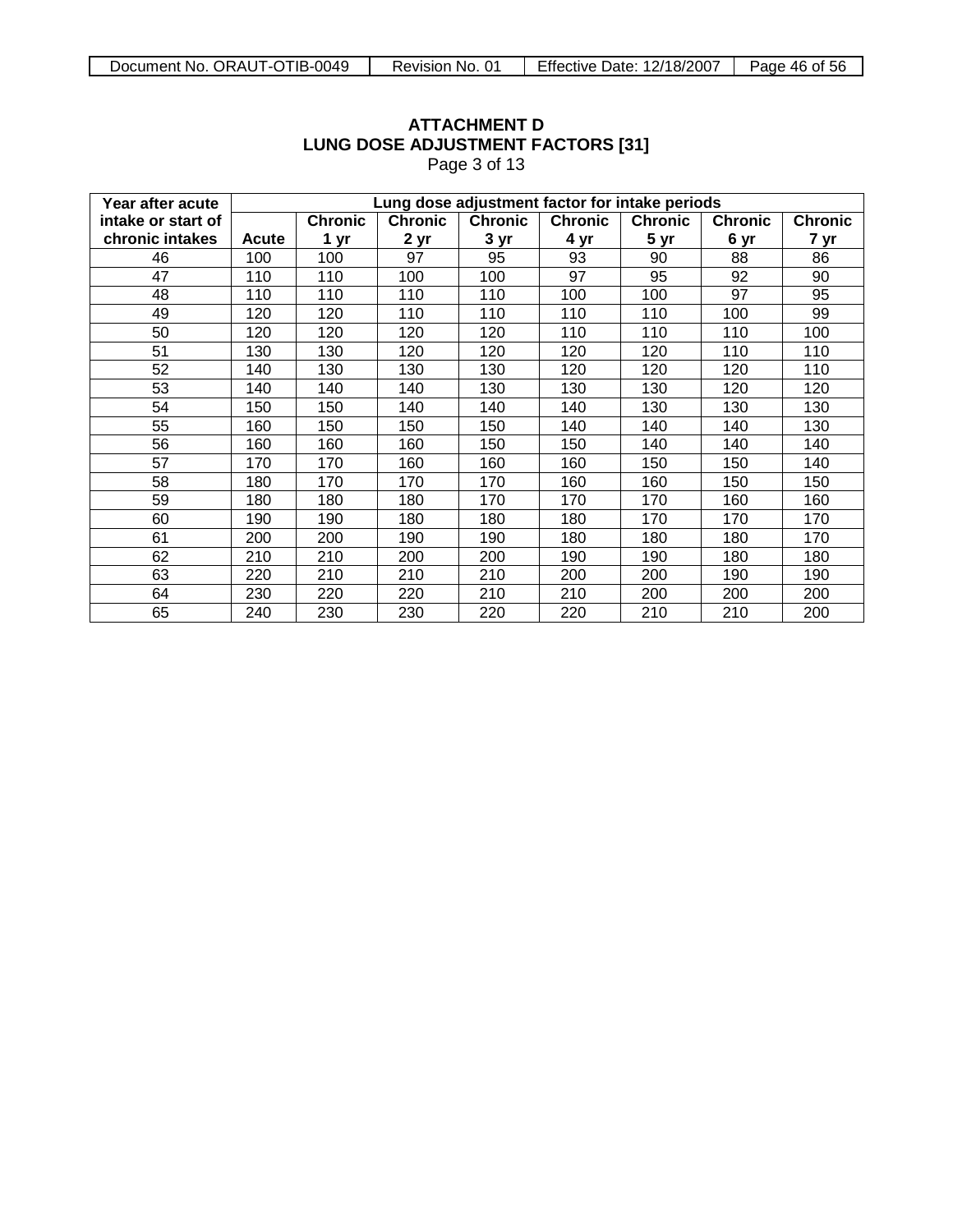Table D-2. Lung dose adjustment factors, chronic intakes, 8–15 years.

| Year after start        | Lung dose adjustment factor for intake periods |                 |                  |                  |                  |                  |                  |                  |  |
|-------------------------|------------------------------------------------|-----------------|------------------|------------------|------------------|------------------|------------------|------------------|--|
| of chronic              | <b>Chronic</b>                                 | <b>Chronic</b>  | <b>Chronic</b>   | <b>Chronic</b>   | <b>Chronic</b>   | Chronic          | <b>Chronic</b>   | <b>Chronic</b>   |  |
| intakes                 | 8 yr                                           | 9 yr            | 10 <sub>yr</sub> | 11 yr            | 12 <sub>yr</sub> | 13 <sub>yr</sub> | 14 yr            | 15 yr            |  |
|                         | 1.6                                            | 1.6             | 1.6              | 1.6              | 1.6              | 1.6              | 1.6              | 1.6              |  |
| $\overline{2}$          | 1.9                                            | 1.9             | 1.9              | 1.9              | 1.9              | 1.9              | 1.9              | 1.9              |  |
| 3                       | 2.1                                            | 2.1             | 2.1              | 2.1              | $\overline{2.1}$ | 2.1              | 2.1              | $\overline{2.1}$ |  |
| $\overline{\mathbf{4}}$ | 2.4                                            | 2.4             | 2.4              | 2.4              | 2.4              | 2.4              | 2.4              | 2.4              |  |
| $\overline{5}$          | 2.6                                            | 2.6             | 2.6              | 2.6              | 2.6              | 2.6              | 2.6              | 2.6              |  |
| 6                       | 2.9                                            | 2.9             | 2.9              | 2.9              | 2.9              | 2.9              | 2.9              | 2.9              |  |
| $\overline{7}$          | 3.1                                            | 3.1             | 3.1              | $\overline{3.1}$ | $\overline{3.1}$ | 3.1              | $\overline{3.1}$ | 3.1              |  |
| 8                       | 3.4                                            | 3.4             | 3.4              | $\overline{3.4}$ | $\overline{3.4}$ | 3.4              | 3.4              | 3.4              |  |
| 9                       | 4.4                                            | 3.6             | 3.6              | 3.6              | 3.6              | 3.6              | 3.6              | 3.6              |  |
| 10                      | 5.6                                            | 4.7             | 3.8              | 3.8              | 3.8              | 3.8              | 3.8              | 3.8              |  |
| 11                      | 6.8                                            | 5.9             | 5.0              | 4.0              | 4.0              | 4.0              | 4.0              | 4.0              |  |
| 12                      | 8.2                                            | 7.2             | 6.2              | 5.3              | 4.2              | 4.2              | 4.2              | 4.2              |  |
| 13                      | 9.6                                            | 8.6             | 7.6              | 6.5              | 5.5              | 4.5              | 4.5              | 4.5              |  |
| 14                      | 11                                             | 10              | 9.0              | 7.9              | 6.8              | 5.8              | 4.7              | 4.7              |  |
| 15                      | 12                                             | 11              | 10               | 9.3              | 8.2              | 7.1              | 6.0              | 4.9              |  |
| 16                      | 14                                             | 13              | 12               | 11               | 9.7              | 8.5              | 7.4              | 6.2              |  |
| 17                      | 15                                             | 14              | 13               | 12               | 11               | 10               | 8.9              | 7.7              |  |
| 18                      | 16                                             | 15              | 14               | 14               | 13               | 12               | 10               | 9.2              |  |
|                         |                                                |                 |                  |                  |                  |                  | $\overline{12}$  |                  |  |
| 19                      | 17                                             | 17              | 16               | 15               | 14               | 13               |                  | 11               |  |
| 20                      | 19                                             | 18              | 17               | 16               | 15               | 14               | 13               | 12               |  |
| 21                      | 20                                             | 19              | 18               | 17               | 17               | 16               | 15               | 14               |  |
| 22                      | 22                                             | 21              | 20               | 19               | 18               | 17               | 16               | 15               |  |
| 23                      | 23                                             | 22              | $\overline{21}$  | 20               | 19               | 19               | 18               | 17               |  |
| 24                      | 25                                             | 24              | 23               | $\overline{22}$  | 21               | 20               | 19               | 18               |  |
| 25                      | 26                                             | 25              | 24               | 23               | 23               | 22               | 21               | 20               |  |
| 26                      | 28                                             | 27              | 26               | 25               | 24               | 23               | $\overline{22}$  | 21               |  |
| 27                      | 30                                             | 29              | 28               | 27               | 26               | 25               | $\overline{24}$  | 23               |  |
| 28                      | 31                                             | 30              | 29               | 28               | 27               | 26               | 25               | 24               |  |
| 29                      | 33                                             | 32              | 31               | 30               | 29               | 28               | 27               | 26               |  |
| 30                      | 35                                             | 34              | 33               | 32               | 31               | 30               | 29               | 28               |  |
| 31                      | 37                                             | 36              | 35               | 34               | 33               | 32               | 31               | 29               |  |
| 32                      | 40                                             | 38              | 37               | 36               | 35               | 34               | $\overline{32}$  | 31               |  |
| 33                      | 42                                             | 41              | 39               | 38               | 37               | 36               | 34               | 33               |  |
| 34                      | 44                                             | 43              | 42               | 40               | 39               | 38               | 37               | 35               |  |
| $\overline{35}$         | 47                                             | 45              | $\overline{44}$  | 43               | 41               | 40               | 39               | $\overline{37}$  |  |
| 36                      | 49                                             | 48              | 47               | 45               | 44               | 42               | 41               | 40               |  |
| 37                      | 52                                             | 51              | 49               | 48               | 46               | 45               | 43               | 42               |  |
| 38                      | 55                                             | 54              | 52               | 50               | 49               | 47               | 46               | 44               |  |
| 39                      | 58                                             | 56              | 55               | 53               | 52               | 50               | 48               | 47               |  |
| 40                      | 61                                             | 60              | 58               | 56               | 54               | 53               | 51               | 50               |  |
| 41                      | 65                                             | 63              | 61               | 59               | 57               | 56               | 54               | 52               |  |
| 42                      | 68                                             | 66              | 64               | 62               | 61               | 59               | 57               | 55               |  |
| 43                      | 72                                             | $\overline{70}$ | 68               | 66               | 64               | 62               | 60               | 58               |  |
| 44                      | 75                                             | $\overline{73}$ | $\overline{71}$  | 69               | 67               | 65               | 63               | 61               |  |
| 45                      | 79                                             | 77              | 75               | 73               | 71               | 69               | 67               | 65               |  |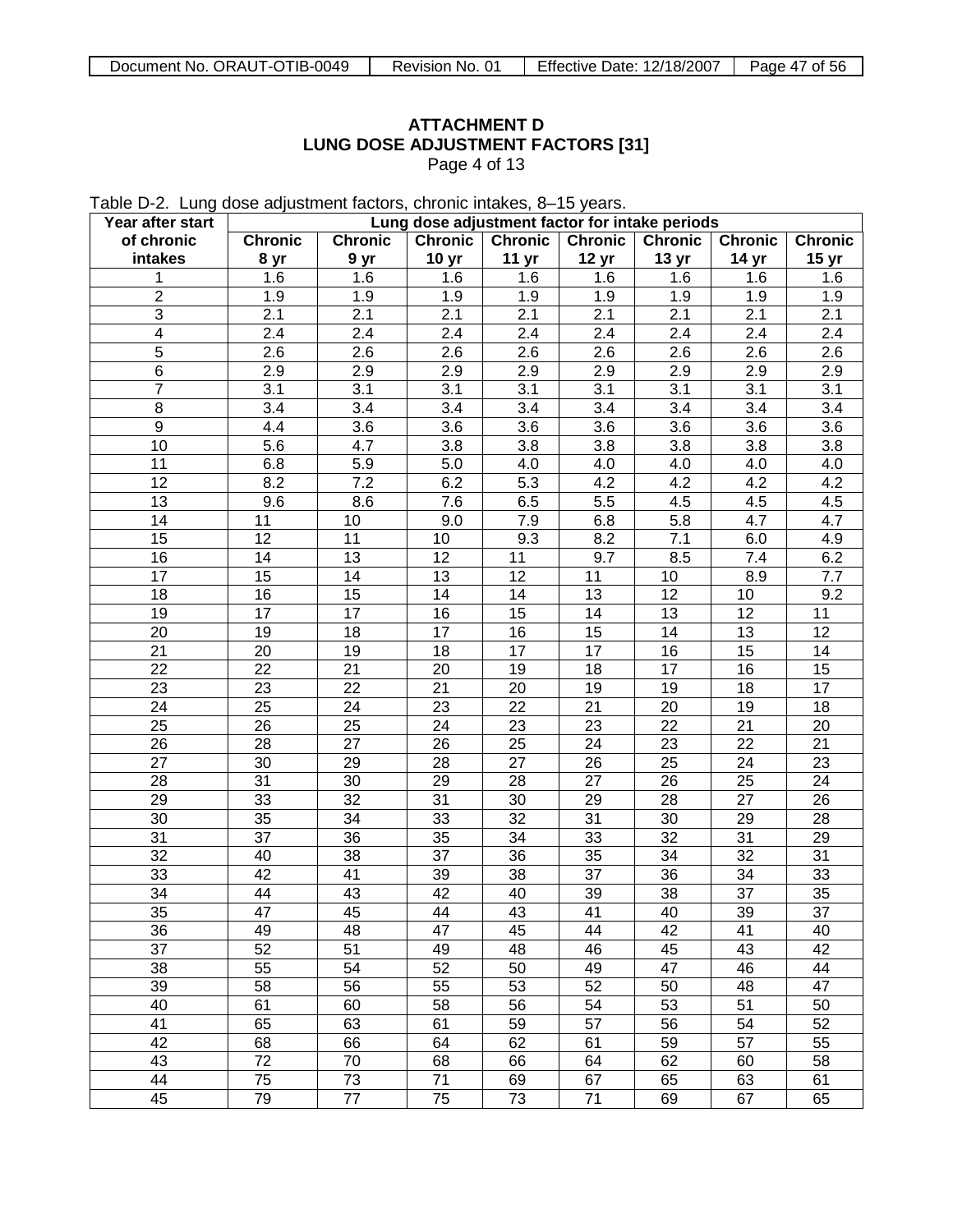|                  |                |                                                                                                                            | $1$ uyu u u $10$ |                  |                  |                  |                  |                  |  |  |
|------------------|----------------|----------------------------------------------------------------------------------------------------------------------------|------------------|------------------|------------------|------------------|------------------|------------------|--|--|
| Year after start |                | Lung dose adjustment factor for intake periods                                                                             |                  |                  |                  |                  |                  |                  |  |  |
| of chronic       | <b>Chronic</b> | <b>Chronic</b><br><b>Chronic</b><br><b>Chronic</b><br><b>Chronic</b><br><b>Chronic</b><br><b>Chronic</b><br><b>Chronic</b> |                  |                  |                  |                  |                  |                  |  |  |
| intakes          | 8 yr           | 9 yr                                                                                                                       | 10 <sub>yr</sub> | 11 <sub>yr</sub> | 12 <sub>yr</sub> | 13 <sub>yr</sub> | 14 <sub>yr</sub> | 15 <sub>yr</sub> |  |  |
| 46               | 83             | 81                                                                                                                         | 79               | 77               | 75               | 72               | 70               | 68               |  |  |
| 47               | 88             | 85                                                                                                                         | 83               | 81               | 78               | 76               | 74               | 72               |  |  |
| 48               | 92             | 90                                                                                                                         | 87               | 85               | 83               | 80               | 78               | 76               |  |  |
| 49               | 97             | 94                                                                                                                         | 92               | 89               | 87               | 84               | 82               | 80               |  |  |
| 50               | 100            | 99                                                                                                                         | 96               | 94               | 91               | 89               | 86               | 84               |  |  |
| 51               | 110            | 100                                                                                                                        | 100              | 98               | 96               | 93               | 90               | 88               |  |  |
| 52               | 110            | 110                                                                                                                        | 110              | 100              | 100              | 98               | 95               | 92               |  |  |
| 53               | 120            | 110                                                                                                                        | 110              | 110              | 110              | 100              | 100              | 97               |  |  |
| 54               | 120            | 120                                                                                                                        | 120              | 110              | 110              | 110              | 110              | 100              |  |  |
| 55               | 130            | 130                                                                                                                        | 120              | 120              | 120              | 110              | 110              | 110              |  |  |
| 56               | 130            | 130                                                                                                                        | 130              | 130              | 120              | 120              | 120              | 110              |  |  |
| 57               | 140            | 140                                                                                                                        | 130              | 130              | 130              | 120              | 120              | 120              |  |  |
| 58               | 150            | 140                                                                                                                        | 140              | 140              | 130              | 130              | 130              | 120              |  |  |
| 59               | 150            | 150                                                                                                                        | 150              | 140              | 140              | 140              | 130              | 130              |  |  |
| 60               | 160            | 160                                                                                                                        | 150              | 150              | 150              | 140              | 140              | 140              |  |  |
| 61               | 170            | 160                                                                                                                        | 160              | 160              | 150              | 150              | 150              | 140              |  |  |
| 62               | 180            | 170                                                                                                                        | 170              | 160              | 160              | 160              | 150              | 150              |  |  |
| 63               | 180            | 180                                                                                                                        | 180              | 170              | 170              | 160              | 160              | 150              |  |  |
| 64               | 190            | 190                                                                                                                        | 180              | 180              | 170              | 170              | 170              | 160              |  |  |
| 65               | 200            | 200                                                                                                                        | 190              | 190              | 180              | 180              | 170              | 170              |  |  |

Page 5 of 13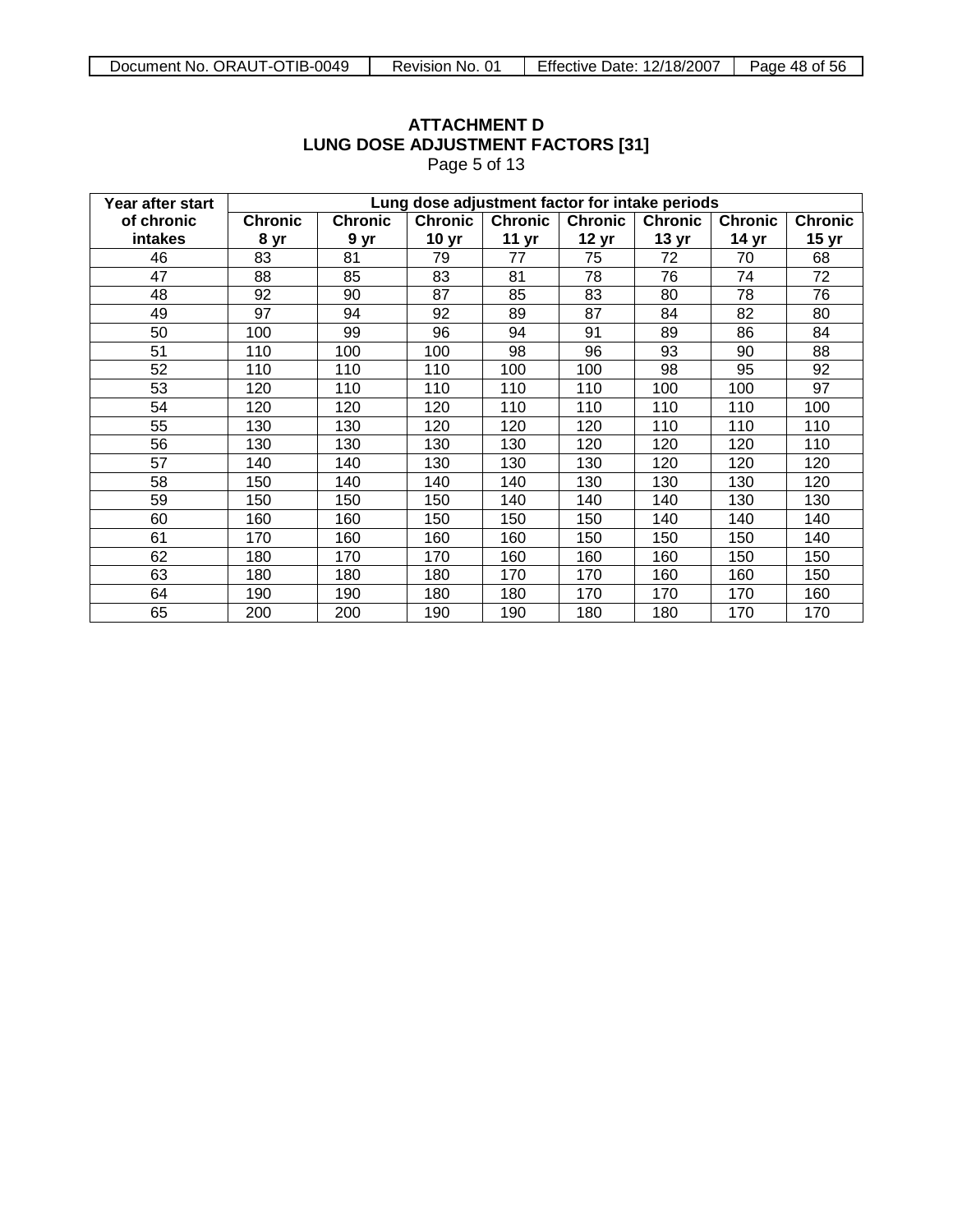Table D-3. Lung dose adjustment factors, chronic intakes, 16–23 years.

| Year after start | Lung dose adjustment factor for intake periods |                  |                  |                  |                  |                  |                  |                  |  |
|------------------|------------------------------------------------|------------------|------------------|------------------|------------------|------------------|------------------|------------------|--|
| of chronic       | <b>Chronic</b>                                 | <b>Chronic</b>   | <b>Chronic</b>   | <b>Chronic</b>   | <b>Chronic</b>   | <b>Chronic</b>   | <b>Chronic</b>   | <b>Chronic</b>   |  |
| intakes          | 16 <sub>yr</sub>                               | 17 <sub>yr</sub> | 18 <sub>yr</sub> | 19 yr            | 20 yr            | 21 <sub>yr</sub> | 22 yr            | 23 yr            |  |
| 1                | 1.6                                            | 1.6              | 1.6              | 1.6              | 1.6              | 1.6              | 1.6              | 1.6              |  |
| $\overline{2}$   | 1.9                                            | 1.9              | 1.9              | 1.9              | 1.9              | 1.9              | 1.9              | 1.9              |  |
| $\overline{3}$   | 2.1                                            | 2.1              | 2.1              | $\overline{2.1}$ | $\overline{2.1}$ | $\overline{2.1}$ | 2.1              | 2.1              |  |
| $\overline{4}$   | $\overline{2.4}$                               | $\overline{2.4}$ | 2.4              | $\overline{2.4}$ | 2.4              | $\overline{2.4}$ | $\overline{2.4}$ | $\overline{2.4}$ |  |
| $\overline{5}$   | $\overline{2.6}$                               | 2.6              | $\overline{2.6}$ | 2.6              | $\overline{2.6}$ | $\overline{2.6}$ | $\overline{2.6}$ | $\overline{2.6}$ |  |
| $\overline{6}$   | $\overline{2.9}$                               | 2.9              | $\overline{2.9}$ | $\overline{2.9}$ | $\overline{2.9}$ | $\overline{2.9}$ | $\overline{2.9}$ | $\overline{2.9}$ |  |
| $\overline{7}$   | $\overline{3.1}$                               | $\overline{3.1}$ | $\overline{3.1}$ | $\overline{3.1}$ | $\overline{3.1}$ | $\overline{3.1}$ | $\overline{3.1}$ | $\overline{3.1}$ |  |
| 8                | $\overline{3.4}$                               | $\overline{3.4}$ | $\overline{3.4}$ | 3.4              | $\overline{3.4}$ | $\overline{3.4}$ | $\overline{3.4}$ | $\overline{3.4}$ |  |
| $\overline{9}$   | $\overline{3.6}$                               | $\overline{3.6}$ | $\overline{3.6}$ | 3.6              | $\overline{3.6}$ | $\overline{3.6}$ | 3.6              | $\overline{3.6}$ |  |
| $\overline{10}$  | $\overline{3.8}$                               | $\overline{3.8}$ | 3.8              | 3.8              | 3.8              | $\overline{3.8}$ | 3.8              | $\overline{3.8}$ |  |
| 11               | 4.0                                            | 4.0              | 4.0              | 4.0              | 4.0              | 4.0              | 4.0              | 4.0              |  |
| $\overline{12}$  | 4.2                                            | 4.2              | 4.2              | $\overline{4.2}$ | 4.2              | 4.2              | $\overline{4.2}$ | 4.2              |  |
| $\overline{13}$  | 4.5                                            | 4.5              | 4.5              | 4.5              | 4.5              | 4.5              | 4.5              | 4.5              |  |
| 14               | $\overline{4.7}$                               | 4.7              | $\overline{4.7}$ | $\overline{4.7}$ | $\overline{4.7}$ | 4.7              | 4.7              | 4.7              |  |
| $\overline{15}$  |                                                | 4.9              | 4.9              |                  |                  |                  |                  |                  |  |
|                  | 4.9                                            |                  |                  | 4.9              | 4.9              | 4.9              | 4.9              | 4.9              |  |
| $\overline{16}$  | $\overline{5.0}$                               | $\overline{5.0}$ | 5.0              | 5.0              | 5.0              | 5.0              | $\overline{5.0}$ | 5.0              |  |
| $\overline{17}$  | 6.5                                            | $\overline{5.2}$ | $\overline{5.2}$ | $\overline{5.2}$ | $\overline{5.2}$ | $\overline{5.2}$ | $\overline{5.2}$ | $\overline{5.2}$ |  |
| 18               | $\overline{7.9}$                               | 6.7              | $\overline{5.4}$ | 5.4              | $\overline{5.4}$ | $\overline{5.4}$ | $\overline{5.4}$ | $\overline{5.4}$ |  |
| $\overline{19}$  | 9.5                                            | 8.2              | 6.9              | 5.6              | $\overline{5.6}$ | $\overline{5.6}$ | $\overline{5.6}$ | $\overline{5.6}$ |  |
| 20               | 11                                             | 9.8              | 8.5              | $\overline{7.2}$ | 5.8              | 5.8              | $\overline{5.8}$ | 5.8              |  |
| $\overline{21}$  | $\overline{13}$                                | 11               | 10               | $\overline{8.7}$ | 7.4              | 6.0              | 6.0              | 6.0              |  |
| $\overline{22}$  | $\overline{14}$                                | $\overline{13}$  | $\overline{12}$  | 10               | 9.0              | 7.6              | 6.2              | 6.2              |  |
| $\overline{23}$  | $\overline{16}$                                | $\overline{14}$  | 13               | $\overline{12}$  | $\overline{11}$  | $\overline{9.2}$ | $\overline{7.8}$ | 6.3              |  |
| 24               | $\overline{17}$                                | $\overline{16}$  | 15               | $\overline{14}$  | $\overline{12}$  | $\overline{11}$  | $\overline{9.5}$ | $\overline{8.0}$ |  |
| $\overline{25}$  | $\overline{19}$                                | $\overline{17}$  | 16               | $\overline{15}$  | $\overline{14}$  | $\overline{13}$  | $\overline{11}$  | $\overline{9.7}$ |  |
| 26               | 20                                             | $\overline{19}$  | 18               | $\overline{17}$  | $\overline{16}$  | $\overline{14}$  | $\overline{13}$  | 11               |  |
| $\overline{27}$  | $\overline{22}$                                | $\overline{21}$  | 20               | 18               | 17               | $\overline{16}$  | $\overline{15}$  | $\overline{13}$  |  |
| 28               | $\overline{23}$                                | $\overline{22}$  | $\overline{21}$  | $\overline{20}$  | $\overline{19}$  | 18               | $\overline{16}$  | 15               |  |
| $\overline{29}$  | $\overline{25}$                                | $\overline{24}$  | 23               | $\overline{22}$  | $\overline{21}$  | $\overline{19}$  | $\overline{18}$  | $\overline{17}$  |  |
| 30               | $\overline{27}$                                | 26               | 25               | $\overline{23}$  | $\overline{22}$  | $\overline{21}$  | $\overline{20}$  | $\overline{19}$  |  |
| $\overline{31}$  | $\overline{28}$                                | $\overline{27}$  | 26               | $\overline{25}$  | $\overline{24}$  | $\overline{23}$  | $\overline{22}$  | 20               |  |
| $\overline{32}$  | $\overline{30}$                                | $\overline{29}$  | 28               | $\overline{27}$  | 26               | $\overline{25}$  | $\overline{23}$  | $\overline{22}$  |  |
| 33               | $\overline{32}$                                | $\overline{31}$  | 30               | 29               | $\overline{27}$  | 26               | $\overline{25}$  | 24               |  |
| $\overline{34}$  | $\overline{34}$                                | 33               | $\overline{32}$  | $\overline{30}$  | 29               | 28               | $\overline{27}$  | 26               |  |
| 35               | 36                                             | 35               | 34               | $\overline{32}$  | 31               | 30 <sup>2</sup>  | 29               | $\overline{28}$  |  |
| 36               | 38                                             | 37               | 36               | 34               | 33               | 32               | 31               | 29               |  |
| $\overline{37}$  | 41                                             | 39               | 38               | 36               | $\overline{35}$  | 34               | 33               | 31               |  |
| 38               | 43                                             | 41               | 40               | 39               | $\overline{37}$  | 36               | 35               | 33               |  |
| 39               | 45                                             | 44               | 42               | 41               | 40               | 38               | $\overline{37}$  | 35               |  |
| 40               | 48                                             | 46               | 45               | 43               | $\overline{42}$  | 40               | 39               | 38               |  |
| 41               | 51                                             | 49               | 47               | 46               | 44               | 43               | 41               | 40               |  |
| 42               | 53                                             | 52               | 50               | 48               | $\overline{47}$  | 45               | 44               | 42               |  |
| 43               | 56                                             | 55               | 53               | $\overline{51}$  | 50               | 48               | 46               | 45               |  |
| 44               | 60                                             | 58               | 56               | 54               | 52               | 51               | 49               | 47               |  |
| 45               | 63                                             | 61               | 59               | $\overline{57}$  | 55               | 53               | 52               | 50               |  |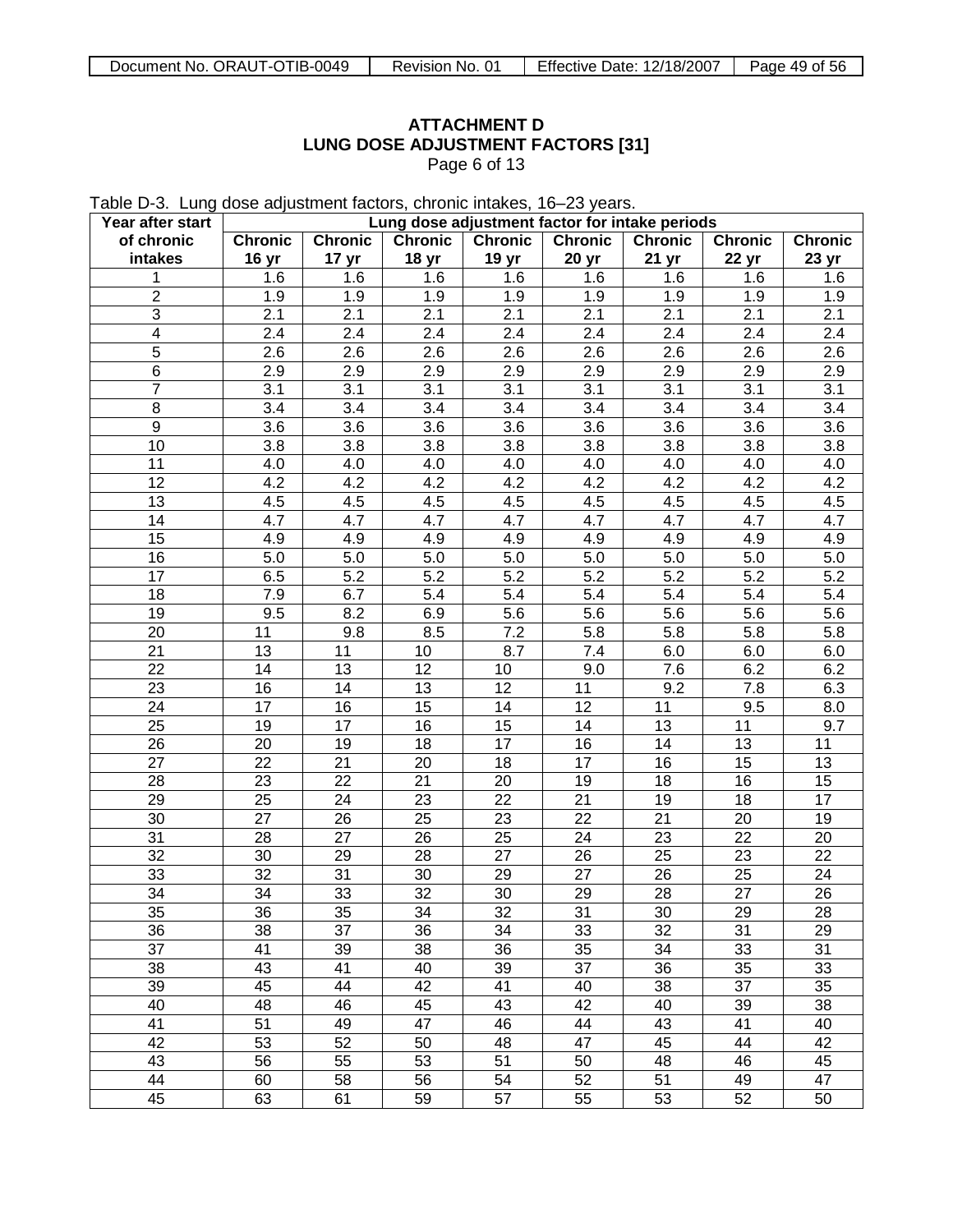|                              |                                                |                                    |                                    | $1$ ayd $1$ OI $1$ O               |                         |                                    |                         |                         |  |  |
|------------------------------|------------------------------------------------|------------------------------------|------------------------------------|------------------------------------|-------------------------|------------------------------------|-------------------------|-------------------------|--|--|
| Year after start             | Lung dose adjustment factor for intake periods |                                    |                                    |                                    |                         |                                    |                         |                         |  |  |
| of chronic<br><b>intakes</b> | <b>Chronic</b><br>16 <sub>yr</sub>             | <b>Chronic</b><br>17 <sub>yr</sub> | <b>Chronic</b><br>18 <sub>yr</sub> | <b>Chronic</b><br>19 <sub>yr</sub> | <b>Chronic</b><br>20 yr | <b>Chronic</b><br>21 <sub>yr</sub> | <b>Chronic</b><br>22 yr | <b>Chronic</b><br>23 yr |  |  |
| 46                           | 66                                             | 64                                 | 62                                 | 60                                 | 58                      | 56                                 | 55                      | 53                      |  |  |
| 47                           | 70                                             | 68                                 | 66                                 | 63                                 | 61                      | 59                                 | 58                      | 56                      |  |  |
| 48                           | 73                                             | 71                                 | 69                                 | 67                                 | 65                      | 63                                 | 61                      | 59                      |  |  |
| 49                           | 77                                             | 75                                 | 73                                 | 70                                 | 68                      | 66                                 | 64                      | 62                      |  |  |
| 50                           | 81                                             | 79                                 | 76                                 | 74                                 | 72                      | 70                                 | 67                      | 65                      |  |  |
| 51                           | 85                                             | 83                                 | 80                                 | 78                                 | 76                      | 73                                 | 71                      | 69                      |  |  |
| 52                           | 90                                             | 87                                 | 85                                 | 82                                 | 80                      | 77                                 | 75                      | 72                      |  |  |
| 53                           | 94                                             | 92                                 | 89                                 | 86                                 | 84                      | 81                                 | 79                      | 76                      |  |  |
| 54                           | 99                                             | 96                                 | 93                                 | 91                                 | 88                      | 85                                 | 83                      | 80                      |  |  |
| 55                           | 100                                            | 100                                | 98                                 | 95                                 | 93                      | 90                                 | 87                      | 84                      |  |  |
| 56                           | 110                                            | 110                                | 100                                | 100                                | 97                      | 94                                 | 91                      | 89                      |  |  |
| 57                           | 110                                            | 110                                | 110                                | 110                                | 100                     | 99                                 | 96                      | 93                      |  |  |
| 58                           | 120                                            | 120                                | 110                                | 110                                | 110                     | 100                                | 100                     | 98                      |  |  |
| 59                           | 130                                            | 120                                | 120                                | 120                                | 110                     | 110                                | 110                     | 100                     |  |  |
| 60                           | 130                                            | 130                                | 120                                | 120                                | 120                     | 110                                | 110                     | 110                     |  |  |
| 61                           | 140                                            | 130                                | 130                                | 130                                | 120                     | 120                                | 120                     | 110                     |  |  |
| 62                           | 140                                            | 140                                | 140                                | 130                                | 130                     | 130                                | 120                     | 120                     |  |  |
| 63                           | 150                                            | 150                                | 140                                | 140                                | 140                     | 130                                | 130                     | 120                     |  |  |
| 64                           | 160                                            | 150                                | 150                                | 150                                | 140                     | 140                                | 130                     | 130                     |  |  |
| 65                           | 160                                            | 160                                | 160                                | 150                                | 150                     | 140                                | 140                     | 140                     |  |  |

Page 7 of 13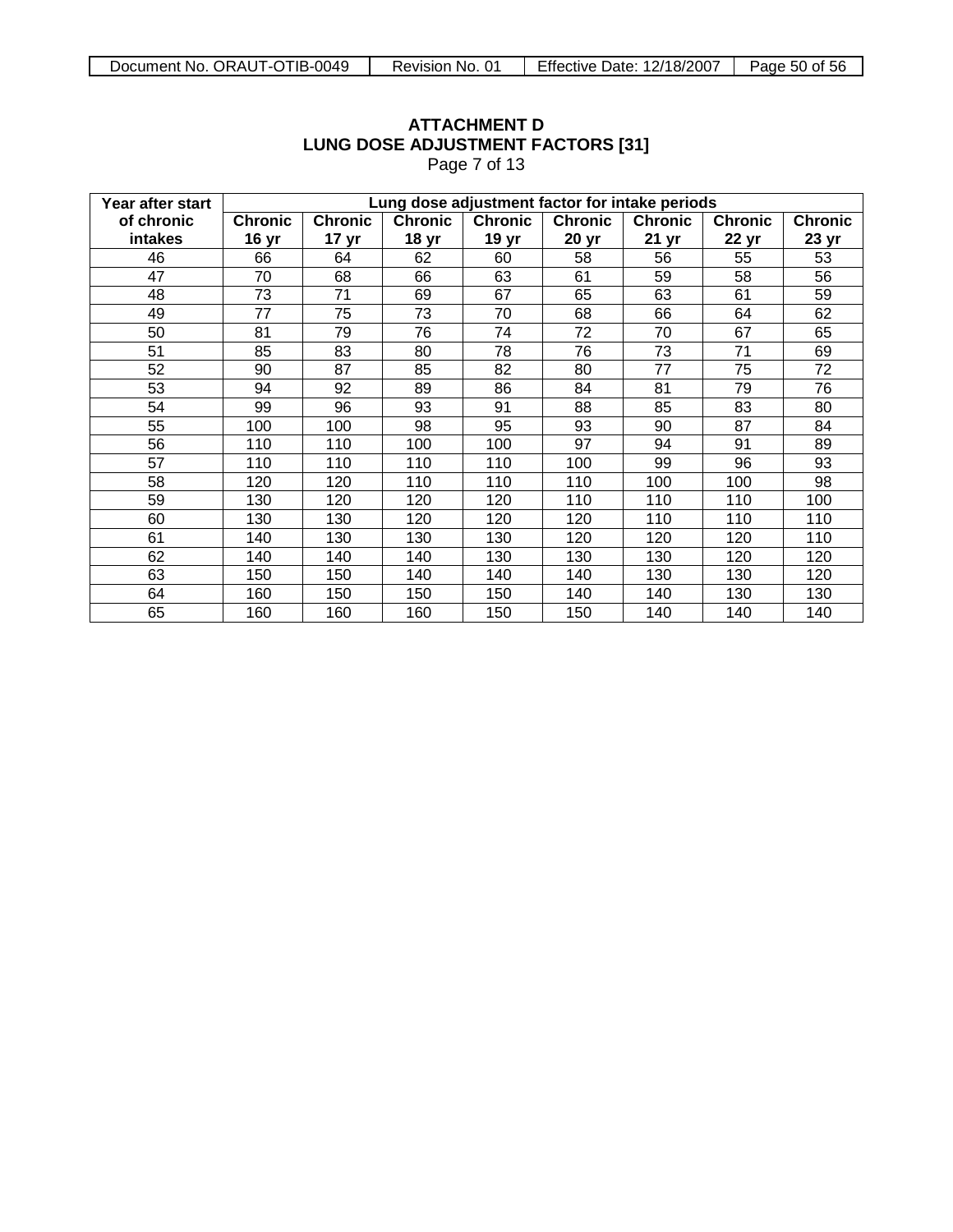Table D-4. Lung dose adjustment factors, chronic intakes, 24–31 years.

| Year after start        | Lung dose adjustment factor for intake periods |                  |                  |                 |                 |                 |                  |                  |
|-------------------------|------------------------------------------------|------------------|------------------|-----------------|-----------------|-----------------|------------------|------------------|
| of chronic              | <b>Chronic</b>                                 | <b>Chronic</b>   | <b>Chronic</b>   | <b>Chronic</b>  | <b>Chronic</b>  | <b>Chronic</b>  | <b>Chronic</b>   | <b>Chronic</b>   |
| intakes                 | 24 yr                                          | 25 yr            | 26 <sub>yr</sub> | 27 yr           | 28 yr           | 29 yr           | 30 yr            | 31 yr            |
| 1                       | 1.6                                            | 1.6              | 1.6              | 1.6             | 1.6             | 1.6             | 1.6              | 1.6              |
| $\overline{2}$          | 1.9                                            | 1.9              | 1.9              | 1.9             | 1.9             | 1.9             | 1.9              | 1.9              |
| $\overline{3}$          | 2.1                                            | 2.1              | 2.1              | 2.1             | 2.1             | 2.1             | 2.1              | 2.1              |
| $\overline{\mathbf{4}}$ | 2.4                                            | 2.4              | 2.4              | 2.4             | 2.4             | 2.4             | 2.4              | 2.4              |
| $\overline{5}$          | $\overline{2.6}$                               | $\overline{2.6}$ | 2.6              | 2.6             | 2.6             | 2.6             | $\overline{2.6}$ | $\overline{2.6}$ |
| 6                       | 2.9                                            | 2.9              | 2.9              | 2.9             | 2.9             | 2.9             | 2.9              | 2.9              |
| $\overline{7}$          | 3.1                                            | 3.1              | 3.1              | 3.1             | 3.1             | 3.1             | 3.1              | 3.1              |
| $\overline{8}$          | 3.4                                            | 3.4              | 3.4              | 3.4             | 3.4             | 3.4             | 3.4              | 3.4              |
| $\overline{9}$          | 3.6                                            | 3.6              | 3.6              | 3.6             | 3.6             | 3.6             | 3.6              | $\overline{3.6}$ |
| 10                      | 3.8                                            | 3.8              | 3.8              | 3.8             | 3.8             | 3.8             | 3.8              | 3.8              |
| 11                      | 4.0                                            | 4.0              | 4.0              | 4.0             | 4.0             | 4.0             | 4.0              | 4.0              |
| $\overline{12}$         | 4.2                                            | 4.2              | 4.2              | 4.2             | 4.2             | 4.2             | 4.2              | 4.2              |
| 13                      | 4.5                                            | 4.5              | 4.5              | 4.5             | 4.5             | 4.5             | 4.5              | 4.5              |
| 14                      | 4.7                                            | 4.7              | 4.7              | 4.7             | 4.7             | 4.7             | 4.7              | 4.7              |
| $\overline{15}$         | 4.9                                            | 4.9              | 4.9              | 4.9             | 4.9             | 4.9             | 4.9              | 4.9              |
| 16                      | 5.0                                            | 5.0              | 5.0              | 5.0             | 5.0             | 5.0             | 5.0              | 5.0              |
| $\overline{17}$         | $\overline{5.2}$                               | $\overline{5.2}$ | 5.2              | 5.2             | 5.2             | 5.2             | $\overline{5.2}$ | 5.2              |
| 18                      | 5.4                                            | 5.4              | 5.4              | 5.4             | 5.4             | 5.4             | 5.4              | 5.4              |
| 19                      | 5.6                                            | 5.6              | 5.6              | 5.6             | 5.6             | 5.6             | 5.6              | 5.6              |
| 20                      | 5.8                                            | 5.8              | 5.8              | 5.8             | 5.8             | 5.8             | 5.8              | 5.8              |
| 21                      | 6.0                                            | 6.0              | 6.0              | 6.0             | 6.0             | 6.0             | 6.0              | 6.0              |
| 22                      | 6.2                                            | 6.2              | 6.2              | 6.2             | 6.2             | 6.2             | 6.2              | 6.2              |
| $\overline{23}$         | 6.3                                            | 6.3              | 6.3              | 6.3             | 6.3             | 6.3             | 6.3              | 6.3              |
| 24                      | 6.5                                            | 6.5              | 6.5              | 6.5             | 6.5             | 6.5             | 6.5              | 6.5              |
| $\overline{25}$         | 8.2                                            | 6.7              | 6.7              | 6.7             | 6.7             | 6.7             | 6.7              | 6.7              |
| 26                      | 10                                             | 8.5              | 6.9              | 6.9             | 6.9             | 6.9             | 6.9              | 6.9              |
| $\overline{27}$         | 12                                             | 10               | 8.7              | 7.0             | 7.0             | 7.0             | 7.0              | 7.0              |
| 28                      | 14                                             | 12               | 10               | 8.9             | 7.2             | 7.2             | 7.2              | 7.2              |
| $\overline{29}$         | $\overline{15}$                                | 14               | $\overline{12}$  | 11              | 9.1             | 7.4             | 7.4              | $\overline{7.4}$ |
| 30                      | 17                                             | 16               | 14               | 13              | 11              | 9.3             | 7.5              | $\overline{7.5}$ |
| 31                      | 19                                             | 18               | 16               | 14              | 13              | 11              | 9.5              | 7.7              |
| $\overline{32}$         | 21                                             | 19               | 18               | 16              | $\overline{15}$ | $\overline{13}$ | 11               | 9.7              |
| 33                      | 23                                             | 21               | 20               | 18              | 17              | $\overline{15}$ | 13               | 12               |
| 34                      | 24                                             | 23               | $\overline{22}$  | 20              | 19              | $\overline{17}$ | 15               | 14               |
| $\overline{35}$         | 26                                             | 25               | $\overline{24}$  | $\overline{22}$ | $\overline{21}$ | 19              | 18               | 16               |
| 36                      | 28                                             | 27               | 26               | 24              | 23              | 21              | 20               | 18               |
| 37                      | 30                                             | 29               | 27               | 26              | 25              | 23              | 22               | 20               |
| 38                      | 32                                             | 31               | 29               | 28              | 27              | 25              | 24               | 22               |
| 39                      | 34                                             | 33               | 31               | 30              | 29              | 27              | 26               | 24               |
| 40                      | 36                                             | 35               | 33               | 32              | 31              | 29              | 28               | 26               |
| 41                      | 38                                             | 37               | 35               | 34              | 33              | 31              | 30               | 28               |
| 42                      | 41                                             | 39               | 38               | 36              | 35              | 33              | 32               | 30               |
| 43                      | 43                                             | 41               | 40               | 38              | 37              | 35              | 34               | 32               |
| 44                      | 46                                             | 44               | 42               | 41              | 39              | 38              | 36               | 35               |
| 45                      | 48                                             | 46               | 45               | 43              | 42              | 40              | 38               | 37               |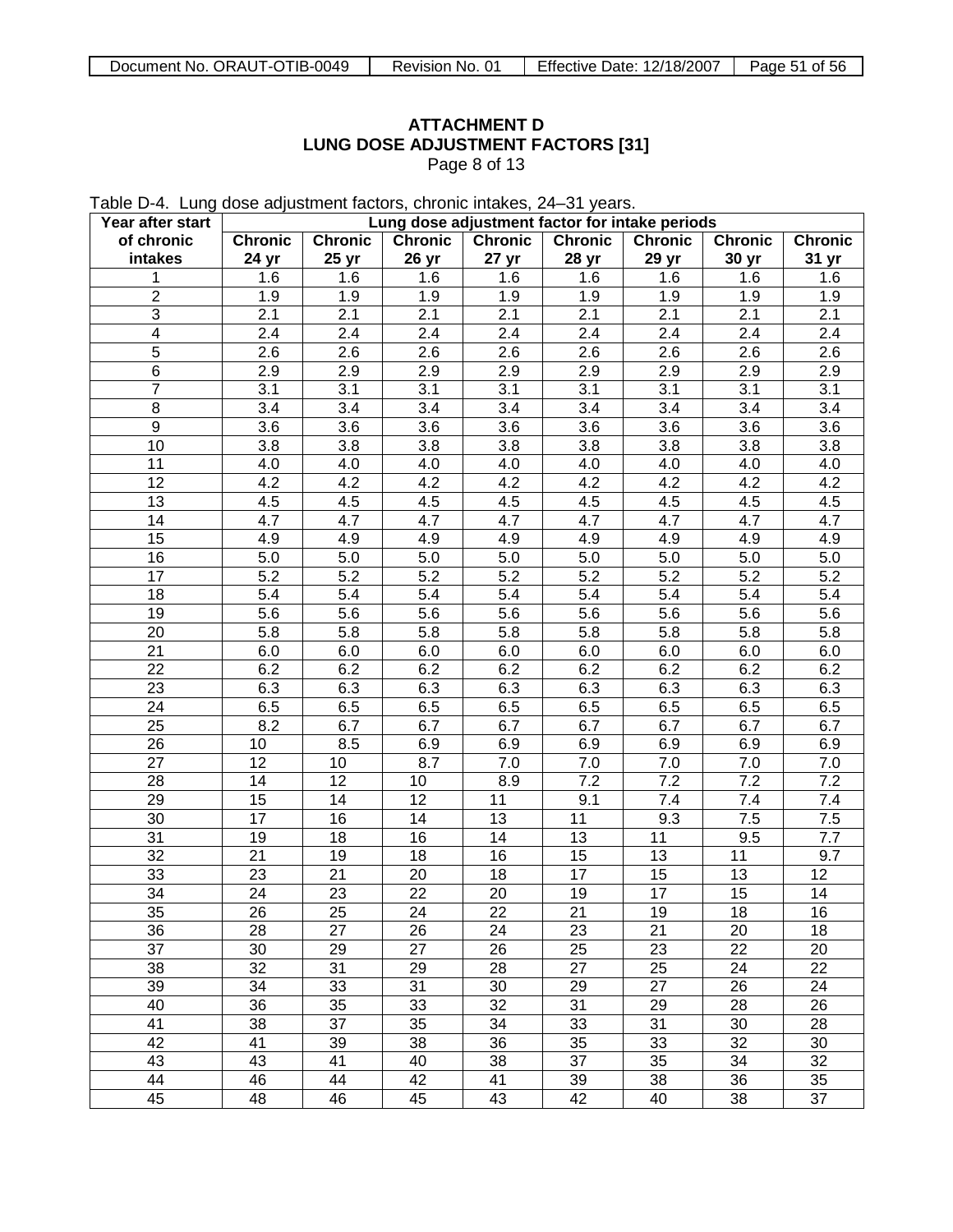#### **Year after start of chronic intakes Lung dose adjustment factor for intake periods Chronic 24 yr Chronic 25 yr Chronic 26 yr Chronic 27 yr Chronic 28 yr Chronic 29 yr Chronic 30 yr Chronic 31 yr** 46 51 49 47 46 44 42 41 39 47 | 54 | 52 | 50 | 48 | 47 | 45 | 43 | 41 48 | 57 | 55 | 53 | 51 | 49 | 47 | 46 | 44 49 | 60 | 58 | 56 | 54 | 52 | 50 | 48 | 47 50 | 63 | 61 | 59 | 57 | 55 | 53 | 51 | 49 51 | 67 | 64 | 62 | 60 | 58 | 56 | 54 | 52 52 70 68 66 63 61 59 57 55 53 74 71 69 67 65 62 60 58 54 | 78 | 75 | 73 | 70 | 68 | 66 | 63 | 61 55 82 79 77 74 72 69 67 65 56 86 83 81 78 76 73 71 68 57 90 88 85 82 79 77 74 72 58 95 92 89 86 84 81 78 76 59 | 100 | 97 | 94 | 91 | 88 | 85 | 82 | 80 60 110 100 98 95 92 89 87 84 61 110 110 100 100 97 94 91 88 62 | 120 | 110 | 110 | 110 | 100 | 99 | 96 | 93 63 | 120 | 120 | 110 | 110 | 110 | 100 | 100 | 97 64 | 130 | 120 | 120 | 120 | 110 | 110 | 100 | 65 | 130 | 130 | 130 | 120 | 120 | 110 | 110 | 110

# **ATTACHMENT D LUNG DOSE ADJUSTMENT FACTORS [31]**

Page 9 of 13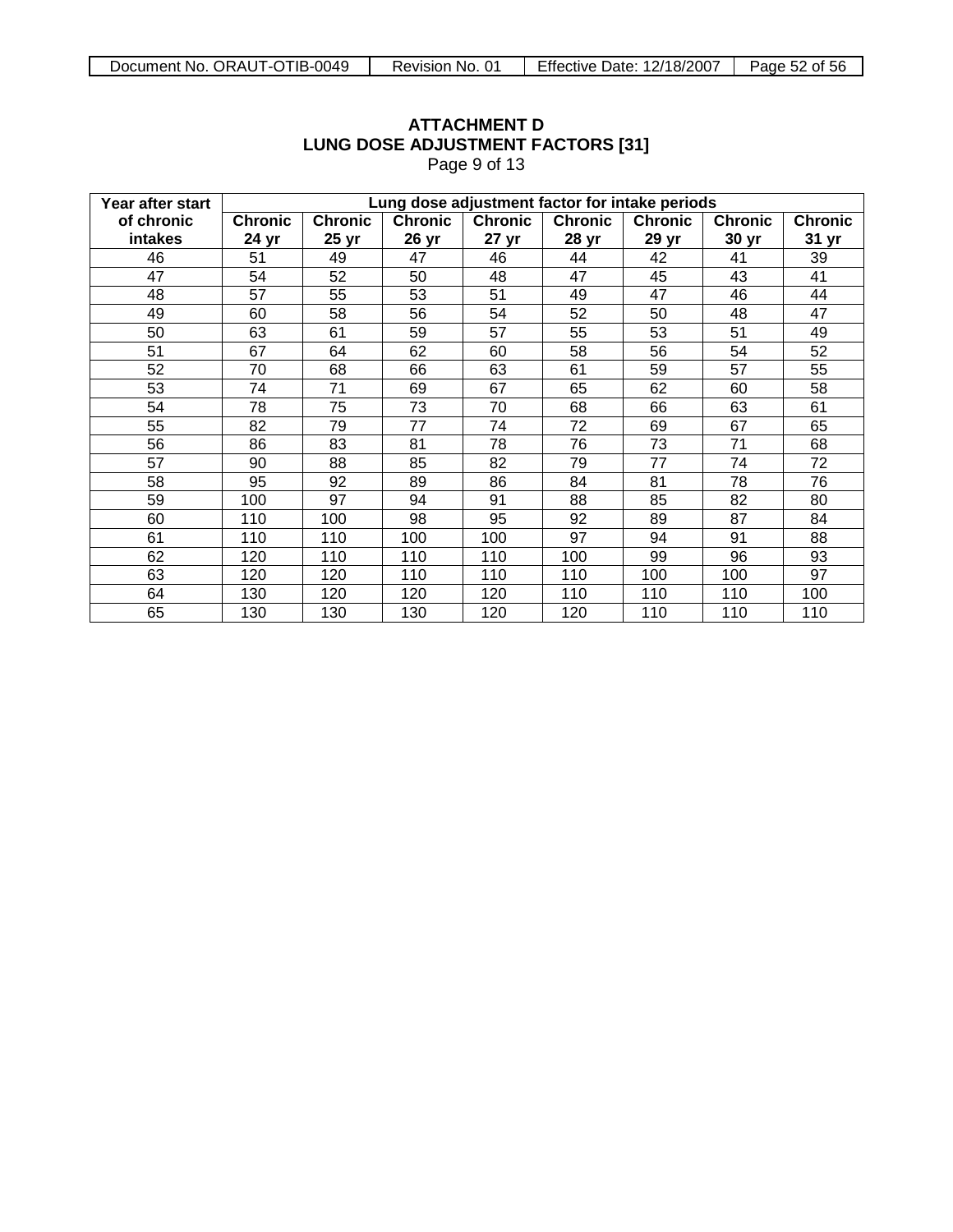Page 10 of 13

Table D-5. Lung dose adjustment factors, chronic intakes, 32–39 years.

| Year after start | Lung dose adjustment factor for intake periods |                 |                |                |                |                |                |                |
|------------------|------------------------------------------------|-----------------|----------------|----------------|----------------|----------------|----------------|----------------|
| of chronic       | <b>Chronic</b>                                 | Chronic         | <b>Chronic</b> | <b>Chronic</b> | <b>Chronic</b> | <b>Chronic</b> | <b>Chronic</b> | <b>Chronic</b> |
| intakes          | 32 yr                                          | 33 yr           | 34 yr          | 35 yr          | 36 yr          | 37 yr          | 38 yr          | 39 yr          |
| 1                | 1.6                                            | 1.6             | 1.6            | 1.6            | 1.6            | 1.6            | 1.6            | 1.6            |
| $\overline{2}$   | 1.9                                            | 1.9             | 1.9            | 1.9            | 1.9            | 1.9            | 1.9            | 1.9            |
| 3                | 2.1                                            | 2.1             | 2.1            | 2.1            | 2.1            | 2.1            | 2.1            | 2.1            |
| 4                | 2.4                                            | 2.4             | 2.4            | 2.4            | 2.4            | 2.4            | 2.4            | 2.4            |
| 5                | 2.6                                            | 2.6             | 2.6            | 2.6            | 2.6            | 2.6            | 2.6            | 2.6            |
| 6                | 2.9                                            | 2.9             | 2.9            | 2.9            | 2.9            | 2.9            | 2.9            | 2.9            |
| 7                | 3.1                                            | 3.1             | 3.1            | 3.1            | 3.1            | 3.1            | 3.1            | 3.1            |
| 8                | 3.4                                            | 3.4             | 3.4            | 3.4            | 3.4            | 3.4            | 3.4            | 3.4            |
| $\boldsymbol{9}$ | 3.6                                            | 3.6             | 3.6            | 3.6            | 3.6            | 3.6            | 3.6            | 3.6            |
| 10               | 3.8                                            | 3.8             | 3.8            | 3.8            | 3.8            | 3.8            | 3.8            | 3.8            |
| 11               | 4.0                                            | 4.0             | 4.0            | 4.0            | 4.0            | 4.0            | 4.0            | 4.0            |
| 12               | 4.2                                            | 4.2             | 4.2            | 4.2            | 4.2            | 4.2            | 4.2            | 4.2            |
| 13               | 4.5                                            | 4.5             | 4.5            | 4.5            | 4.5            | 4.5            | 4.5            | 4.5            |
| 14               | 4.7                                            | 4.7             | 4.7            | 4.7            | 4.7            | 4.7            | 4.7            | 4.7            |
| 15               | 4.9                                            | 4.9             | 4.9            | 4.9            | 4.9            | 4.9            | 4.9            | 4.9            |
| 16               | 5.0                                            | 5.0             | 5.0            | 5.0            | 5.0            | 5.0            | 5.0            | 5.0            |
| 17               | 5.2                                            | 5.2             | 5.2            | 5.2            | 5.2            | 5.2            | 5.2            | 5.2            |
| 18               | 5.4                                            | 5.4             | 5.4            | 5.4            | 5.4            | 5.4            | 5.4            | 5.4            |
| 19               |                                                | 5.6             |                |                |                | 5.6            |                |                |
|                  | 5.6                                            |                 | 5.6            | 5.6            | 5.6            |                | 5.6            | 5.6            |
| 20               | 5.8                                            | 5.8             | 5.8            | 5.8            | 5.8            | 5.8            | 5.8            | 5.8            |
| 21               | 6.0                                            | 6.0             | 6.0            | 6.0            | 6.0            | 6.0            | 6.0            | 6.0            |
| 22               | 6.2                                            | 6.2             | 6.2            | 6.2            | 6.2            | 6.2            | 6.2            | 6.2            |
| 23               | 6.3                                            | 6.3             | 6.3            | 6.3            | 6.3            | 6.3            | 6.3            | 6.3            |
| 24               | 6.5                                            | 6.5             | 6.5            | 6.5            | 6.5            | 6.5            | 6.5            | 6.5            |
| 25               | 6.7                                            | 6.7             | 6.7            | 6.7            | 6.7            | 6.7            | 6.7            | 6.7            |
| 26               | 6.9                                            | 6.9             | 6.9            | 6.9            | 6.9            | 6.9            | 6.9            | 6.9            |
| 27               | 7.0                                            | 7.0             | 7.0            | 7.0            | 7.0            | 7.0            | 7.0            | 7.0            |
| 28               | 7.2                                            | 7.2             | 7.2            | 7.2            | 7.2            | 7.2            | 7.2            | 7.2            |
| 29               | 7.4                                            | 7.4             | 7.4            | 7.4            | 7.4            | 7.4            | 7.4            | 7.4            |
| 30               | 7.5                                            | 7.5             | 7.5            | 7.5            | 7.5            | 7.5            | 7.5            | 7.5            |
| 31               | 7.7                                            | 7.7             | 7.7            | 7.7            | 7.7            | 7.7            | 7.7            | 7.7            |
| 32               | 7.9                                            | 7.9             | 7.9            | 7.9            | 7.9            | 7.9            | 7.9            | 7.9            |
| 33               | 9.9                                            | 8.0             | 8.0            | 8.0            | 8.0            | 8.0            | 8.0            | 8.0            |
| 34               | 12                                             | 10              | 8.2            | 8.2            | 8.2            | 8.2            | 8.2            | 8.2            |
| $\overline{35}$  | 14                                             | $\overline{12}$ | 10             | 8.4            | 8.4            | 8.4            | 8.4            | 8.4            |
| 36               | 16                                             | 14              | 12             | 11             | 8.5            | 8.5            | 8.5            | 8.5            |
| 37               | 18                                             | 16              | 15             | 13             | 11             | 8.7            | 8.7            | 8.7            |
| 38               | 20                                             | 19              | 17             | 15             | 13             | 11             | 8.9            | 8.9            |
| 39               | 23                                             | 21              | 19             | 17             | 15             | 13             | 11             | 9.1            |
| 40               | 25                                             | 23              | 21             | 19             | 17             | 15             | 13             | 11             |
| 41               | 27                                             | 25              | 24             | 22             | 20             | 18             | 16             | 14             |
| 42               | 29                                             | 27              | 26             | 24             | 22             | 20             | 18             | 16             |
| 43               | 31                                             | 29              | 28             | 26             | 24             | 23             | 21             | 19             |
| 44               | 33                                             | 32              | 30             | 28             | 27             | 25             | 23             | 21             |
| 45               | 35                                             | 34              | 32             | 31             | 29             | 27             | 25             | 23             |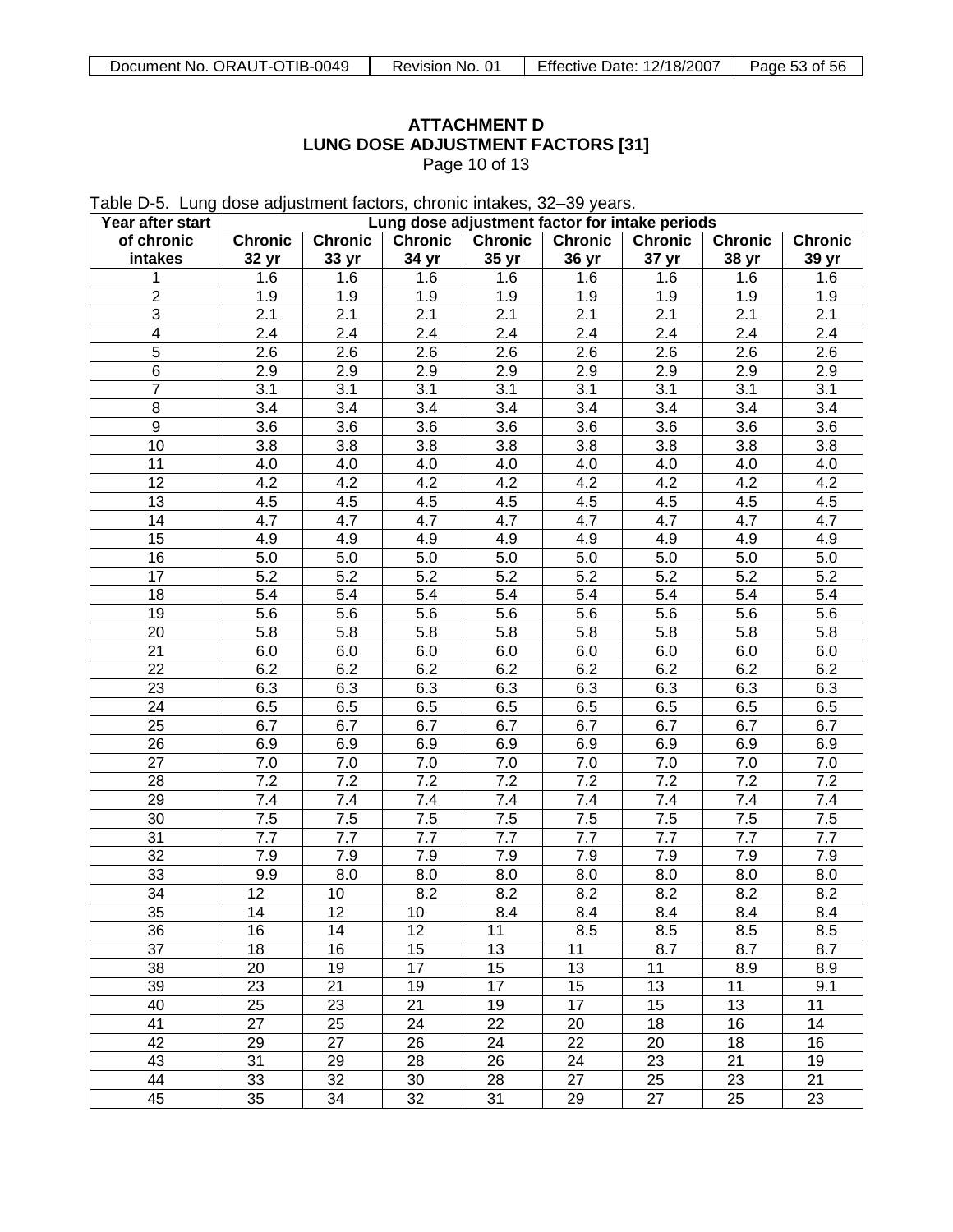|                  |                |                                                |                | 1 agus 11 01 10 |                |                |                |                |  |
|------------------|----------------|------------------------------------------------|----------------|-----------------|----------------|----------------|----------------|----------------|--|
| Year after start |                | Lung dose adjustment factor for intake periods |                |                 |                |                |                |                |  |
| of chronic       | <b>Chronic</b> | <b>Chronic</b>                                 | <b>Chronic</b> | <b>Chronic</b>  | <b>Chronic</b> | <b>Chronic</b> | <b>Chronic</b> | <b>Chronic</b> |  |
| intakes          | 32 yr          | 33 yr                                          | 34 yr          | 35 yr           | 36 yr          | 37 yr          | 38 yr          | 39 yr          |  |
| 46               | 37             | 36                                             | 34             | 33              | 31             | 29             | 28             | 26             |  |
| 47               | 40             | 38                                             | 37             | 35              | 33             | 32             | 30             | 28             |  |
| 48               | 42             | 41                                             | 39             | 37              | 36             | 34             | 32             | 30             |  |
| 49               | 45             | 43                                             | 41             | 40              | 38             | 36             | 34             | 33             |  |
| 50               | 47             | 46                                             | 44             | 42              | 40             | 39             | 37             | 35             |  |
| 51               | 50             | 48                                             | 46             | 45              | 43             | 41             | 39             | 37             |  |
| 52               | 53             | 51                                             | 49             | 47              | 45             | 44             | 42             | 40             |  |
| 53               | 56             | 54                                             | 52             | 50              | 48             | 46             | 44             | 42             |  |
| 54               | 59             | 57                                             | 55             | 53              | 51             | 49             | 47             | 45             |  |
| 55               | 62             | 60                                             | 58             | 56              | 54             | 52             | 50             | 48             |  |
| 56               | 66             | 63                                             | 61             | 59              | 57             | 55             | 53             | 50             |  |
| 57               | 69             | 67                                             | 65             | 62              | 60             | 58             | 56             | 53             |  |
| 58               | 73             | 71                                             | 68             | 66              | 63             | 61             | 59             | 56             |  |
| 59               | 77             | 74                                             | 72             | 69              | 67             | 64             | 62             | 60             |  |
| 60               | 81             | 78                                             | 76             | 73              | 70             | 68             | 65             | 63             |  |
| 61               | 85             | 82                                             | 80             | 77              | 74             | 72             | 69             | 66             |  |
| 62               | 90             | 87                                             | 84             | 81              | 78             | 75             | 73             | 70             |  |
| 63               | 94             | 91                                             | 88             | 85              | 82             | 79             | 77             | 74             |  |
| 64               | 99             | 96                                             | 93             | 90              | 86             | 84             | 81             | 78             |  |
| 65               | 100            | 100                                            | 97             | 94              | 91             | 88             | 85             | 82             |  |

Page 11 of 13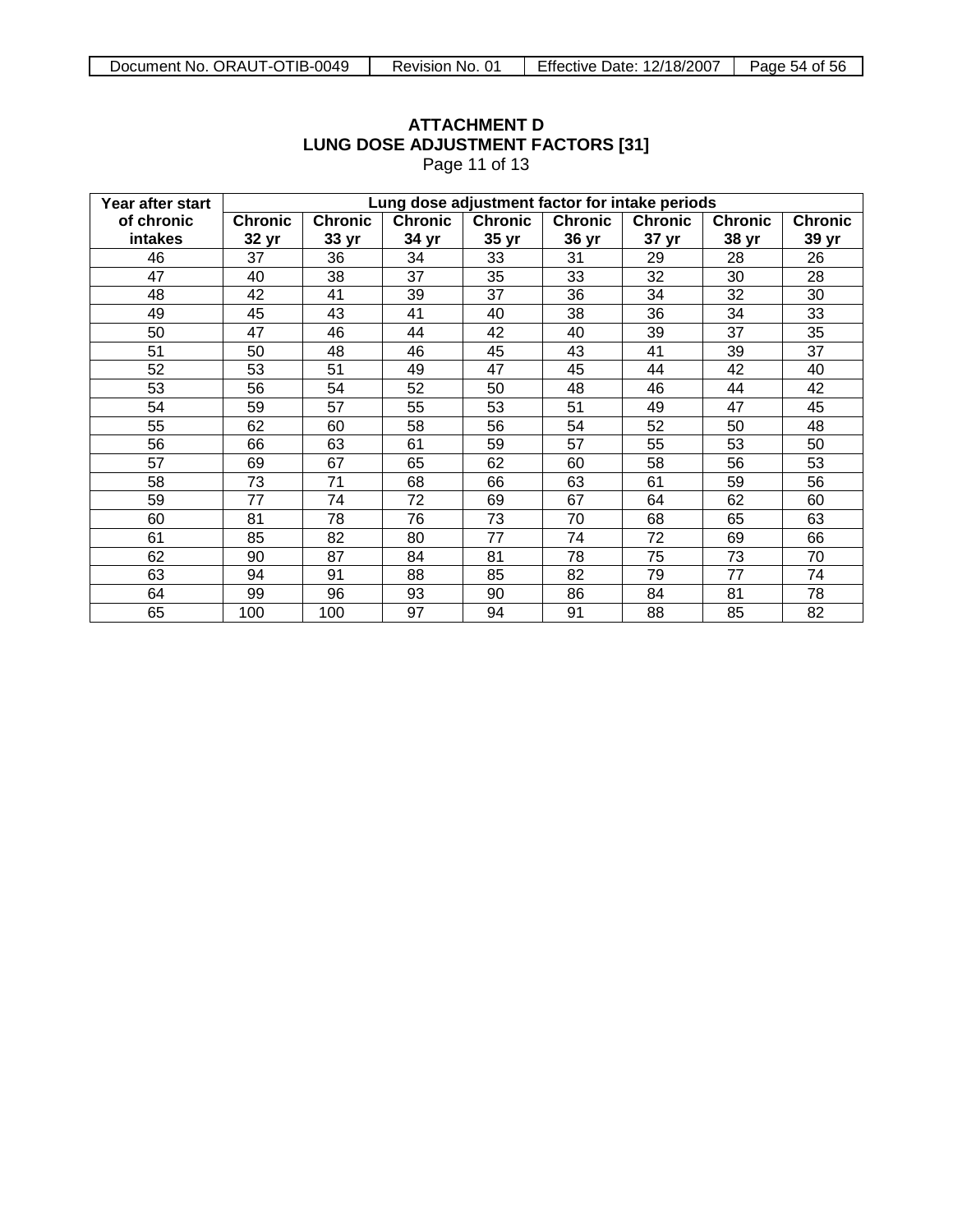Page 12 of 13

| Table D-6. Lung dose adjustment factors, chronic intakes, 40–45 years. |  |
|------------------------------------------------------------------------|--|
|------------------------------------------------------------------------|--|

| Year after start | Lung dose adjustment factor for intake periods |                                  |       |                  |                  |                  |  |  |
|------------------|------------------------------------------------|----------------------------------|-------|------------------|------------------|------------------|--|--|
| of chronic       | <b>Chronic</b>                                 | <b>Chronic</b><br><b>Chronic</b> |       | <b>Chronic</b>   | <b>Chronic</b>   | <b>Chronic</b>   |  |  |
| intakes          | 40 yr                                          | 41 yr                            | 42 yr | 43 yr            | 44 yr            | 45 yr            |  |  |
| 1                | 1.6                                            | 1.6                              | 1.6   | 1.6              | 1.6              | 1.6              |  |  |
| $\overline{2}$   | 1.9                                            | 1.9                              | 1.9   | 1.9              | 1.9              | 1.9              |  |  |
| 3                | 2.1                                            | 2.1                              | 2.1   | 2.1              | 2.1              | 2.1              |  |  |
| 4                | 2.4                                            | 2.4                              | 2.4   | 2.4              | 2.4              | 2.4              |  |  |
| 5                | 2.6                                            | 2.6                              | 2.6   | $\overline{2.6}$ | 2.6              | 2.6              |  |  |
| 6                | 2.9                                            | 2.9                              | 2.9   | 2.9              | 2.9              | 2.9              |  |  |
| $\overline{7}$   | 3.1                                            | 3.1                              | 3.1   | 3.1              | 3.1              | 3.1              |  |  |
| 8                | 3.4                                            | 3.4                              | 3.4   | 3.4              | 3.4              | 3.4              |  |  |
| 9                | 3.6                                            | 3.6                              | 3.6   | 3.6              | 3.6              | 3.6              |  |  |
| 10               | 3.8                                            | 3.8                              | 3.8   | 3.8              | 3.8              | 3.8              |  |  |
| 11               | 4.0                                            | 4.0                              | 4.0   | 4.0              | 4.0              | 4.0              |  |  |
| 12               | 4.2                                            | 4.2                              | 4.2   | 4.2              | $4.\overline{2}$ | $4.\overline{2}$ |  |  |
| 13               | 4.5                                            | 4.5                              | 4.5   | 4.5              | 4.5              | 4.5              |  |  |
| 14               | $4.\overline{7}$                               | 4.7                              | 4.7   | 4.7              | $4.\overline{7}$ | $4.\overline{7}$ |  |  |
| 15               | 4.9                                            | 4.9                              | 4.9   | 4.9              | 4.9              | 4.9              |  |  |
| 16               | 5.0                                            | 5.0                              | 5.0   | 5.0              | 5.0              | 5.0              |  |  |
| 17               | 5.2                                            | 5.2                              | 5.2   | 5.2              | 5.2              | $5.\overline{2}$ |  |  |
| 18               | 5.4                                            | 5.4                              | 5.4   | 5.4              | 5.4              | 5.4              |  |  |
| 19               | 5.6                                            | 5.6                              | 5.6   | 5.6              | 5.6              | 5.6              |  |  |
| 20               | 5.8                                            | 5.8                              | 5.8   | 5.8              | 5.8              | 5.8              |  |  |
| 21               | 6.0                                            | 6.0                              | 6.0   | 6.0              | 6.0              | 6.0              |  |  |
| 22               | 6.2                                            | 6.2                              | 6.2   | 6.2              | 6.2              | 6.2              |  |  |
| 23               | 6.3                                            | 6.3                              | 6.3   | 6.3              | 6.3              | 6.3              |  |  |
| 24               | 6.5                                            | 6.5                              | 6.5   | 6.5              | 6.5              | 6.5              |  |  |
| 25               | 6.7                                            | 6.7                              | 6.7   | 6.7              | 6.7              | 6.7              |  |  |
| 26               | 6.9                                            | 6.9                              | 6.9   | 6.9              | 6.9              | 6.9              |  |  |
| 27               | 7.0                                            | $7.0\,$                          | 7.0   | 7.0              | 7.0              | 7.0              |  |  |
| 28               | 7.2                                            | 7.2                              | 7.2   | 7.2              | 7.2              | 7.2              |  |  |
| 29               | 7.4                                            | 7.4                              | 7.4   | 7.4              | 7.4              | 7.4              |  |  |
| 30               | 7.5                                            | 7.5                              | 7.5   | 7.5              | 7.5              | 7.5              |  |  |
| 31               | 7.7                                            | 7.7                              | 7.7   | 7.7              | 7.7              | 7.7              |  |  |
| 32               | 7.9                                            | 7.9                              | 7.9   | 7.9              | 7.9              | 7.9              |  |  |
| 33               | 8.0                                            | 8.0                              | 8.0   | 8.0              | 8.0              | 8.0              |  |  |
| 34               | 8.2                                            | 8.2                              | 8.2   | 8.2              | 8.2              | 8.2              |  |  |
| $\overline{35}$  | 8.4                                            | 8.4                              | 8.4   | 8.4              | 8.4              | 8.4              |  |  |
| 36               | 8.5                                            | 8.5                              | 8.5   | 8.5              | 8.5              | 8.5              |  |  |
| 37               | 8.7                                            | 8.7                              | 8.7   | 8.7              | 8.7              | 8.7              |  |  |
| 38               | 8.9                                            | 8.9                              | 8.9   | 8.9              | 8.9              | 8.9              |  |  |
| 39               | 9.1                                            | 9.1                              | 9.1   | 9.1              | 9.1              | 9.1              |  |  |
| 40               | 9.2                                            | 9.2                              | 9.2   | 9.2              | 9.2              | 9.2              |  |  |
| 41               | 12                                             | 9.4                              | 9.4   | 9.4              | 9.4              | 9.4              |  |  |
| 42               | 14                                             | 12                               | 9.6   | 9.6              | 9.6              | 9.6              |  |  |
| 43               | 16                                             | 14                               | 12    | 9.7              | 9.7              | 9.7              |  |  |
| 44               | 19                                             | 17                               | 14    | 12               | 9.9              | 9.9              |  |  |
| 45               | 21                                             | 19                               | 17    | 15               | 12               | 10               |  |  |